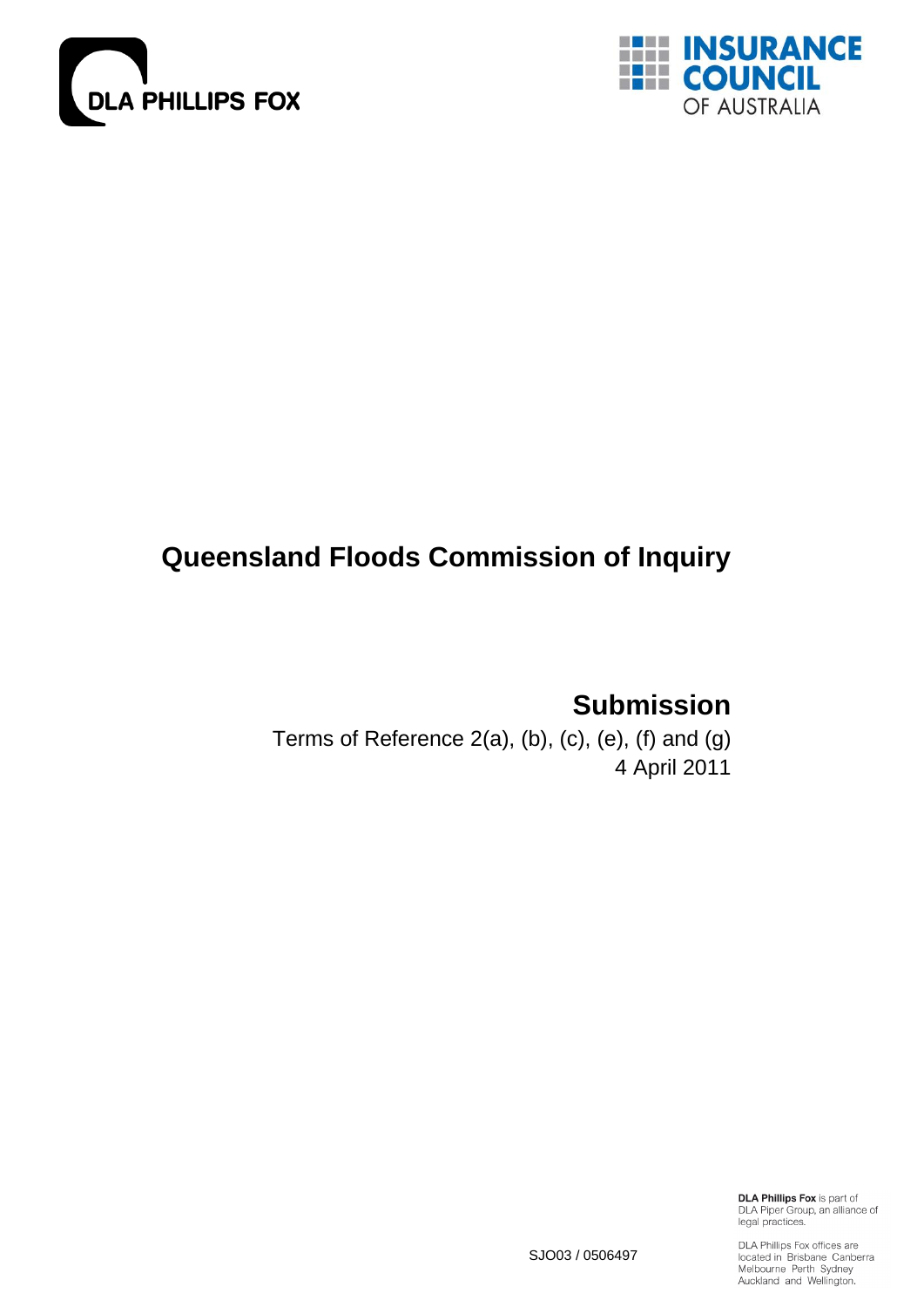



# **Background**

### **About the Insurance Council**

- 1 The Insurance Council of Australia (**Insurance Council**) is the representative body of the general insurance industry in Australia.
- 2 Its members represent more than 90 percent of total premium income written by private sector general insurers. Insurance Council members, both insurers and reinsurers, are a significant part of the Australian financial services system.
- 3 The private sector insurance industry generates gross premium revenue of \$33.4 billion per annum and has assets of \$101.7 billion<sup>1</sup>. The general insurance industry on average pays out about \$87 million in claims to policyholders each working day<sup>2</sup>.
- 4 Insurance Council members provide insurance products ranging from those usually purchased by individuals (such as home and contents insurance, travel insurance, motor vehicle insurance) to those purchased by small businesses and larger organisations (such as product and public liability insurance, commercial property, and directors and officers insurance).

### **10 Point Plan**

- 5 On 27 January 2011, the Insurance Council released its 10 Point Plan to tackle disasters<sup>3</sup>, though this plan originated from policy development work over some years prior.
- 6 The 10 Point Plan advocates government policy and industry initiatives aimed at developing a more effective and sustainable response to disasters in Australia. The ten point plan is as follows:

**Standard definition for flood:** Reform of the Insurance Contracts Act to include a common definition of flood for reference by insurers that offer flood insurance (to maintain competition and consumer choice, retain the right to derogate and amend the definition under the 'unusual terms' section of the Act).

**Improved disclosure:** Industry commitment to simplify and improve insurance product disclosure statement summary arrangements to enhance consumer understanding of insurance cover.

**Provision of adequate flood data:** Agreement from Government to establish an open source nationally consistent and contemporary digital terrain model, to allow the accurate mapping of flood risks nationwide and communication of those risks by government to property owners.

**Removal of insurance taxes:** Commitment across all Governments to encourage greater personal responsibility in the community through implementation of recommendation number 79 of the Henry Tax Review to abolish all insurance taxes, including fire services levies.

**Improved land-use planning:** Commitment by Government to develop national land-use planning criteria that prohibits inappropriate land-use in Australia.

**Improve building standards:** Commitment by Government to improve the community"s disaster resilience by modernising the Building Code of Australia to include minimum standards for the durability of property to natural hazards.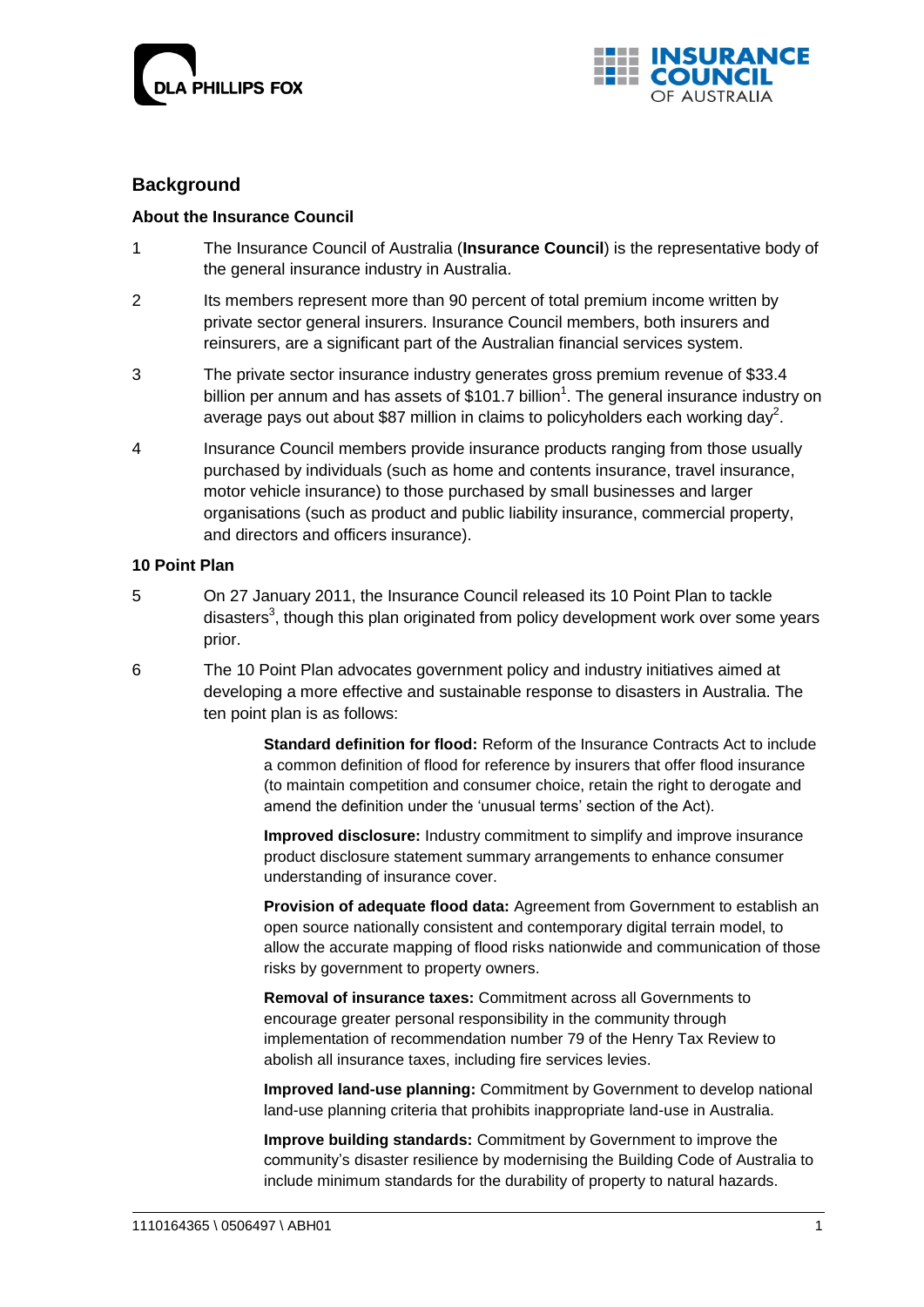



**Improve community infrastructure:** Recovery funds dedicated to preventative infrastructure projects including levees, barrages, flood gates and improved drainage.

**Education and financial literacy campaign:** Government and industry commit to a community education campaign to increase awareness of insurers" obligations to consumers and dispute resolution arrangements. This includes promoting the insurance industry Code of Practice.

**Measure effectiveness of disaster relief payments:** Introduce annual reporting by the Productivity Commission on the effectiveness of State and Federal disaster relief payments.

**Better advice to consumers:** Commitment by Government to ensure the advice provisions in the Corporations Act do not impede discussion between consumers and insurers on appropriate insurance cover needs.

# **Submission outline**

- 7 This submission sets out the following in support of the reforms proposed by the Insurance Council:
	- 7.1 A summary of the prudential and consumer regulatory regime that applies to general insurers in Australia. This includes legislative and industry consumer protection regimes. This summary is set out in paragraphs [13](#page-5-0) to 112.
	- 7.2 Information about the general insurance market in Australia, including the extent of flood insurance available in the market, the impediments to achieving cover for flood, the role of the National Flood Information Database (**NFID**) and issues for premium calculation. This summary is set out in paragraphs 113 to 143.
	- 7.3 Details relating to the response of insurers and others to losses arising out of the 2010/2011 Queensland floods. These details are set out in paragraphs 144 to 168.
	- 7.4 Information to support each area of proposed reform, and the overall package of reforms, proposed by the Insurance Council in this submission. This information is set out in paragraphs 169 to 258.

# **Summary of submissions**

- 8 Flood has the potential to devastate communities, putting lives and property at risk. The starting point for any policy response to flood is an assessment of the community"s risk tolerance by reference to the moral imperative to protect life and property. Consideration should then be given to the efficient use of public and private funds to ensure appropriate distribution of the financial impact of flood risk.
- 9 The private insurance market provides the most efficient mechanism for the distribution of the financial impact of flood risk. There is no general market failure in the private insurance market relating to flood risk. No home and contents consumer in Australia is presently in a position where a product is not available to them to cover flood risk<sup>4</sup> should they determine that they have a need to take out such cover.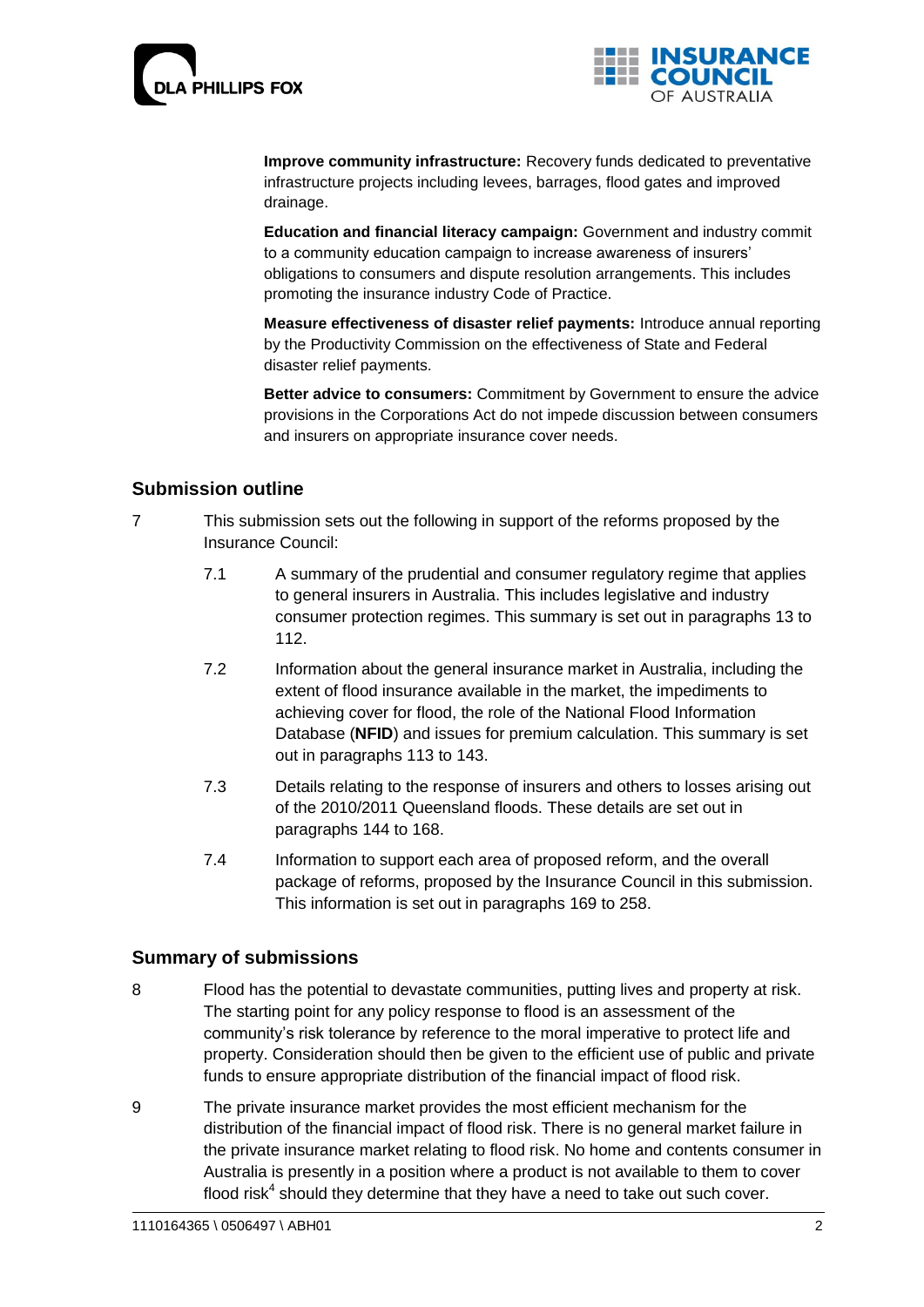



- 10 Consistent with its 10 Point Plan, the Council proposes in response to Terms of Reference (**ToR**) 2(a), (b), (c), (e), (f) and (g), a package of inter-related reforms designed to address those factors which currently act as impediments to achieving comprehensive levels of flood insurance coverage in Queensland. Such impediments operate to restrict the supply of, or demand for, flood insurance and, ultimately, result in imperfections in the insurance market which distort the efficient distribution of the financial cost of flood on the community<sup>5</sup>.
- 11 This package of reforms is crucial to enabling the insurance industry to deliver affordable<sup>6</sup> flood insurance to the community on terms, and in a manner, that will convey effectively to consumers, the scope of the insurance offered.
- 12 The table below sets out the submissions for each area reform and their relevance to the ToRs.

|                                                                                                                               | <b>Submission</b>                                                                                                                                                                                                                                                                                                                                                                                                                                | <b>ToR</b>                                            |
|-------------------------------------------------------------------------------------------------------------------------------|--------------------------------------------------------------------------------------------------------------------------------------------------------------------------------------------------------------------------------------------------------------------------------------------------------------------------------------------------------------------------------------------------------------------------------------------------|-------------------------------------------------------|
| <b>Cover for flood</b>                                                                                                        | Private insurance is available for flooding in all<br>locations in Australia for home and contents from a<br>number of insurers. Government policy should<br>encourage other insurers to offer flood cover.                                                                                                                                                                                                                                      | $2(b)$ and<br>related to<br>2(a), 2(c),<br>$2(e)$ and |
|                                                                                                                               | The availability and cost of flood cover will be a<br>reflection of the insurance market response to flood<br>risks demonstrated through government flood<br>mapping.                                                                                                                                                                                                                                                                            | 2(g)                                                  |
|                                                                                                                               | Any home and contents flood cover should be<br>based on a standard definition for the risk.                                                                                                                                                                                                                                                                                                                                                      |                                                       |
|                                                                                                                               | Where flood cover is not offered 'as standard' in a<br>policy, the basis of derogation should be clear and<br>attainable, either through enhanced disclosure or<br>access to advice, or both.                                                                                                                                                                                                                                                    |                                                       |
| <b>Reforms to</b><br>ensure<br>appropriate<br>education,<br>disclosure and<br>advice about the<br>scope of cover<br>for flood | Government and industry should cooperate to<br>increase community awareness of insurers'<br>obligations and dispute resolution arrangements.<br>For retail clients, disclosure will be improved by<br>development of a one page summary dealing with<br>key issues under the policy, including flood cover.<br>Regulatory barriers should be removed to<br>encourage direct insurers to provide advice to<br>consumers about their own products. | $2(a)$ and<br>related to<br>ToRs $2(c)$<br>and $2(e)$ |
| <b>Access to flood</b><br>data                                                                                                | A single body, with appropriate powers and<br>responsibilities should assume a national<br>responsibility for the collection, maintenance and<br>publication of flood information.                                                                                                                                                                                                                                                               | $2(a)$ and<br>$2(e)$ and<br>related to<br>ToR $2(g)$  |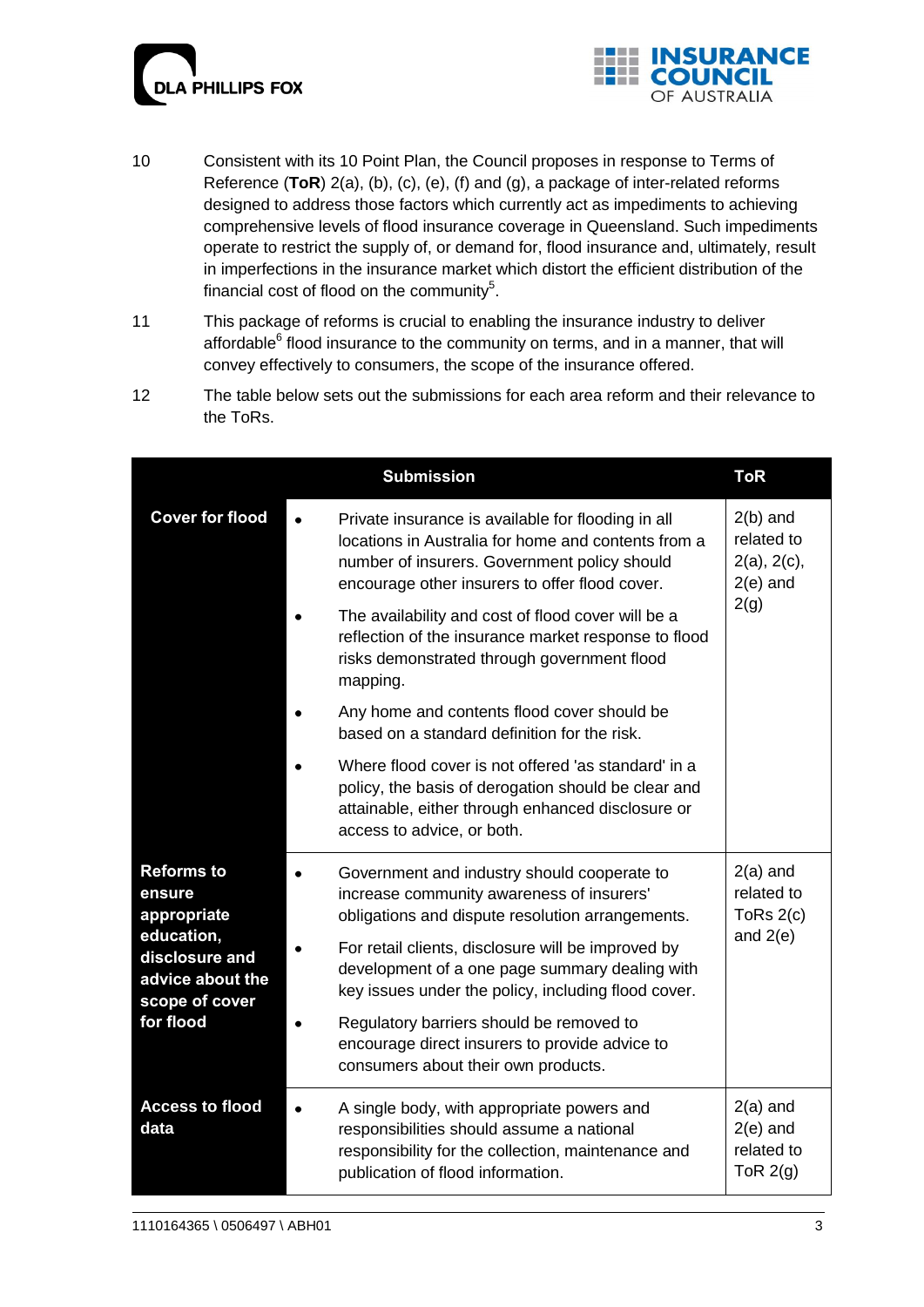



|                                                           | <b>Submission</b>                                                                                                                                                                                                                               | <b>ToR</b>                                                 |
|-----------------------------------------------------------|-------------------------------------------------------------------------------------------------------------------------------------------------------------------------------------------------------------------------------------------------|------------------------------------------------------------|
|                                                           | The Bureau of Meteorology (BoM) should be<br>delegated with responsibility for, and appropriate<br>powers in connection with, the collection,<br>maintenance and publication of national, open<br>source, flood information.                    |                                                            |
|                                                           | This should be achieved by an amendment to part 7<br>of the Water Act 2007 (Cth) to:                                                                                                                                                            |                                                            |
|                                                           | allow or confirm that the BoM has the power<br>$\bullet$<br>to collect existing flood data and other flood<br>information. This will include the power to<br>collect this information from state and local<br>governments;                      |                                                            |
|                                                           | require the BoM to:<br>٠                                                                                                                                                                                                                        |                                                            |
|                                                           | maintain and update this flood<br>information to ensure it remains accurate<br>and up to date; and                                                                                                                                              |                                                            |
|                                                           | publish this flood information to the public<br>at no cost.                                                                                                                                                                                     |                                                            |
|                                                           | Parallel to this legislative change, a flood<br>information taskforce should be established to assist<br>the BoM, in an initial implementation period, to<br>examine what improvements can be made in<br>Australia regarding flood information. |                                                            |
| <b>Reduction of risk</b><br>and impact of<br>flood events | State and local governments should ensure current<br>flood mitigation strategies such as the operation of<br>the Wivenhoe and Somerset Dam release strategies<br>are operated to provide reliable flood mitigation<br>capability.               | 2(f), 2(g)<br>and related<br>to ToRs<br>$2(a)$ and<br>2(e) |
|                                                           | State and local governments should enhance flood<br>mitigation strategies and improve infrastructure<br>management to minimise flood risk and resultant<br>property losses.                                                                     |                                                            |
|                                                           | State and local governments should change<br>planning and building laws to reduce the risk of<br>property loss in flood prone areas.                                                                                                            |                                                            |
|                                                           | State and local governments should review and,<br>where appropriate, enhance emergency prevention<br>and response arrangements to minimise losses in<br>flood events                                                                            |                                                            |
|                                                           | Local governments should include a statement of<br>flood risk, based on a transparent categorisation of                                                                                                                                         |                                                            |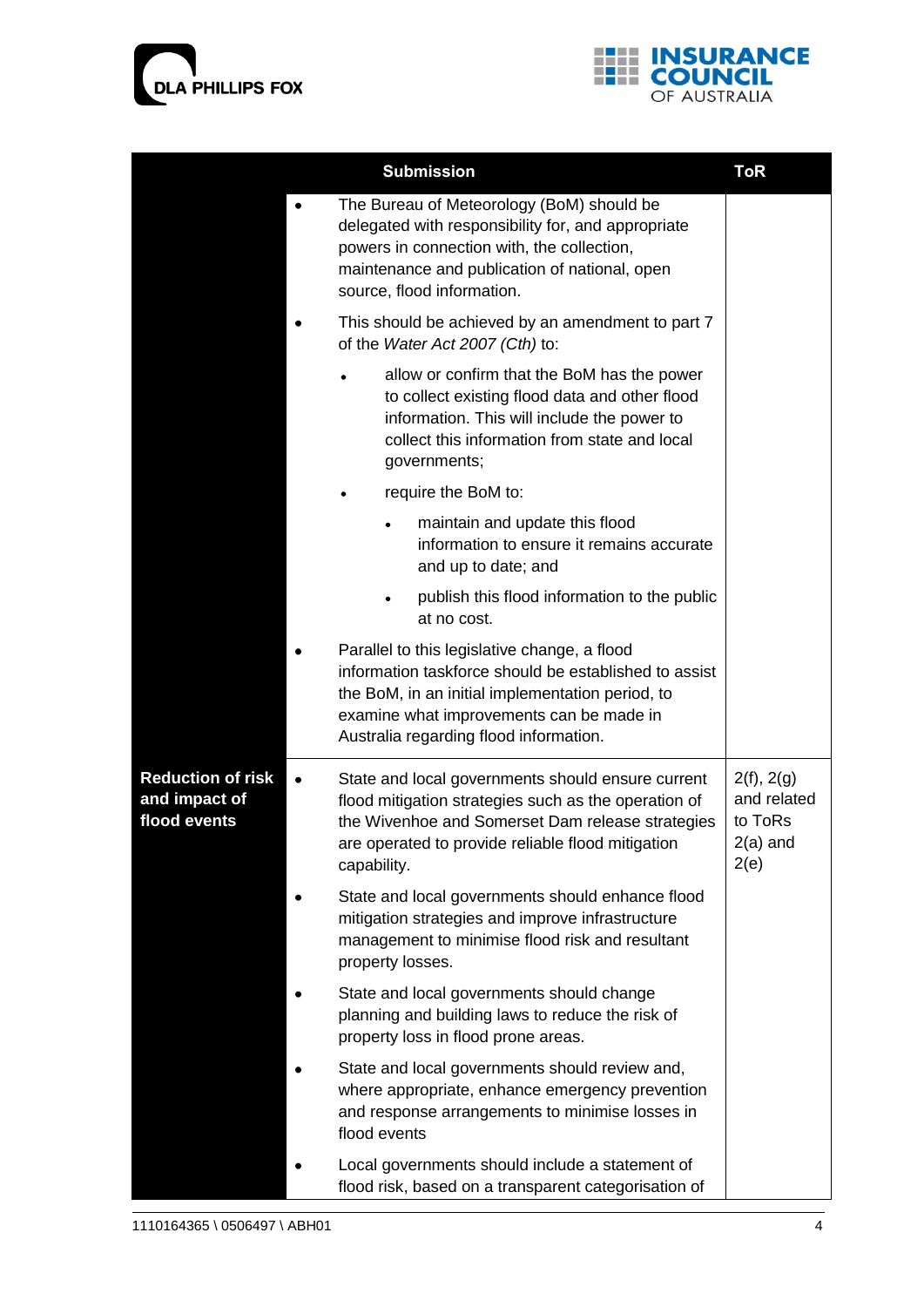



|                                      | ToR                                                                                                                                                                                                                                               |                    |
|--------------------------------------|---------------------------------------------------------------------------------------------------------------------------------------------------------------------------------------------------------------------------------------------------|--------------------|
|                                      | that risk, in each rates notice for flood prone<br>properties.                                                                                                                                                                                    |                    |
|                                      | The Residential Tenancies and Rooming<br>Accommodation Act 2008 (Qld) should be amended<br>to require 'point of contract' disclosure of flood risk<br>for the rental property, based on a transparent<br>appropriate categorisation of that risk. |                    |
|                                      | Community relief funds should be utilised in a way<br>that encourages personal responsibility for risk<br>management of disaster events.                                                                                                          |                    |
| <b>Removal of</b><br>insurance taxes | Insurance taxes, including stamp duty on insurance<br>contracts, should be abolished in order to<br>encourage community members to access<br>insurance cover at more affordable rates.                                                            | $2(a)$ and<br>2(c) |

# **Regulation of general insurers**

- <span id="page-5-0"></span>13 Australian general insurers are highly regulated institutions, subject to the regulation of, among other agencies, Australian Prudential Regulatory Authority (**APRA**), Australian Securities and Investment Commission (**ASIC**) and the Australian Consumer and Competition Commission (**ACCC**).
- 14 APRA is responsible for prudential supervision of individual financial institutions and for promoting financial system stability in Australia.
- 15 ASIC is responsible for financial market integrity, business conduct and disclosure, and consumer protection in the financial system.
- 16 The ACCC is responsible for competition policy.
- 17 APRA, ASIC (and the Reserve Bank of Australia) work together to ensure a coordinated approach to the resolution of issues relating to the stability of the financial system.
- 18 Together with the Commonwealth Treasury, these agencies form the Council of Financial Regulators, which provides advice to the Australian Government on the adequacy of Australia's financial regulatory arrangements.

### **Prudential regulation**

### **General**

- 19 General insurers operating in Australia must be authorised to carry on insurance business under the *Insurance Act 1973 (Cth)* (**Insurance Act**) 7 .
- 20 APRA is a Commonwealth statutory authority established under the *Australian Prudential Regulation Authority Act 1998 (Cth)*.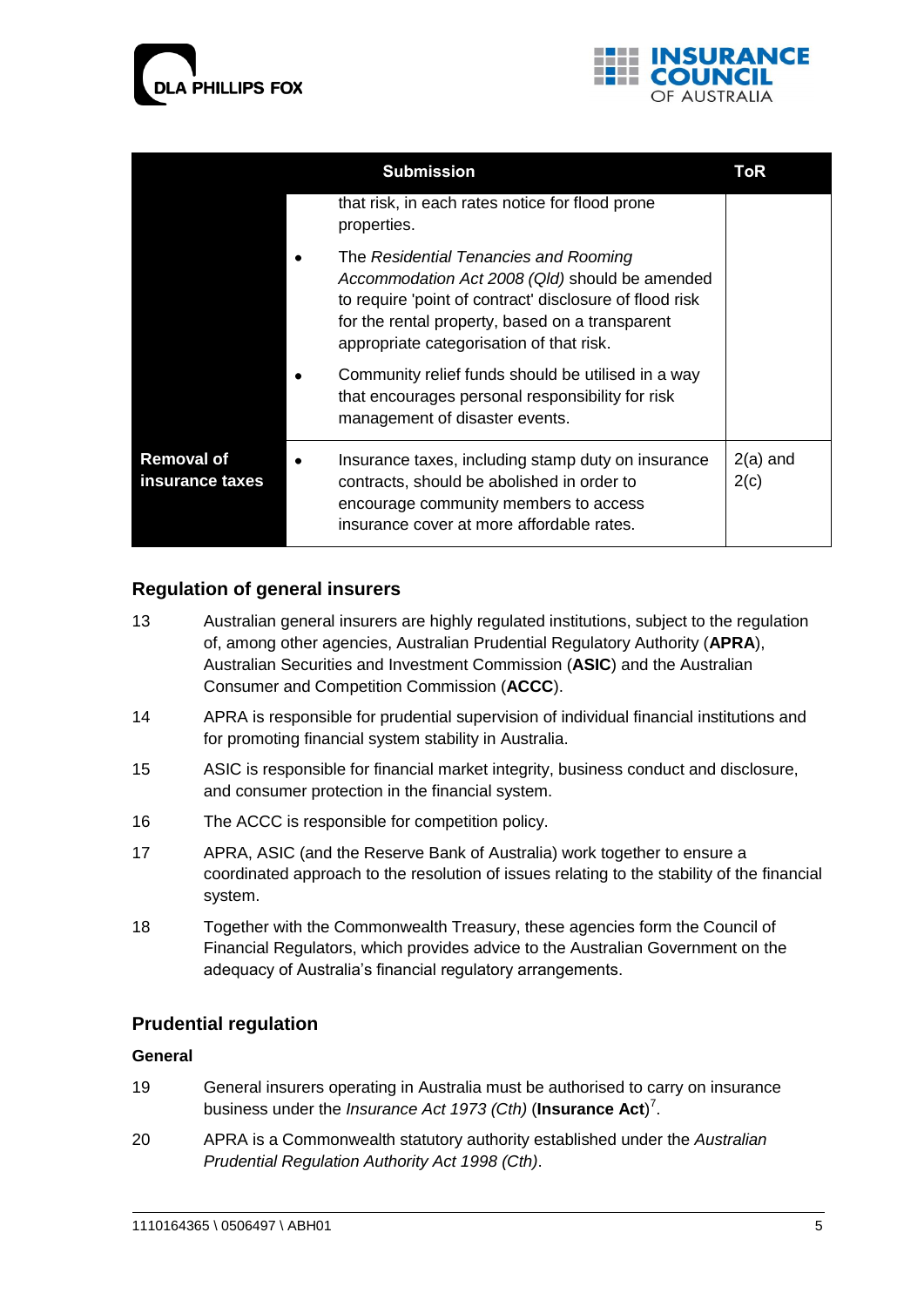



- 21 APRA"s high-level powers for the prudential supervision of institutions derive from this legislation and from specific industry legislation, including for general insurers, the Insurance Act<sup>8</sup>.
- 22 The prudential regulation by APRA of general insurers in Australia is recognised by many insurers as being among the most stringent regulation in the world.
- 23 Under section 35 of the *Insurance Act*, APRA may determine (in writing) standards **(prudential standards**) relating to prudential matters that must be complied with by general insurers.
- 24 The prudential standards that apply to general insurers regulated by  $APRA<sup>9</sup>$  include:
	- 24.1 [Capital Adequacy](http://www.apra.gov.au/Policy/upload/GPS-110-final-June-2010.pdf) (GPS $^{10}$  110 to 116).
	- 24.2 [Risk Management](http://www.apra.gov.au/General/upload/Final-GPS-220-July-2008.pdf) (GPS 220).
	- 24.3 [Business Continuity Management](http://www.apra.gov.au/General/upload/GPS-222-Business-Continuity-Management.pdf) (GPS 222).
	- 24.4 [Reinsurance Management](http://www.apra.gov.au/General/upload/Final-GPS-230-July-2008.pdf) (GPS 230)
	- 24.5 [Outsourcing](http://www.apra.gov.au/General/upload/Final-GPS-231-July-2008.pdf) (GPS 231).
	- 24.6 [Audit and Actuarial Reporting and Valuation](http://www.apra.gov.au/Policy/upload/GPS-310-final-June-2010.pdf) (GPS 310).
	- 24.7 [Governance](http://www.apra.gov.au/Policy/upload/GPS-510-Governance-Nov-2009.pdf) (GPS 510).
- 25 The prudential standards have the force of law.

### **Capital adequacy**

- 26 The capital adequacy standards<sup>11</sup> are designed to ensure that general insurers maintain adequate capital to act as a 'buffer' against the risks associated with their activities.
- 27 Given the inherent uncertainty and variability of insurance liabilities, the prudential standards recognise the need for general insurers to maintain a margin of safety to meet their future debts, over and above actuarial estimates of their liability for claims. This is because measurement errors, catastrophes and other unexpected events could lead to situations where the actual liabilities of an insurer are higher than might have been expected on average<sup>12</sup>.
- 28 In recognition of this potential, the capital adequacy standards impose a more conservative test of solvency than the commercial solvency test, requiring that insurers specify capital requirements over and above commercial solvency requirements<sup>13</sup>.
- 29 The protection that these capital requirements provide to policyholders is that a general insurer in financial difficulty would in most instances fail the capital adequacy standards, well before becoming insolvent based on the commercial solvency test. This provides an opportunity for steps to be taken by the insurer and APRA to prevent the insurer from becoming commercially insolvent $14$ .
- 30 The key requirements of the capital adequacy prudential standards<sup>15</sup> are that a general insurer must:
	- 30.1 maintain minimum levels of capital determined according to the certain prescribed methods;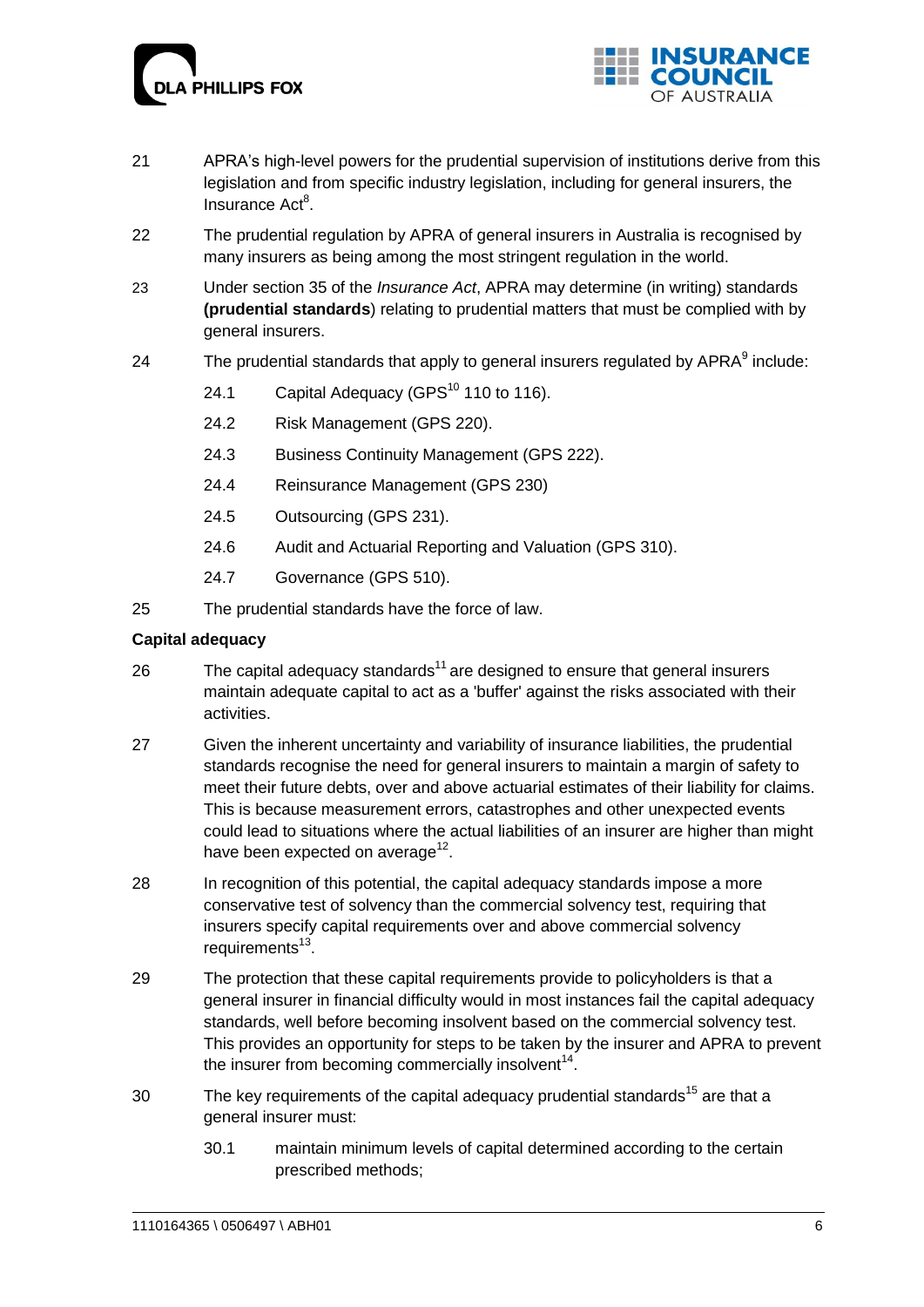



- 30.2 determine its minimum capital requirement (**MCR**) having regard to a range of risk factors that may threaten its ability to meet policyholder obligations. These include, as a minimum, insurance risk, investment risk and concentration risk, but other risks may also need to be considered in any MCR calculation;
- 30.3 make certain public disclosures about its capital adequacy position; and
- 30.4 seek APRA"s consent for reductions in capital.
- 31 An insurer must, for capital adequacy purposes, hold the minimum levels of capital required by GPS 110.
- 32 Capital, for these purposes is considered in two tiers. Tier 1, or core capital, comprises the highest quality components of capital that fully meet all the essential characteristics of capital. Tier 2, or supplementary capital, includes other instruments that, to varying degrees, fall short of the quality of Tier 1 capital but still contribute to the overall financial strength of an insurer.
- 33 An insurer must hold tier 1 capital as defined in, and to the extent required by, the capital adequacy standards. In addition, an insurer may include Tier 2 capital, as defined, as part of its required capital holdings up to the limits specified. For capital adequacy purposes, a locally incorporated insurer"s capital base is the sum of Tier 1 and Tier 2 capital, net of all specified deductions and amortisation, subject to the various limits that apply under the prudential standard.
- 34 An insurer must ensure that any component of capital included in the insurer"s capital base satisfies, in both form and substance, all applicable requirements of the prudential standard for the particular category of capital in which it is included. Otherwise, that component of capital cannot be incorporated in its capital base for the purposes of compliance with the prudential standard.
- 35 APRA may, in writing, require an insurer to:
	- 35.1 exclude from its capital base any component of capital that APRA has reasonable grounds to believe does not represent a genuine contribution to the financial strength of the insurer; or
	- 35.2 reallocate to a lower category of capital a component of capital where APRA has reasonable grounds to believe that it does not fully satisfy the requirements of the prudential standard for the category to which it was allocated by the insurer.
- 36 APRA regularly reviews and, where it considers necessary, updates the prudential standards for capital adequacy<sup>16</sup>.
- 37 The current capital adequacy standard is a result of a number changes introduced to strengthen the capital requirements of general insurers following the collapse of HIH Insurance and recommendations made in the HIH Royal Commission<sup>17</sup>.
- 38 On 13 May 2010, APRA released its discussion paper 'Review of capital standards for general insurers and life insurers<sup>18</sup>. As set out in that paper, APRA proposes to update its capital standards for general insurers and life insurers. APRA"s intention is to make its capital requirements more risk-sensitive and to improve the alignment of its capital standards across the industries it regulates.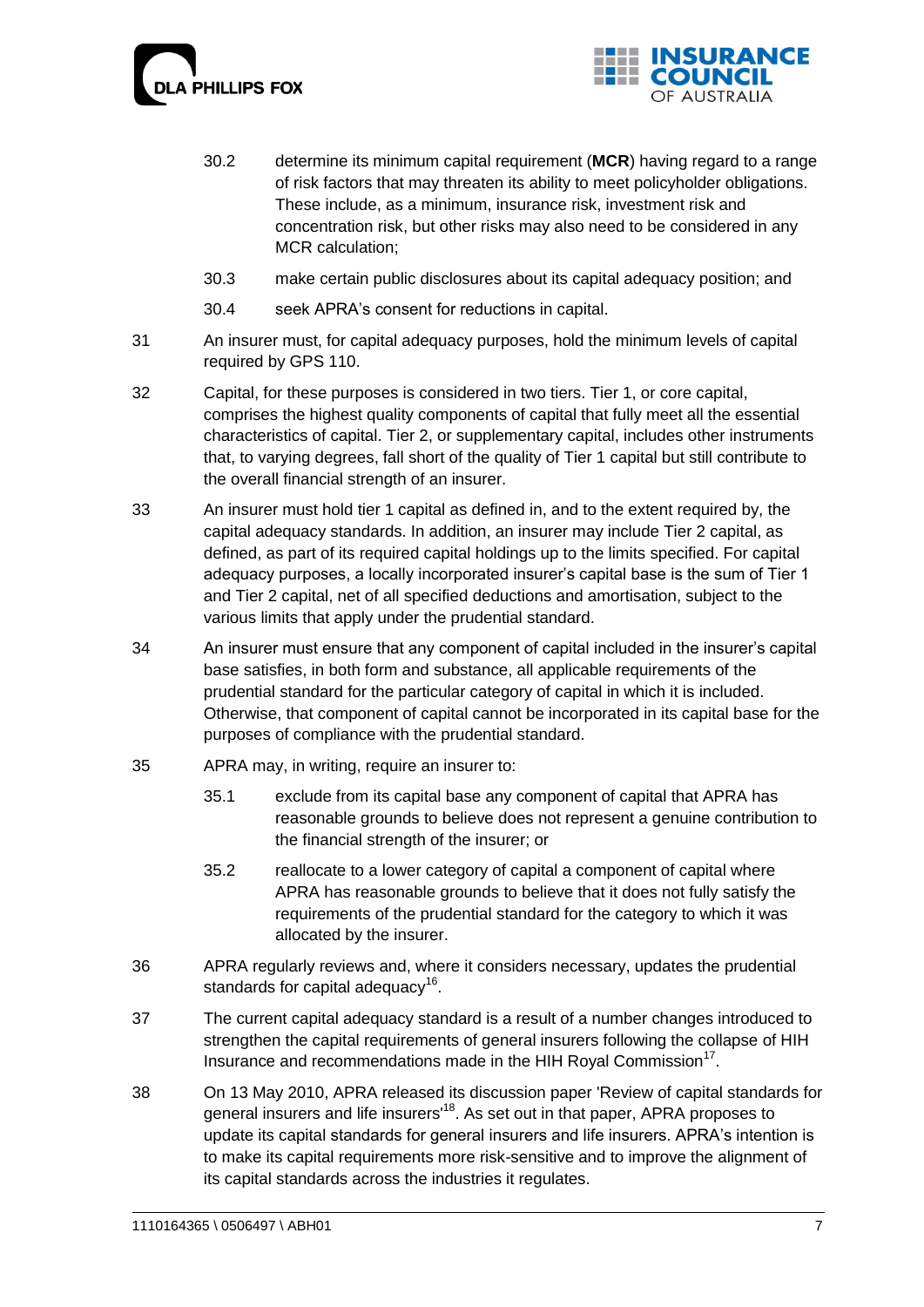



- 39 The consultation and implementation process for these recommendations is underway<sup>19</sup>. Once implemented, the enhanced capital standard will result in the required capital for general insurers to consist of a prescribed capital amount and a supervisory adjustment.
- 40 The prescribed capital amount for an insurer would be determined by quantitative rules set out in the respective capital standards. It would comprise capital charges to cover asset risk, asset concentration risk, insurance risk, insurance concentration risk and operational risk<sup>20</sup>.

### **Reinsurance management**

- 41 Reinsurance is insurance taken out by general insurers that covers the general insurer in the event of claims payments under its insurance policies.
- 42 There are two basic methods of reinsurance:
	- 42.1 Facultative reinsurance: In facultative reinsurance, the general insurer cedes to the reinsurer all or part of the risk assumed by a particular specified insurance policy. Because facultative reinsurance is negotiated separately for each insurance contract that is reinsured, this type of reinsurance is normally purchased by ceding companies for individual risks not covered by their reinsurance treaties, for amounts in excess of the limits of their reinsurance treaties and for unusual risks.
	- 42.2 Treaty reinsurance: This method of reinsurance covers all the insurance policies issued by the general insurer that come within the scope of the reinsurance contract. There are two basic methods of treaty reinsurance:
		- 42.2.1 Proportional reinsurance, where the insurer and the reinsurer share an agreed proportion of all reinsured risks, and
		- 42.2.2 Non-proportional reinsurance, where the reinsurer meets 100% of all reinsured risks over a set amount retained by the insurer.
- 43 For catastrophe risks such as storm and flood, most insurers will hold excess of loss (non-proportional) treaty reinsurance.
- 44 Reinsurance arrangements and recoveries are a key aspect of the calculation of a general insurer's MCR and compliance with the capital adequacy prudential standards.
- 45 For this reason, the reinsurance management prudential standard aims to ensure that a general insurer as part of its overall risk management framework, has a specific reinsurance management framework to manage the selection, implementation, monitoring, review, control and documentation of reinsurance arrangements used by a general insurer<sup>21</sup>.
- 46 To meet the key requirements of this prudential standard<sup>22</sup>, a general insurer must:
	- 46.1 have in its reinsurance management framework a documented Reinsurance Management Strategy, sound reinsurance management policies and procedures and clearly defined managerial responsibilities and controls;
	- 46.2 submit its Reinsurance Management Strategy to APRA when any material changes are made;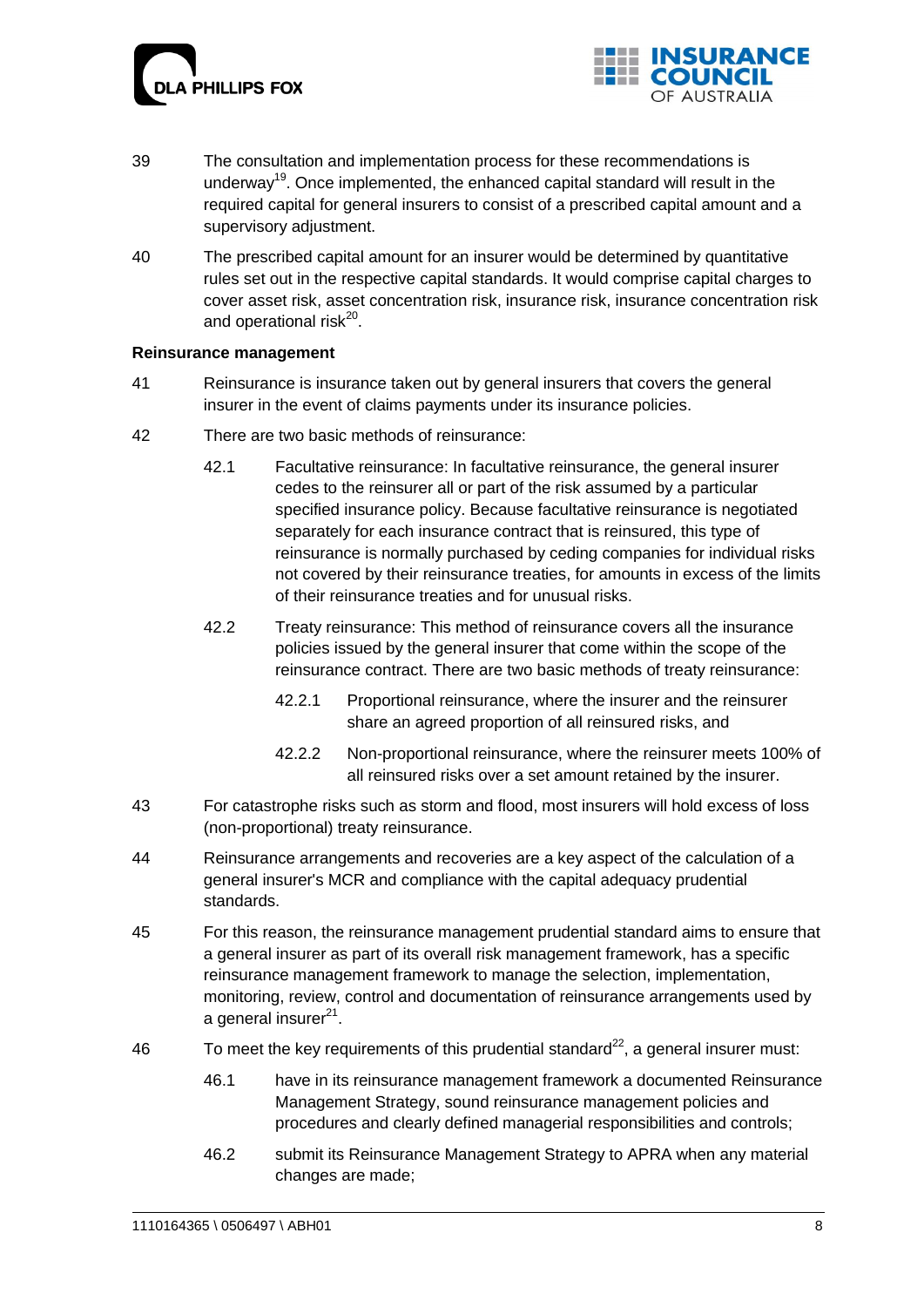



- 46.3 submit a Reinsurance Arrangements Statement detailing its reinsurance arrangements to APRA at least annually; and
- 46.4 make an annual reinsurance declaration based on the "two-month rule" and "six-month rule" specified in the standard and submit the declaration to  $\mathsf{APRA}^{23}$ .

### **Audit and actuarial reporting and valuation**

- 47 This prudential standard $^{24}$  recognises the important role that accurately valued insurance liabilities have on the financial strength of a general insurer.
- 48 For this reason, the standard sets out to ensure that the board and senior management of a general insurer are provided with impartial advice in relation to its operations, financial condition and insurance liabilities.
- 49 Among other requirements, the prudential standard establishes a set of principles and practices for the consistent measurement and reporting of insurance liabilities for all general insurers.
- 50 The key features of the prudential standard $^{25}$  in relation to audit and actuarial reporting and valuation are:
	- 50.1 that, unless exempted by the standard, an insurer must make arrangements to enable its appointed auditor and appointed actuary to undertake their roles and responsibilities;
	- 50.2 to set the role of the appointed auditor, among other things, in relation to the audit and certification of the yearly statutory accounts of the general insurer;
	- 50.3 to set the role of the appointed actuary in relation to the assessment and reporting of the overall financial condition of the general insurer and advice on the valuation of its insurance liabilities; and
	- 50.4 to require the valuation and independent review of a general insurer"s insurance liabilities.
- 51 In terms of valuation of insurance liabilities, an insurer must determine a value for both its outstanding claims liabilities and its premium liabilities for each class of business underwritten by the insurer.
- 52 As recorded in the prudential standard, the Institute of Actuaries of Australia issues professional standards and guidance on financial condition reports for general insurance, valuations of general insurance claims and external peer review for general insurance that are complementary to the prudential standard $^{26}$ .

### **Consumer regulation**

#### **General**

- 53 General insurers operating in Australia must hold an Australian Financial Services (**AFS**) licence under the *Corporations Act 2001 (Cth)* (**Corporations Act**) 27 .
- 54 As AFS licensees, general insurers are also subject to the unfair trade practices regime, which prohibits conduct such as misleading and deceptive conduct and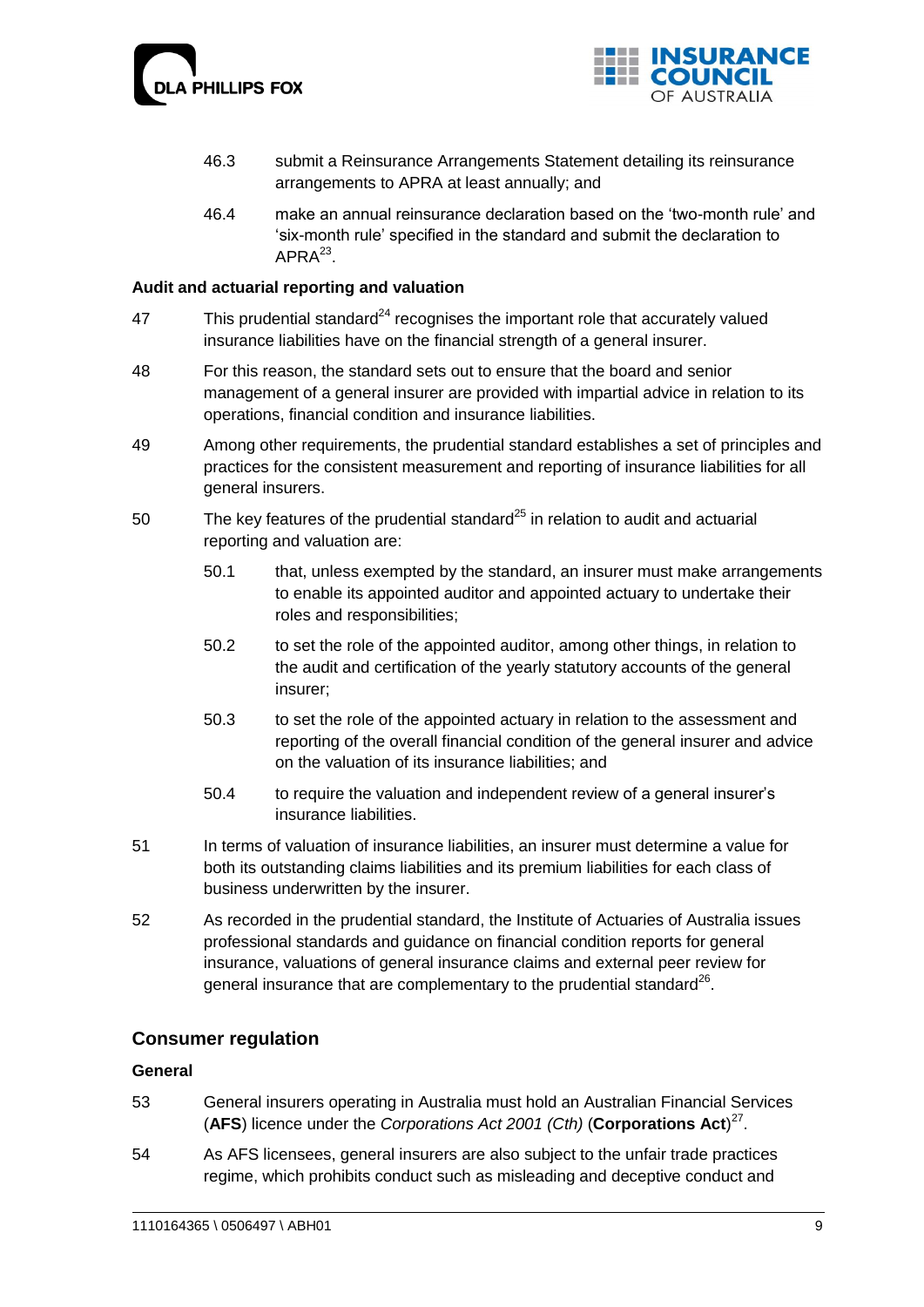



unconscionable conduct, in the *Australian Securities and Investments Commission Act 2001 (Cth)* (**ASIC Act**) 28 .

- 55 In addition, there is specific legislation that governs general insurance contracts. This legislation is the *Insurance Contracts Act 1984 (Cth)* (**IC Act**).
- 56 ASIC administers the IC Act, the Corporations Act and the ASIC Act.

### **AFS licensing - Corporations Act Requirements**

### *Requirement to hold an AFS licence*

- 57 Any person that carries on a financial services business in Australia must hold an AFS licence, unless exempt from that requirement<sup>29</sup>.
- 58 A person carries on a financial services business if they, among other things, advise or deal in a financial product<sup>30</sup>. General insurance is a financial product<sup>31</sup>.
- 59 All APRA authorised general insurers (other than those that operate solely as reinsurers or provides services only to wholesale clients) hold AFS licenses.

### *Obligations of AFS licensees*

- 60 AFS licensees have obligations relating to  $32$ :
	- 60.1 conduct and disclosure (for retail clients) $^{33}$ ;
	- 60.2 the provision of their financial services  $34$ :
	- 60.3 the competence, knowledge and skills of responsible managers, as well as their good fame and character $^{35}$ ;
	- 60.4 the training and competence of their representatives and authorised representatives $36$ :
	- 60.5 ensuring their representatives (including authorised representatives) comply with the financial services laws $37$ ;
	- 60.6 compliance, managing conflicts of interest and risk management<sup>38</sup>;
	- 60.7 the adequacy of their financial, technological and human resources<sup>39</sup>; and
	- 60.8 dispute resolution and compensation arrangements (for retail clients)<sup>40</sup>.

#### *Conduct and disclosure*

- 61 AFS licensees must:
	- 61.1 prepare and provide a Financial Services Guide (**FSG**) <sup>41</sup>;
	- 61.2 where general advice is provided, ensure that a general advice warning is given to the client<sup>42</sup>;
	- 61.3 where personal advice is given:
		- 61.3.1 ensure the personal advice is suitable<sup>43</sup>;
		- 61.3.2 prepare and provide a Statement of Advice (**SOA**) <sup>44</sup>; and
		- 61.3.3 where the personal advice is based on incomplete or inaccurate information, warn the client that this is so $45$ .
- 62 In addition, there are disclosure obligations that apply to any person who issues a financial product to a retail client<sup>46</sup>. These obligations include the obligation to give a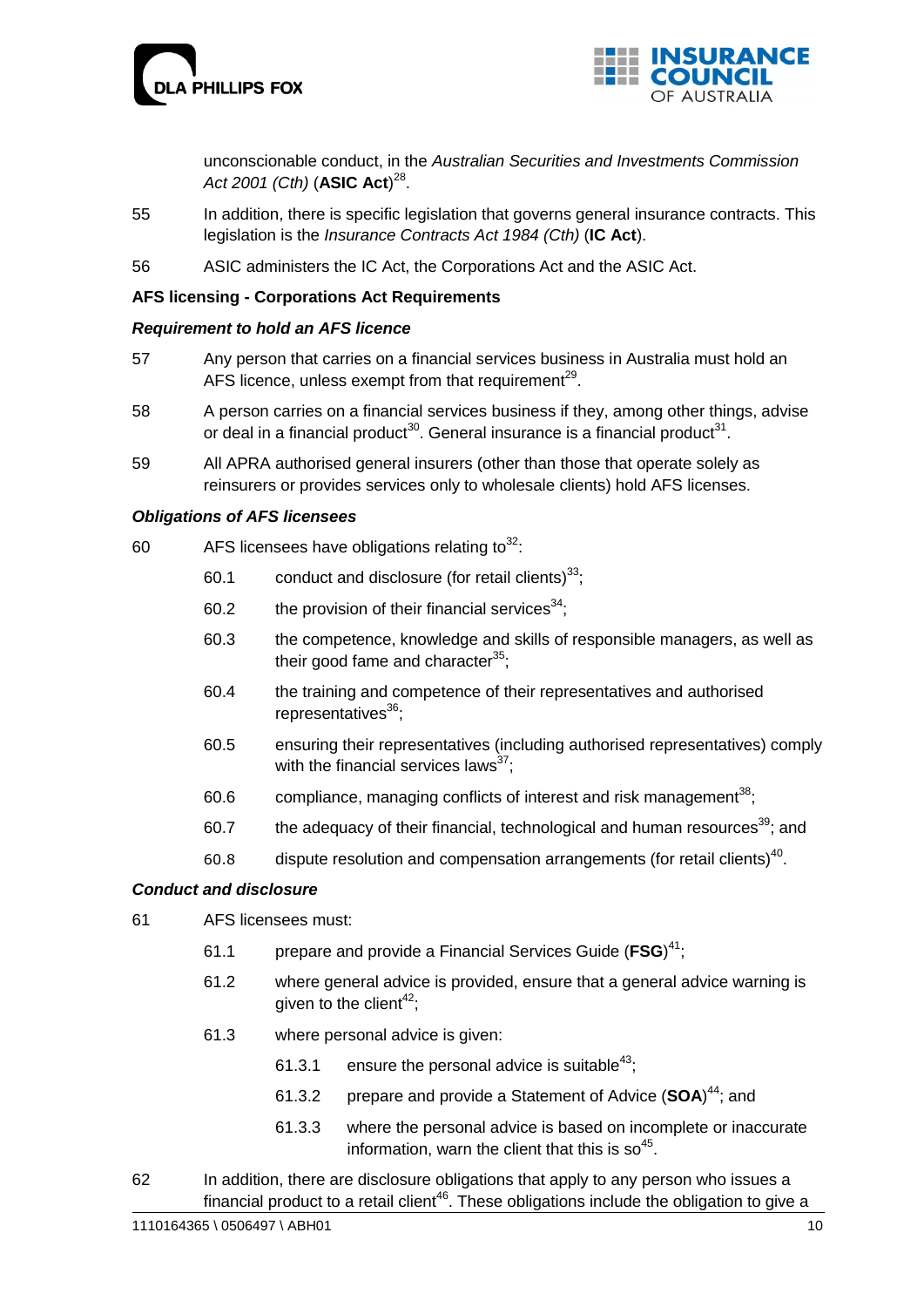



Product Disclosure Statement (**PDS**) when a recommendation is made to acquire a financial product<sup>47</sup> or an offer to issue a financial product is made<sup>48</sup>.

- 63 While the AFS licensing regime operates in relation to services provided to wholesale and retail clients, the disclosure and conduct regime is limited in its application to retail clients.
- 64 For general insurance, whether a client is a retail client is tested by a two tier test, as follows:
	- 64.1 Whether the client is natural person or a small business<sup>49</sup>. A small business is a business with 20 or less employees, or 100 or less if a manufacturing business.
	- 64.2 The financial product is a prescribed retail product<sup>50</sup>. Translating the prescribed products to usual insurance lines, prescribed products are, home and contents, motor, travel, general property, personal accident and consumer credit policies.
- 65 The operation of this test in practice will mean that a policyholder may be a retail client for some general insurance policies but not others.
- 66 There are a number of content requirements for FSGs, SOAs and  $PDSs<sup>51</sup>$ .
- 67 For PDSs, the key requirements are that the PDS:
	- 67.1 is clear, concise and effective<sup>52</sup>; and
	- 67.2 contains the terms and conditions of the insurance policy<sup>53</sup>.
- 68 However, other contents requirements also apply $54$  to new PDSs such as a requirement that information about cost and benefits are expressed in dollars and a requirement for details of internal and external dispute resolution regimes.

### *Training and competence of representatives*

- 69 As a general rule, all natural persons who provide financial product advice to retail clients must meet the training standards, unless they fall within certain limited exemption categories<sup>55</sup>.
- 70 This includes individuals who do not provide personal advice, but provide general advice.
- 71 Personal advice<sup>56</sup> is financial product advice that is directed to a person where the provider of the advice has considered one or more of the person's objectives, financial situation and needs or a reasonable person might expect the provider to have considered one or more of those matters<sup>57</sup>.
- 72 General advice is advice that is not personal advice<sup>58.</sup>
- 73 There is no exemption for a general insurer advising about its own products from the obligations in relation to training of representatives.
- 74 This lack of exemption or modification to the training requirements for advice provided by a representative of a product issuer means that a general insurer must train all customer service representatives in accordance with the specified training requirements in RG 146 in order to be able to give any advice about its own products.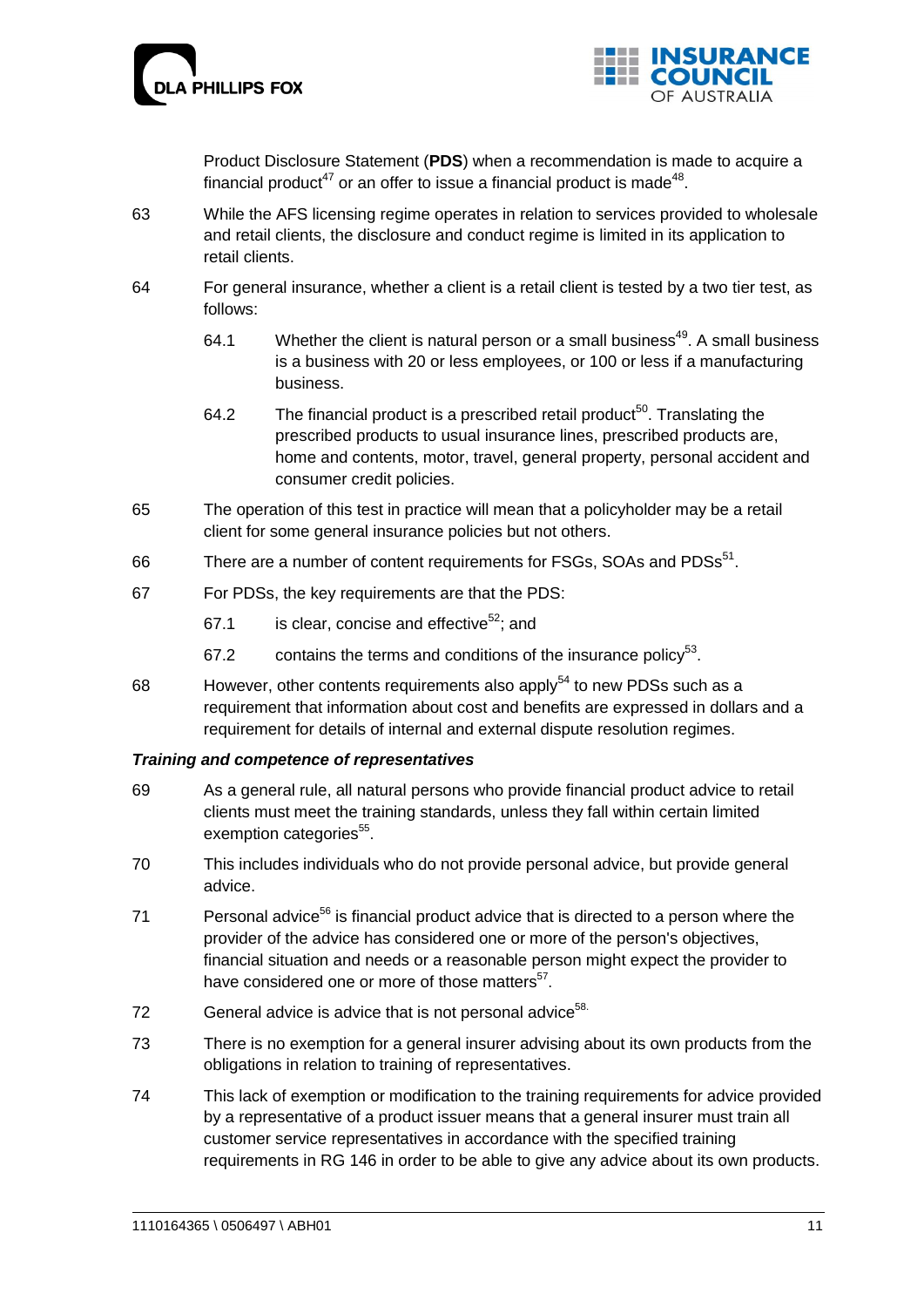



75 This and the other rules that apply to the provision of personal advice and the uncertainty of scalable advice, have resulted in many general insurers adopting 'no advice' or 'general advice only' customer service models for retail clients. As a result, advice may not be provided by insurers where that advice would assist the customer to make a decision about whether to acquire the product. This situation may be exacerbated by the introduction of a 'best interests test' currently being developed by Treasury, which could further restrict direct insurers from providing any form of personal advice.

### *Dispute resolution processes*

- 76 All AFS licensees must have a dispute resolution system available for retail clients that meet certain requirements<sup>59</sup>.
- 77 This dispute resolution system must consist of $^{60}$ :
	- 77.1 internal dispute resolution (**IDR**) procedures that:
		- 77.1.1 comply with the standards and requirements made or approved by ASIC; and
		- 77.1.2 cover complaints made by retail clients in relation to the financial services provided by the licensee; and
	- 77.2 membership of one or more ASIC-approved external dispute resolution (**EDR**) schemes that cover complaints made by retail clients in connection with the financial services provided by the licensee.
- 78 The IDR procedures adopted by AFS licensees must take into account Australian Standard AS ISO 10002-2006 $^{61}$  and any other matter that ASIC considers relevant $^{62}$ .
- 79 In terms of approved EDR schemes, the Financial Ombudsman's Service (**FOS**) is the EDR scheme is approved for general insurance products and services. $63$
- 80 FOS may only consider a dispute in relation to certain defined general insurance policies<sup>64</sup>. However, most insurance policies taken out by individuals and SMEs are within the jurisdiction of FOS. Access to FOS is free of charge to policyholders.
- 81 FOS has recently published two Natural Disaster publications, Financial Difficulty and Flood and Storm Claims<sup>65</sup> for the benefit of consumers facing flood losses.

### **IC Act**

### *Scope of operation*

- 82 The IC Act regulates the operation of (most) contracts of insurance<sup>66</sup> so that a fair balance is struck between the interests of insurers, policyholders and other members of the public and so that the provisions included in such contracts, and the practices of insurers in relation to such contracts, operate fairly<sup>67</sup>.
- 83 The IC Act is not limited in its operation to wholesale or retail clients, or similar test. This means that the IC Act regulates the terms of commercial policies acquired by highly sophisticated buyers, through insurance brokers, as well as policies covering domestic risks acquired directly by the policyholder from the insurer.
- 84 Among the areas in which the IC Act regulates a general insurance policy are the following areas.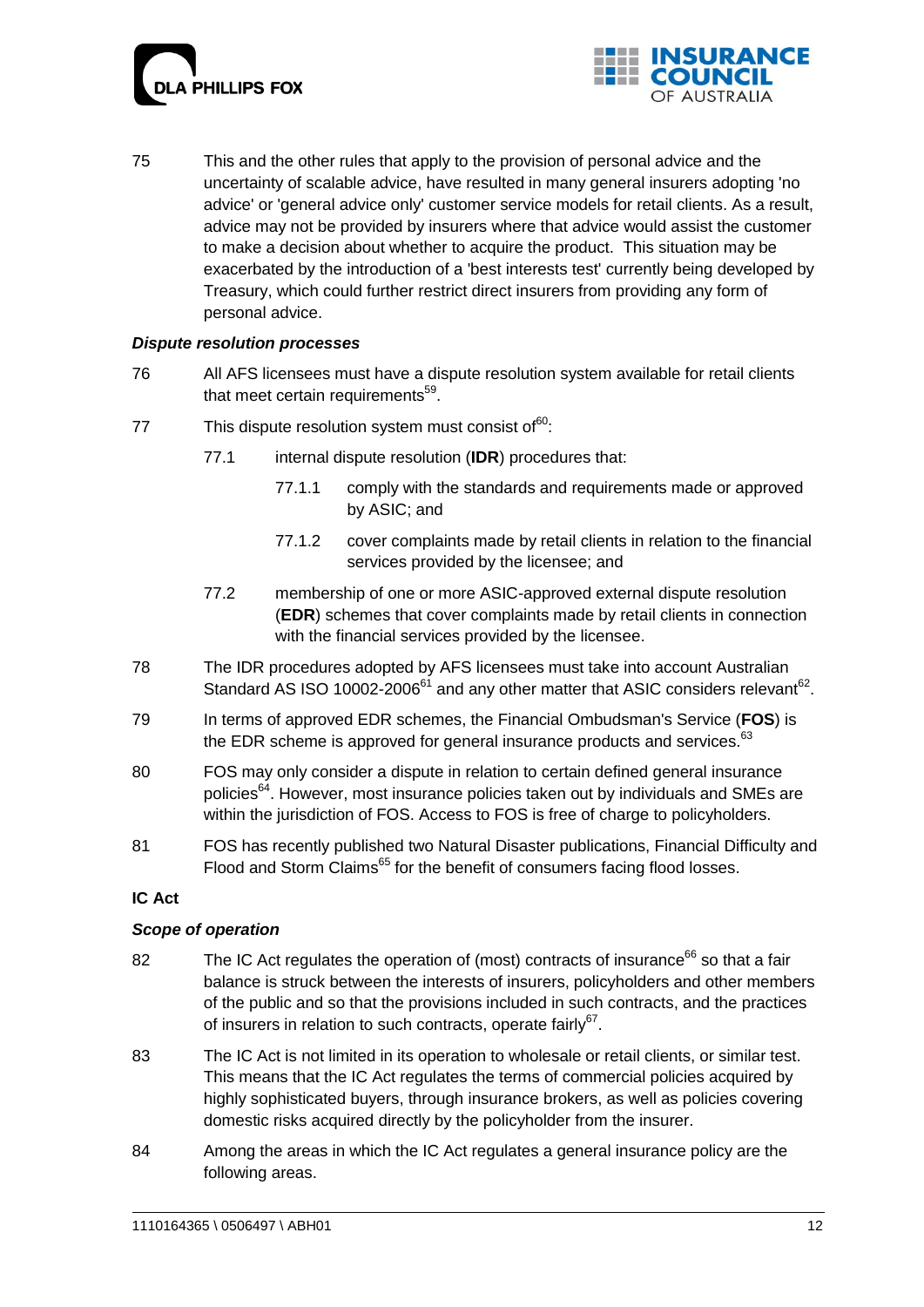



- 84.1 Pre-contractual failures: Sections 21A, 22, 28 and 29 of the IC Act regulates the level of pre-contractual disclosure required by intending insureds as well as the remedies available to the insurer for a failure to comply with the duty of disclosure. The remedies available to the insurer, other than in the case of fraud, are limited by section 28 of the IC Act by reference to the position the insurer would have been in had the non-disclosure not occurred.
- 84.2 Post-contractual failures: Section 54 of the IC Act regulates the remedies of insurers for a breach by the insured of a term of an insurance policy. Section 54 provides relief to insureds in respect of the consequences of acts or omissions by an insured (or others) after the policy has been entered into. The effect of section 54 is that, other than for fraudulent acts or omissions, or for acts or omissions that are causative of the loss the subject of the claim, the contractual remedies available to the insurer are limited to the prejudice suffered by the insurer arising from the act or omission.
- 84.3 Notice requirements: The IC Act contains a number of provisions that require insurers to notify intending insured of legal duties or policy terms that may be prejudicial to the insured $^{68}$ .

### *Standard cover provisions*

- 85 Section 35 of the IC Act sets minimum standards of insurance cover and limits on cover (**standard cover**) for certain prescribed events<sup>69</sup> under certain prescribed contracts<sup>70</sup>.
- 86 An insurer is prohibited from relying on a term of the contract that provides less cover (scope or monetary limit) than standard cover unless, before the contract was entered into, the insurer 'clearly informed' the insured in writing that the effect of the contract was to provide less than standard cover.
- 87 An insurer can 'clearly inform' the insured in writing by providing the insured with a document containing the relevant provisions $71$ .
- 88 Standard cover includes, for home and contents insurance, cover for flood. This means that if a home and contents policy does not provide cover for flood, the insurer will be required to pay claims for flood losses (if the policy otherwise responds) unless the insurer has 'derogated' effectively from standard cover $^{72}$ .

### *IC Act amendments*

- 89 On 10 September 2003, the (then) Minister for Revenue and Assistant Treasurer (Senator Helen Coonan) and the Parliamentary Secretary to the Treasurer (Senator Ian Campbell) announced jointly that the Australian government would undertake a comprehensive review of the IC Act.
- 90 The object of the review was to invite recommendations aimed at improving the overall operation of the IC Act by correcting any identified deficiencies and clarifying ambiguities in its operation.
- 91 Generally, all stakeholders consulted by the constituted review panel considered that the IC Act had been operating satisfactorily to the benefit of both insurers and insureds<sup>73</sup>. Nevertheless, the review was conducted in two stages, with two separate reports being provided to the government in October 2003 and June 2004.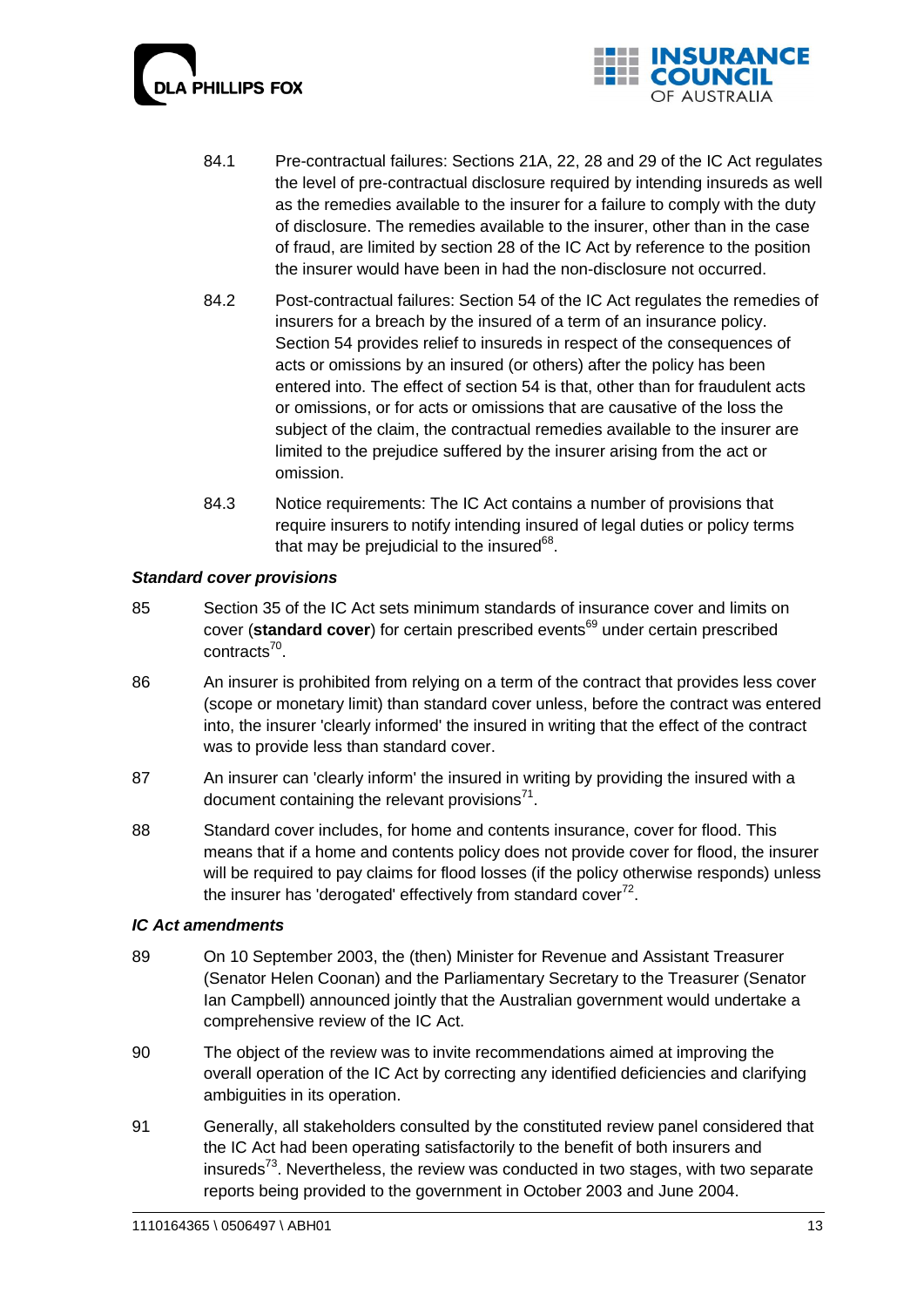



- 92 Almost six years later, on 17 March 2010, the *Insurance Contracts Amendment Bill 2010 (Cth)<sup>74</sup>* was introduced into the House of Representatives. It was then introduced in the Senate on 24 June 2010, where it reached Second Reading Stage before it lapsed, on 19 July 2010, when the Australian parliament was prorogued. The Bill awaits reintroduction. It is not currently on the parliamentary agenda.
- 93 Not all of the initial recommendations of the reviews made their way to the final Bill. Among those recommendations not included, was that the phrase "clearly inform" in section 35 of the IC Act be replaced with a requirement that the material information be presented in a 'clear, concise and effective manner'.

### *Impact of unfair terms laws*

- 94 The *Trade Practices Amendment (Australian Consumer Law) Act 2009 (Cth)* introduced, as part of the Australian Consumer Law, a national unfair contract terms regime for standard form consumer contracts commencing on 1 July 2011<sup>75</sup>.
- 95 This legislation also amends the ASIC Act to include unfair terms provisions in respect of financial services which mirror the unfair terms provisions in the Australian Consumer Law<sup>76</sup>.
- 96 However, the unfair terms laws do not apply to contracts of insurance. This is because section 15 of the IC Act operates to prevent some or all of the unfair terms provisions proposed to be inserted in the ASIC Act applying to terms in insurance contracts.
- 97 On 17 March 2010, [the federal government released](http://ministers.treasury.gov.au/DisplayDocs.aspx?doc=pressreleases/2010/027.htm&pageID=003&min=ceba&Year=&DocType=) a consultative paper on options for dealing with unfair terms in insurance contracts $^{77}$ .
- 98 The purpose of the paper was to seek consultation in order to investigate the feasibility, costs and benefits of a number of options posed by the paper to deal with the possibility of consumers of standard form insurance contracts suffering detriment due to terms in the contract that are unfair or harsh<sup>78</sup>.
- 99 The options paper identified five options to deal with the introduction (or otherwise) of unfair terms laws for insurance contracts:
	- 99.1 maintain the status quo, on the basis that the issue is adequately addressed by section 14 of the IC Act. Section 14 of the IC Act prevents a party from relying on a provision of an insurance contract if to do so would be to fail to act with the "utmost good faith".
	- 99.2 amend section 15 of the IC Act to allow it to operate 'in addition to and alongside' the unfair contract terms laws;
	- 99.3 amend the IC Act to include protections against unfair contract terms, which are similar to those in the ASIC Act, but tailored for insurance contracts. Under this option, section 15 of the IC Act would continue to exclude the operation of the ASIC Act;
	- 99.4 enhance the existing remedies under the IC Act by, for example, reversing the onus of proof where a breach of section 14 is alleged against an insurer. Under this option, section 15 of the IC Act would continue to exclude the operation of the ASIC Act; or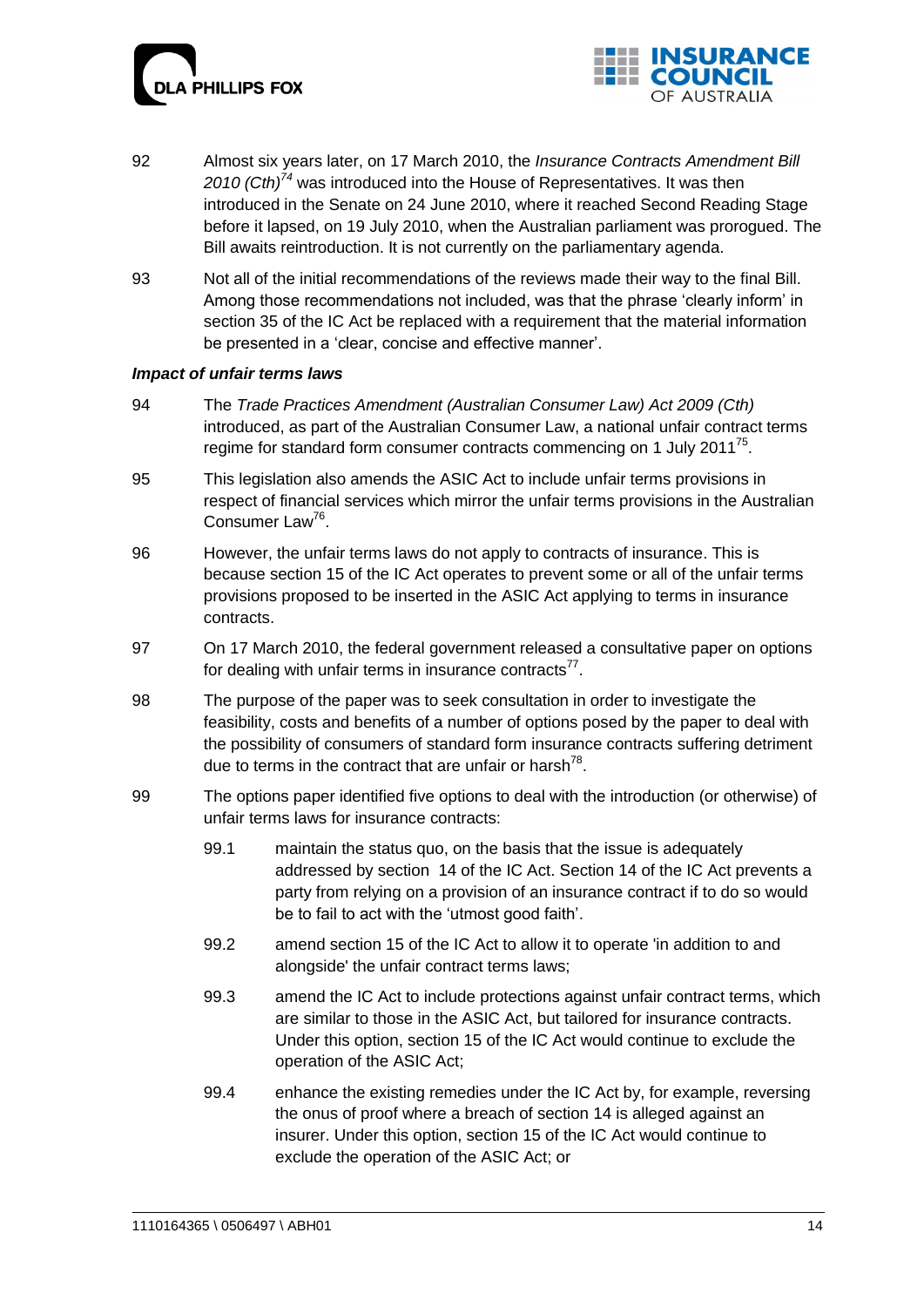



- 99.5 encourage industry self-regulation of unfair insurance contract terms, for example, through the General Insurance Code of Practice. This option would involve no legislative change.
- 100 The Insurance Council's position on the application of the unfair terms laws to insurance contracts, was, and remains, that the existing legislative protections that apply to insurance terms, are sufficient<sup>79</sup>.
- 101 The Insurance Council participated with other stakeholders in a roundtable hosted by Parliamentary Secretary Bradbury on 7 March 2011 on whether insurance contracts should be subject to review for unfair contract terms under the Australian Consumer Law.
- 102 While it is strongly considered in some quarters that insurance contracts should not be exempt from ACL review, there is also serious concern at the uncertainty that this will create for insurers.
- 103 Treasury has been asked to produce a Regulatory Impact Statement for public consultation on compromise options.

### **ASIC Act**

- 104 The ASIC Act<sup>80</sup> sets out a consumer protection regime for financial services providers that mirrors the regime that applies to providers of goods under the Australian Consumer Law.
- 105 This regime allows insureds to seek relief for certain conduct prohibited by provisions of the ASIC Act including, for example:
	- 105.1 unconscionable conduct<sup>81</sup>; and
	- 105.2 misleading and deceptive conduct $^{82}$ .

### **General Insurance Code of Practice**

- 106 The General Insurance Code of Practice (**Code**) is a voluntary code that has been adopted by all members of the Insurance Council and some insurers who are not members<sup>83</sup>.
- 107 The Code sets out the minimum standards the insurers will uphold in the services they provide.
- 108 The Code was recently revised, with the new version taking effect on 1 May 2010<sup>84</sup>.
- 109 The Code covers all general insurance products except workers compensation, marine insurance, medical indemnity insurance, and compulsory third party insurance including where there is linked driver protection cover. It does not cover reinsurance or life and health insurance products issued by:
	- 109.1 life insurers; or
	- 109.2 registered health insurers.
- 110 The Code sets standards for, among other things:
	- 110.1 Buying insurance. The Code includes minimum standards that apply to the buying of insurance, including that the sales process will be conducted in a fair, honest and transparent manner<sup>85</sup>.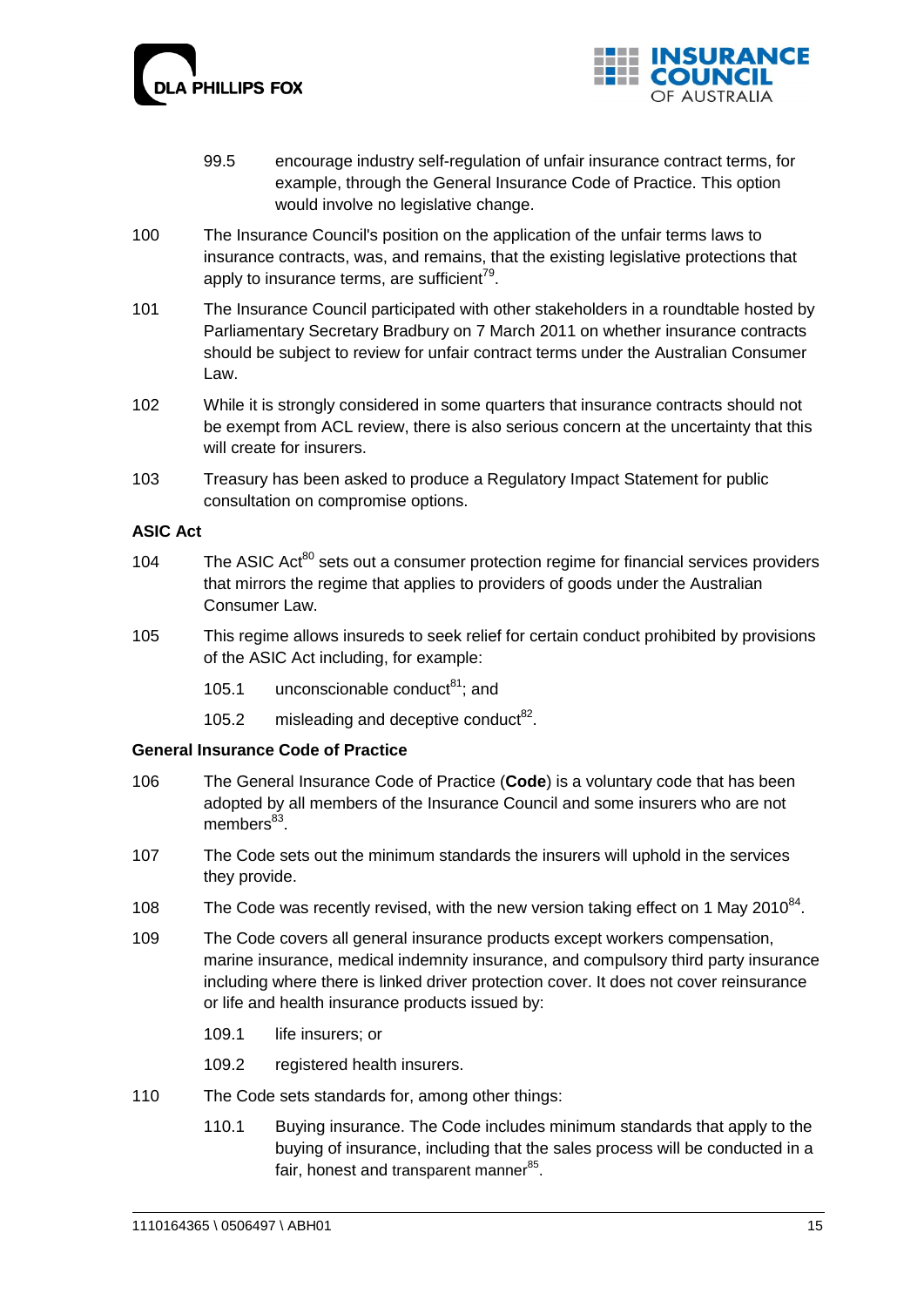



- 110.2 Insurance claims. The Code sets out minimum response times, management of claims in circumstances of financial hardship and standards that must be followed in the claims process. The following standards apply to all claims $^{86}$ :
	- 110.2.1 That the insurer will conduct claims handling in a fair, transparent and timely manner.
	- 110.2.2 That the insurer will only ask for and take into account relevant information when deciding on a claim.
	- 110.2.3 That the insurer will have access to information about the policyholder that the insurer has relied on in assessing a claim and an opportunity to correct any mistakes or inaccuracies.
	- 110.2.4 Where an error or mistake in dealing with a claim is identified, the insurer will immediately initiate action to correct it.
	- 110.2.5 If an insurer denies a claim, the insurer will provide:
		- (a) written reasons for our decision to deny the claim; and
		- (b) information about the insurer's complaints handling procedures; and
		- (c) on request, other than in the special circumstances, copies of reports from service providers that the insurer has relied on in assessing the claim. Many insurers have provided copies of hydrology reports to policyholders in relation to the 2010/2011 Queensland flood claim decisions and the ICA has also made available hydrology reports on its website<sup>87</sup>.
- 110.3 Responding to catastrophes and disasters. The Code establishes rules that apply to the management of claims arising from catastrophes and disasters<sup>88.</sup> For example, any property claim resulting from a catastrophe or disaster, where the insurer has finalised the claim within one month of the catastrophe or disaster, the policyholder can request a review of the claim if they think the assessment of the loss was not complete or accurate, even though a release may have been signed. The insurer must give the policyholder six months from the finalisation of the claim to ask for a review of the claim. The policyholder will be informed of:
	- 110.3.1 this entitlement when the claim is finalised; and
	- 110.3.2 the insurer's complaints handling procedures.
- 110.4 Information and education. The Code records that insurers will support industry initiatives aimed at explaining general insurance to consumers and the community<sup>89</sup>.
- 110.5 Complaints handling procedures. The Code has minimum requirements for internal and external complaints handling<sup>90</sup>.
- 110.6 Code monitoring and enforcement. The Code includes a process for review of compliance with the Code<sup>91</sup>. The Financial Ombudsman's Services (**FOS**) will monitor and report on Code compliance. FOS will: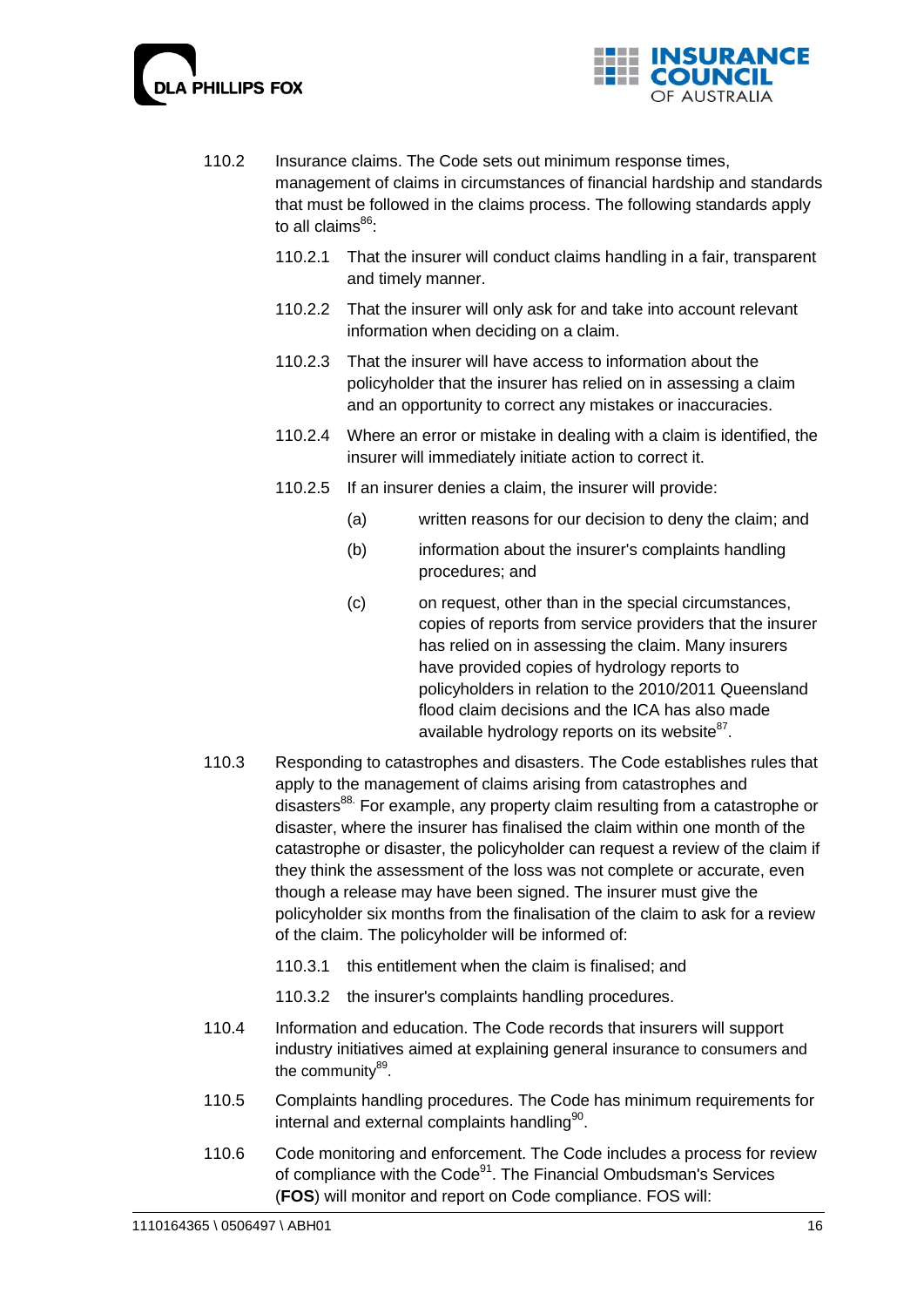



- 110.6.1 prepare annual public reports containing aggregate industry data and consolidated analysis on Code compliance $92$ :
- 110.6.2 regularly supply, subject to privacy law, the Code Compliance Committee aggregated breach data on a quarterly basis to enable the Code Compliance Committee to better monitor compliance with the Code and to identify serious or systemic issues with regard to the Code or its application; and
- 110.6.3 at its own discretion, determine how or if it proceeds with any action based on any report it receives from the Code Compliance Committee.
- 111 The 2008/2009 Code review<sup>93</sup> records that in the relevant period:
	- 111.1 the general insurance industry was significantly impacted by the:
		- 111.1.1 Global Financial Crisis;
		- 111.1.2 bushfires; and
		- 111.1.3 several severe weather events.
- 112 Recent statistics in the 2008/2009 Code review relating to the operation of the code for general insurance are:
	- 112.1 consumers lodged 3,583,006 claims and participating companies accepted liability for 98% of these claims;
	- 112.2 consumers raised 21,334 internal disputes with participating companies, across commercial and personal lines of insurance business; and
	- 112.3 Participating companies resolved 21,220 internal disputes, with 7,373 internal disputes, or 34.7%, resolved in favour of consumers.

### **The general insurance market**

### **Market statistics**

- 113 APRA's quarterly general insurance performance report<sup>94</sup> issued on 3 March 2011, records that:
	- 113.1 there were 128 insurers licensed to conduct general insurance business at 31 December 2010. Of these 117 were direct insurers and 11 were reinsurers;
	- 113.2 the industry underwriting result for the December 2010 quarter was \$1.0 billion, up from \$0.5 billion in the previous quarter;
	- 113.3 investment income in the December quarter was \$0.7 billion, down from \$1.2 billion in the previous quarter. Investment income was impacted by reductions in the value of the interest rate investments due to yield changes over the quarter, as well as lower dividend income;
	- 113.4 net profit after tax for the industry in the December 2010 quarter was \$1.1 billion, representing an annualised return on net assets of 15.3%;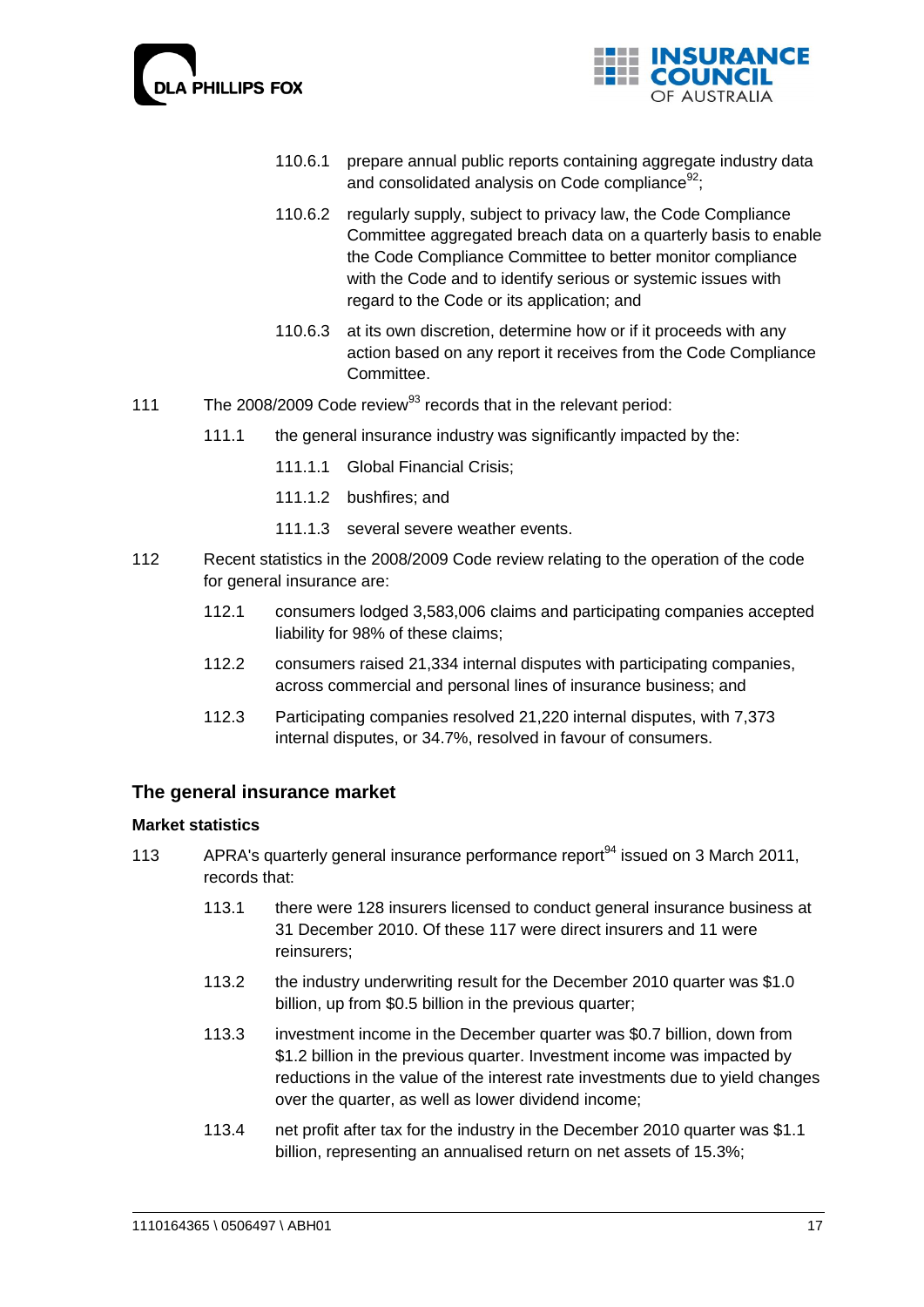



- 113.5 the total assets for the industry were \$101.7 billion as at 31 December 2010, with direct insurers accounting for \$93.0 billion of total assets and reinsurers the remaining \$8.7 billion;
- 113.6 Industry total liabilities were \$71.8 billion as at 31 December 2010, resulting in net assets of \$29.9 billion;
- 113.7 the eligible capital base of the industry was \$27.3 billion as at 31 December 2010, a solvency coverage of 1.94 times the MCR. Solvency coverage of reinsurers dropped from 2.06 to 1.94 times the MCR over the quarter. This was due to adjustments to estimates of the impact of the earthquake in Christchurch in September, and the impact of the inclusion of flood estimates on regulatory capital;
- 113.8 insurers wrote \$8.6 billion of gross earned premium during the December 2010 quarter. Of this, direct insurers wrote \$8.1 billion (94.2 %). The remaining \$0.5 billion (5.8 per cent) was written by reinsurers; and
- 113.9 net earned premium for the industry in the December 2010 quarter was \$6.6 billion, up from \$6.4 billion in the September quarter.

### **Under and non-insurance**

- 114 The level of insurance within a community and the incidence of non-insurance and underinsurance are key matters for communities in their recovery from flood events or other catastrophes. The rate of non-insurance and under-insurance will have an impact on the financial ability of communities affected by flood events or other catastrophes to be resilient and re-build<sup>95</sup>.
- 115 The level of non-insurance is of significant concern to the insurance industry. To help address the concern, in 2007 the Insurance Council commissioned this analysis of non-insurance from Dr Richard Tooth and Dr George Barker Centre of Law and Economics<sup>96</sup>.
- 116 The significant findings of this report were that:
	- 116.1 Affordability is a significant constraint on insurance and State taxes impact on insurance affordability and in turn, non insurance;
	- 116.2 Home type and tenure are critical drivers of non insurance for both buildings and contents cover although demand for contents insurance appears to be more price sensitive than building insurance;
	- 116.3 Non insurance is lower for those with a mortgage than those without, although non insurance escalates the longer the age of the homeowner"s mortgage;
	- 116.4 Disconcertingly, those individuals with fewer savings (and hence those more vulnerable to loss) are also more likely to be non insured;
	- 116.5 Non insurance is more prevalent at the early stages of life (that is for singles and the young); and
	- 116.6 Non insurance is more prevalent in urban centres and in particular, specific urban localities in our major capitals.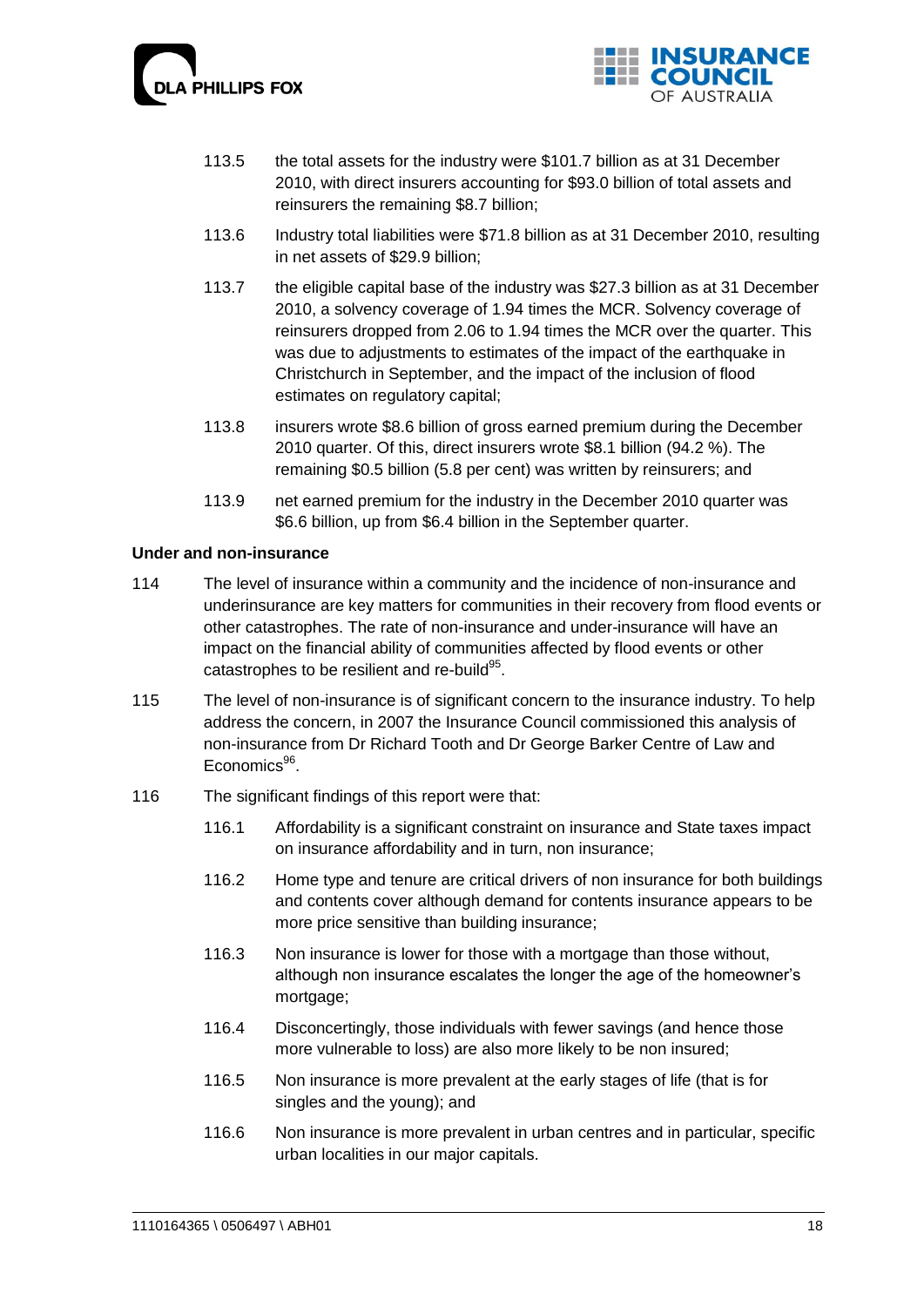



- 117 In October 2008, the Insurance Council published a study called 'Non Insurance in the Small to Medium Size Enterprise Sector'.
- 118 The key findings from that report were:
	- 118.1 26% of all small to medium enterprises (**SMEs**) do not have any form of general insurance.
	- 118.2 Sole traders have the highest rate of non-insurance with 40% operating their business with no general insurance.
	- 118.3 Of the SMEs that purchase general insurance, 94% indicated they considered that they were adequately insured. Taken together with the rate of non-insurance, this means that under two thirds of all SMEs have adequate insurance.
	- 118.4 Over 80% of SMEs who indicated that they were inadequately insured sighted the cost of insurance as a barrier to purchasing. Reform of taxation on general insurance products would therefore reduce the cost burden to SMEs and contribute to a reduction in the incidence of non-insurance amongst SMEs.
	- 118.5 For the majority of small businesses, profit expectations do not appear to impact on planned insurance coverage, at least in the short term. 50% of respondents indicated they would leave their insurance coverage unchanged despite the expected change in profits over the coming year.
- 119 In its report no 54, 'Getting home insurance right: A report on home building underinsurance<sup>97</sup>', published in September 2005, the ASIC noted that:
	- 119.1 A 2000 survey of 1,000 randomly selected homeowners by a company specialising in estimating rebuilding costs found that:
		- 119.1.1 87% of homes were insured for less than their replacement value (the average level of underinsurance was 34%);
		- 119.1.2 81% of homes were underinsured by 10% or more; and
		- 119.1.3 59% of homes were underinsured by 30% or more.
	- 119.2 A 2002 survey by the Insurance Council of Australia of seven companies making up 80% of the home building insurance market found that:
		- 119.2.1 Approximately 27.5% of homes were underinsured by 10% or more; and
		- 119.2.2 7.5% of homes were underinsured by 30% or more.
	- 119.3 Mass disasters can cause massive increases in the cost of rebuilding. For example, rebuilding costs reportedly increased by 75% following Cyclone Tracy in Darwin in 1974 and by 35% in Newcastle after the 1989 earthquake; and
	- 119.4 Approximately 200,000 (or one in six) small business and 1.8 million (or one in five) home owners had not insured their properties, while 70% of tenants had no contents insurance.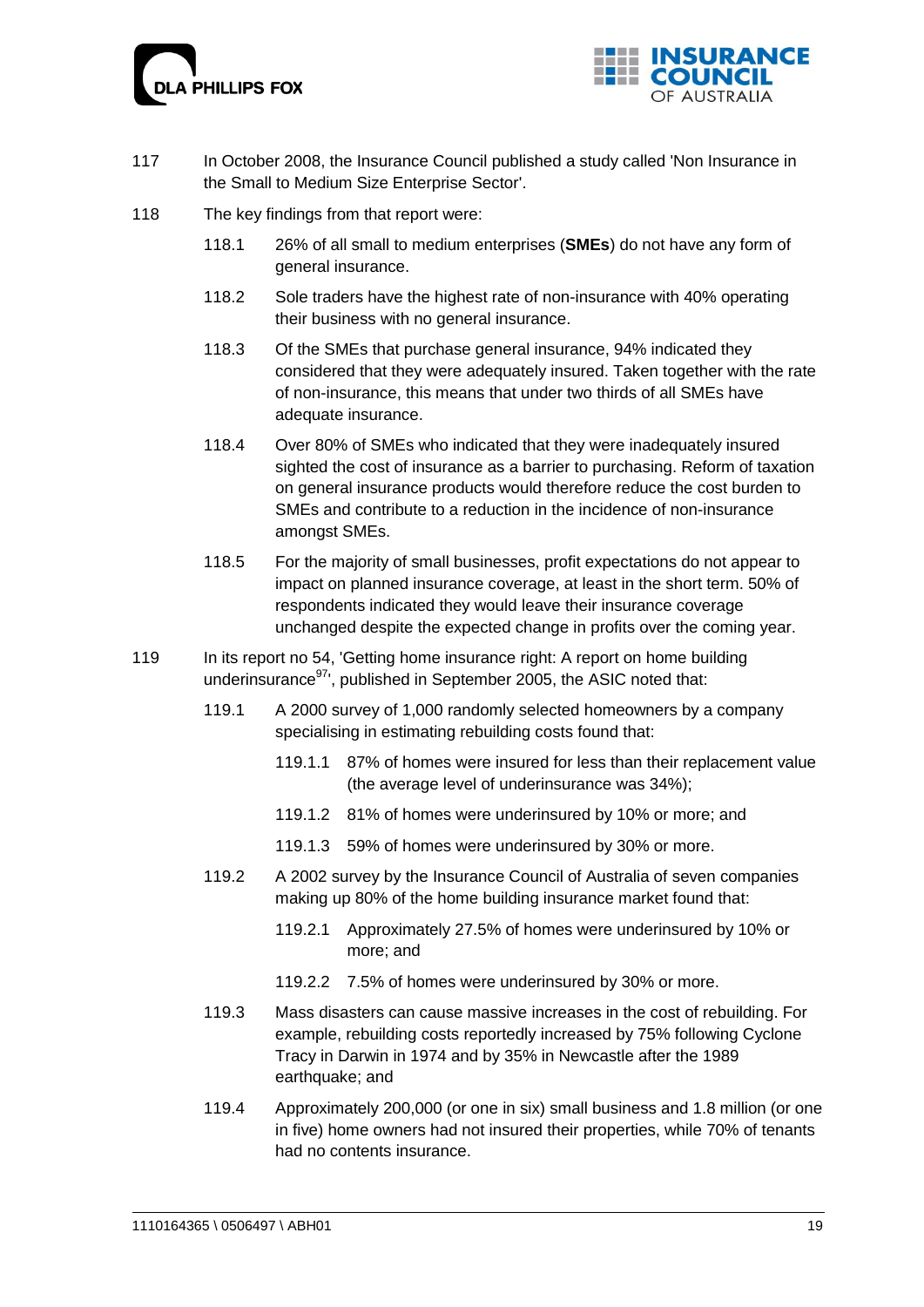



### **Impediments to Cover for flood**

- 120 In 2006 only 3 from a total of 58 insurers providing policies offered cover for flood, despite it being estimated as 31% of annual natural disaster damage.
- 121 Whilst the risks from other natural inundation disasters, for example storm, are part of standard cover under the IC Act, and were readily available in the private insurance market, the 'riverine' flooding risk was considered beyond the appetite of many insurers.
- 122 Three important issues needed to be resolved before flood could be underwritten in Australia with confidence by all insurers and accepted by consumers:
	- 122.1 **Data**. Flood data from existing government flood maps needed to be obtained and incorporated into a property database so that insurers could price the risk accordingly at property level.
	- 122.2 **Reinsurance**. Reinsurance capacity for this risk needed to be obtained from the global reinsurance market at an affordable rate.
	- 122.3 **Standard Definition**. A common definition for the risk, is desirable to assist insurers and reinsurers price the aggregated exposure and to help consumers understand the nature of the risk being covered or excluded.
- 123 With the assistance of State governments, a great deal of progress has been made in the development of the National Flood Information Database (**NFID**), which accumulates existing government flood maps and combines them into a property level dataset.
- 124 Input of data from all States has been completed except from Queensland where up to date local government flood maps have been withheld by a large majority of local governments<sup>98</sup>.
- 125 Further, with the assistance of global reinsurers, reinsurance capacity was obtained from the international market at an appropriate premium and was made available on the basis that flood data could be obtained from government and that a common definition for the risk was possible.
- 126 Unfortunately, the ACCC did not approve a common definition for flood<sup>99</sup> when such an application was made to it by the Insurance Council in 2008.
- 127 Regardless of this setback and in the interests of consumers, some parts of the industry elected to proceed with the development of flood cover using definitions acceptable to themselves and their reinsurers. Other insurance companies elected to remain out of this challenging part of the market.
- 128 By way of measuring the progress the industry has made on this issue, despite the lack of a common definition, it is useful to compare the number of residential polices available in 2011<sup>100</sup>, compared with what was available in 2006:

|      | Year Number of policies covering flood |
|------|----------------------------------------|
| 2006 | 3 of 58 policies cover flood           |
| 2011 | 29 of 58 policies cover flood          |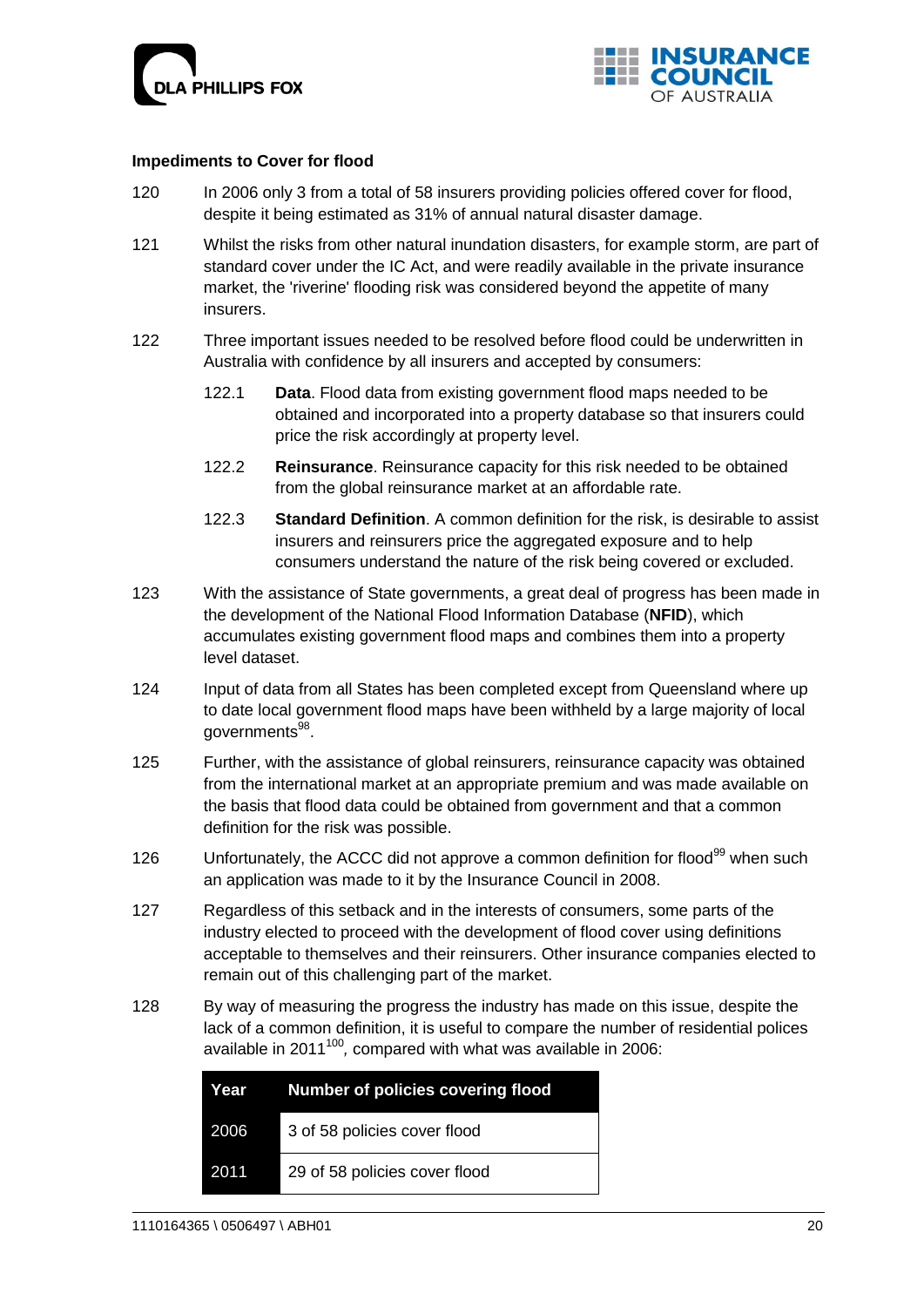



129 In general terms, flood cover is available for SMEs in their commercial insurance policies, as a policy option.

### **National Flood Information Database**

- 130 In partnership with each of the State Governments, the general insurance industry has developed and licensed the NFID.
- 131 NFID is an address database containing 11.3 million property addresses, overlayed with the known flood risk according to government flood mapping.
- 132 Approximately 2.8% of properties have a high risk of flooding. The vast majority of properties in Australia have little or no flood risk.
- 133 NFID is used by insurers to determine the flood risk to individual properties.
- 134 100% of available government flood mapping has been incorporated for New South Wales, Victoria, South Australia and Western Australia. Flood mapping has not been made available consistently in Queensland by local government and as a consequence there is little underwriting data available for the State. The exceptions are the Murweh Shire, Brisbane City and Gold Coast City Councils, each of which has proactively delivered relevant flood data for incorporation into the NFID.
- 135 The end result is that whilst there are some insurers who will offer a flood insurance product in the State, there are many others who will not, despite offering cover in other States.
- 136 For properties where flood information is not available, it is likely that flood insurance choices will be limited, only being offered by a limited number of insurers and at a premium that reflects the lack of risk information available.
- 137 This will leave property owners in those local government areas with reduced options to protect themselves and this may force them into a choice of not taking flood cover.
- 138 The availability of complete flood mapping information for all properties will allow the NFID to generate data for all properties. This will give insurers access to the information required to properly assess the insurance risk which is crucial to the availability of flood cover insurance for all properties.

### **Premium calculation**

- 139 Sharing the burden of uncertain risks has been heralded as the essential brilliant idea of insurance<sup>101</sup>. However, given this uncertainty, calculation of the cost to insure against risks is complex and actuarially difficult for many insurers.
- 140 Regardless of the calculation method actually adopted, insurance premiums are generally set by factoring in the cost of estimating, collecting and managing the premiums, the cost of paying the claims, taxes, reinsurance costs, the profit margin, the cost of the insurer in administering the insurance cover, and the cost of insuring the particular item(s).
- 141 As outlined in the booklet 'Understanding Insurance'<sup>102</sup> when setting premiums for home and contents insurance, insurers take into account a number of factors, such as: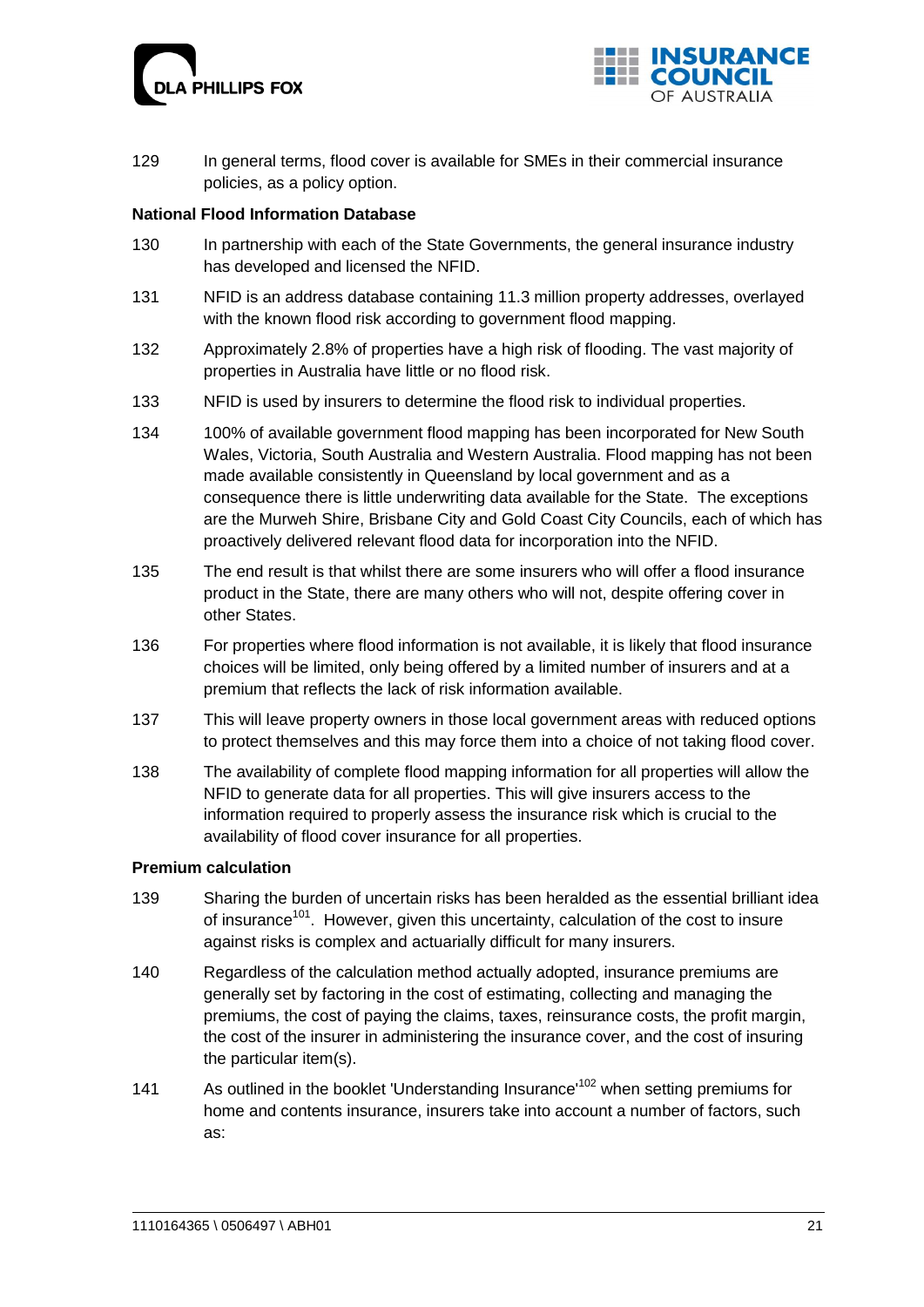



- 141.1 The address of the property to be insured (such as whether it is in a bushfire, flood, or storm prone area). The flood risk data in the NFID assists insurers to assess the location risk price for an insured property.
- 141.2 The policyholder"s previous claims history.
- 141.3 The sum(s) insured.
- 141.4 The nature of the item(s) insured.
- 141.5 The size and style of the house.
- 141.6 Whether the house is rented, or is occupied by the owner.
- 141.7 If the house has security features (such as deadlocks, security bars on windows or a monitored security alarm).
- 142 Based upon (usually) preset algorithms designed by actuaries qualified in undertaking detailed risk analysis, input of the above data and responses enables the insurer to calculate the resultant premium that it would charge a prospective insured in order to accept the subject risk and, if so, on what terms.
- 143 Tax and charges are added to the cost of the insurance risk premium to produce the premium payable by a policyholder.

# **Response to 2010/2011 Queensland floods**

### **Flood claim information**

- 144 Following the 2010/2011 Queensland floods, the Insurance Council established a "hydrology panel" comprising three experienced flood hydrologists to assess and report on the nature and causes of flooding in various localities across Queensland.
- 145 The purpose of these reports was to present a simple, clear and factual description of flooding behaviour that can be used by the general public and individual insurers to better understand 'what happened' and why.
- 146 The foundation of these reports is rainfall and water level data recorded by federal and state government agencies (the Commonwealth Bureau of Meteorology; the Queensland Department of Environment and Resource Management and SEQWater) and by local councils.
- 147 Discussions were held with representatives of local councils to hear first-hand of local flooding behaviour during these events.
- 148 These reports offer no comment or analysis of the management of "flood risk" during the flood events, that is, flood forecasting and warning, together with flood preparation, response, relief and recovery activities, or the roles played by various agencies in these flood risk management activities. The reports are confined to rainfall and water level behaviour leading up to and during the flood events.
- 149 To foster understanding, various technical terms relevant to floods and flooding are defined in the reports and a general description is given of the different types of floods and their causes.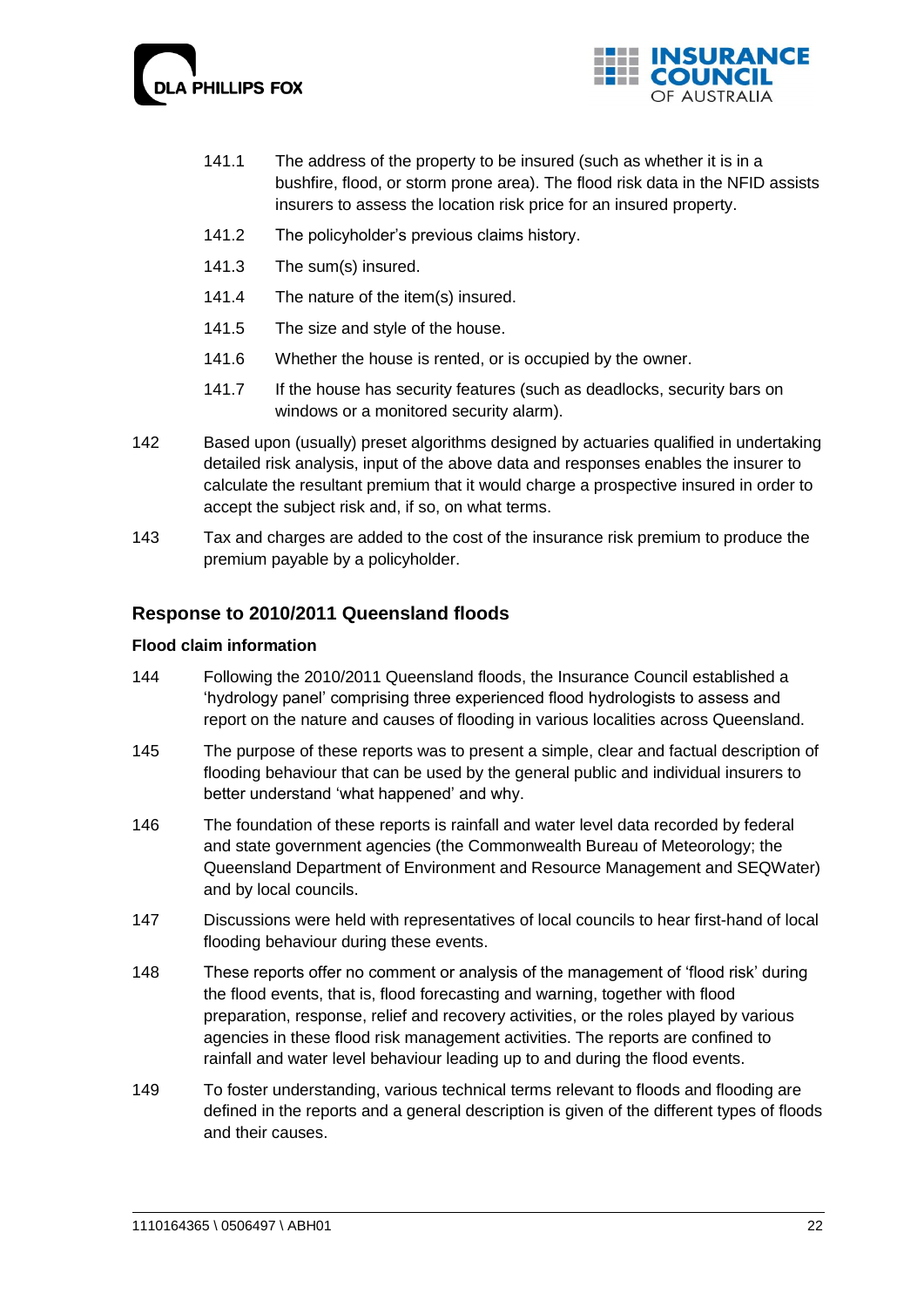



- 150 High level hydrology reports (not property specific) have been released in relation to the Brisbane local government area, the Brisbane valley, Ipswich, and Toowoomba<sup>103</sup>.
- 151 Work is being completed on the final report for the Lockyer Valley.

### **Claims statistics and status**

152 The Insurance Council Collects claims data from insurers to assist with government regulation and recovery activities. Data is collected at frequent intervals following an event through to a point where greater than 99% of claims lodged have been determined. The most recent insurance claims statistics relating to the 2010/2011 Queensland flood events<sup>104</sup> and cyclone Yasi are set out below. For these events the insurance industry has now received 109,390 claims for an estimated reserved value of \$3.18 billion.

|               | Claims  | Cost           |
|---------------|---------|----------------|
| <b>Floods</b> | 49,400  | \$2.31 billion |
| Yasi          | 59,990  | \$0.87 billion |
| <b>TOTAL</b>  | 109,390 | \$3.18 billion |

- 153 Approximately \$625 million has been paid to flood and cyclone victims who were insured in Queensland. Payments to the community have exceeded \$15 million each working day since the last report on 24 February 2011.
- 154 With regard to denied claims, lodged in Queensland for the flood event and cyclone Yasi combined, only 3% of residential property claims lodged in Queensland following both events have been denied to date and claimants in these cases have been advised of the appeals process. This denial rate is expected to adjust over time as further claims are investigated and the appeal process runs its course.
- 155 Approximately 92% of all claims have had an initial assessment carried out, with many insurers reporting up to 99% completion in some areas.
- 156 Rebuilding and repair work has commenced in many areas, with no trades shortages reported.

### **Access to dispute resolution and advice**

- 157 There are no details currently available in relation to the extent to which disputes relating to flood claims have been referred to FOS.
- 158 However, this will be a no-cost avenue for independent review of these claims in the event of dispute.
- 159 In addition, the Insurance Council has provided \$250,000 to Queensland legal aid to ensure that it is able to provide appropriate assistance to policyholders affected by the flooding in Queensland.

### **Community response**

160 On 29 December 2010, the Premier launched a disaster relief appeal to help those affected by wide spread flooding in Queensland.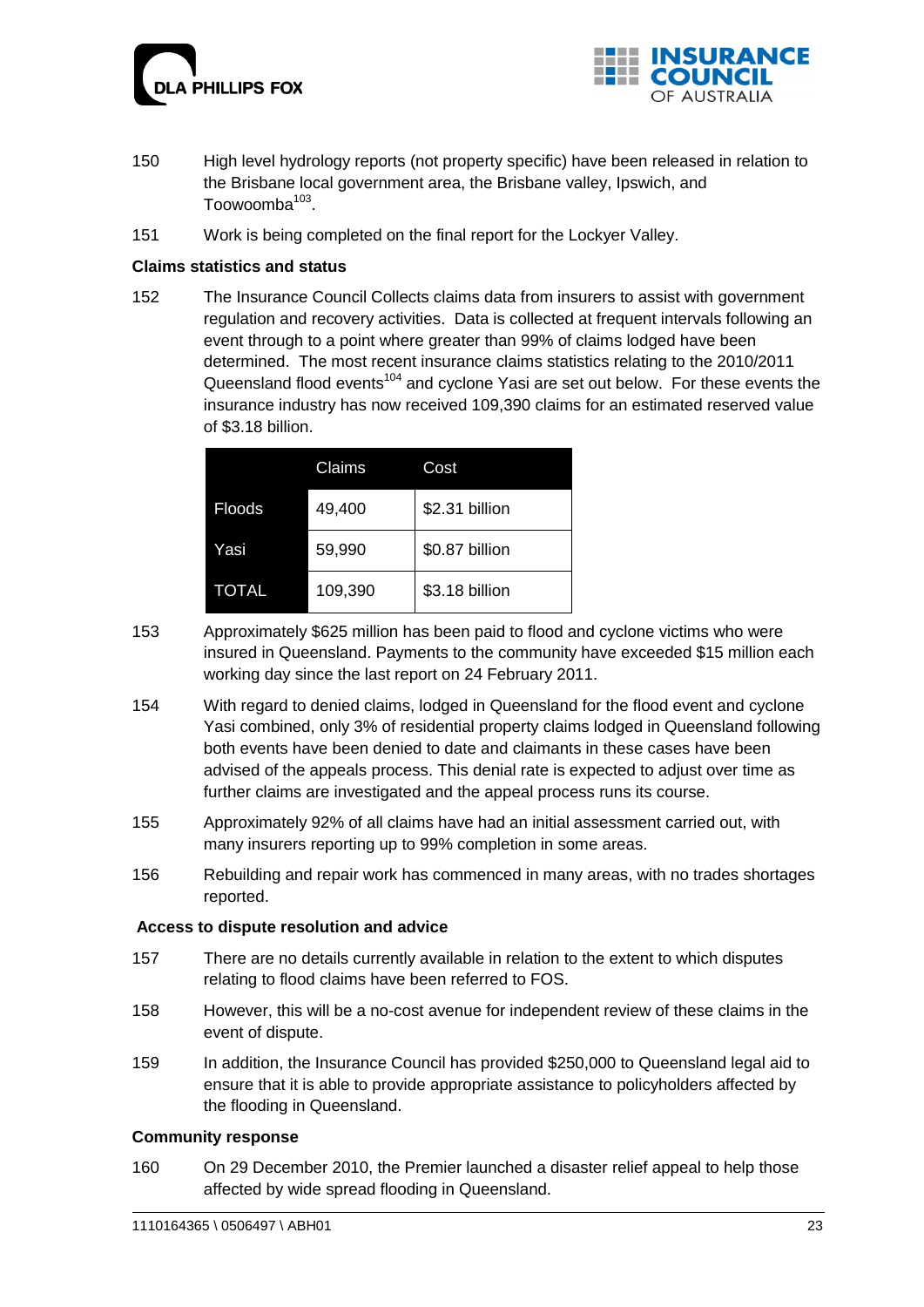



- 161 The Premier's Disaster Relief Appeal is a trust fund established to assist those who have suffered a loss due to natural disaster. All money raised by the fund will be directed to address the greatest need.
- 162 Those affected by the Queensland flood events can apply for <sup>105</sup>:
	- 162.1 emergency relief payments; or
	- 162.2 structural damage assistance payments.
- 163 A person is eligible for structural damage assistance payments if  $106$ :
	- 163.1 their principal place of residence was totally destroyed, or must be demolished as a result of the Queensland floods;
	- 163.2 they were the owner-occupier of the principal place of residence at the time of the Queensland floods; and
	- 163.3 their household income is less than \$150,000 per annum.
- 164 If eligible, the person is entitled to receive an initial payment of \$10,000 towards rehousing and recovery needs. Additional assistance of up to \$90,000 may be provided depending on family income and other circumstances.
- 165 The initial payment of \$10,000 is available regardless of whether an affected property was insured. However, any further entitlements may be limited if insurance is in place for property losses.
- 166 In addition, the Australian Government Disaster Recovery Payment (**AGDRP**) has been established to give short-term financial assistance to those adversely affected by a major or widespread disaster, including the Queensland floods<sup>107</sup>.
- 167 Recent Treasury forecasts estimate the total cost of the Federal government"s recovery effort will be in the billions. So far, more than 997,000 payments of the AGDRP through Centrelink have been made, totalling \$792.6 million (as at midnight 25 March 2011)<sup>108</sup>.
- 168 There is potential for moral hazard through the provision of assistance only to those in the community who are uninsured. Whilst it may serve as an incentive for those who have no cover to remain in the same position, it may also act as a disincentive for those who acquired private cover at their own expense and are now being asked to contribute through taxes to help those who took no prudential risk management themselves. This approach is in sharp contrast to Victoria (2009 Bushfires) where relief payments were not means tested (insurance tested) in the first instance.

# **Cover for flood**

### **Submission**

- 169 In response to ToR 2(b) and related to ToRs 2(a), 2(c), 2(e) and 2(g), the Insurance Council submits that:
	- 169.1 Private insurance is available for flooding in all locations in Australia from a number of insurers and government policy should encourage other insurers to offer flood cover.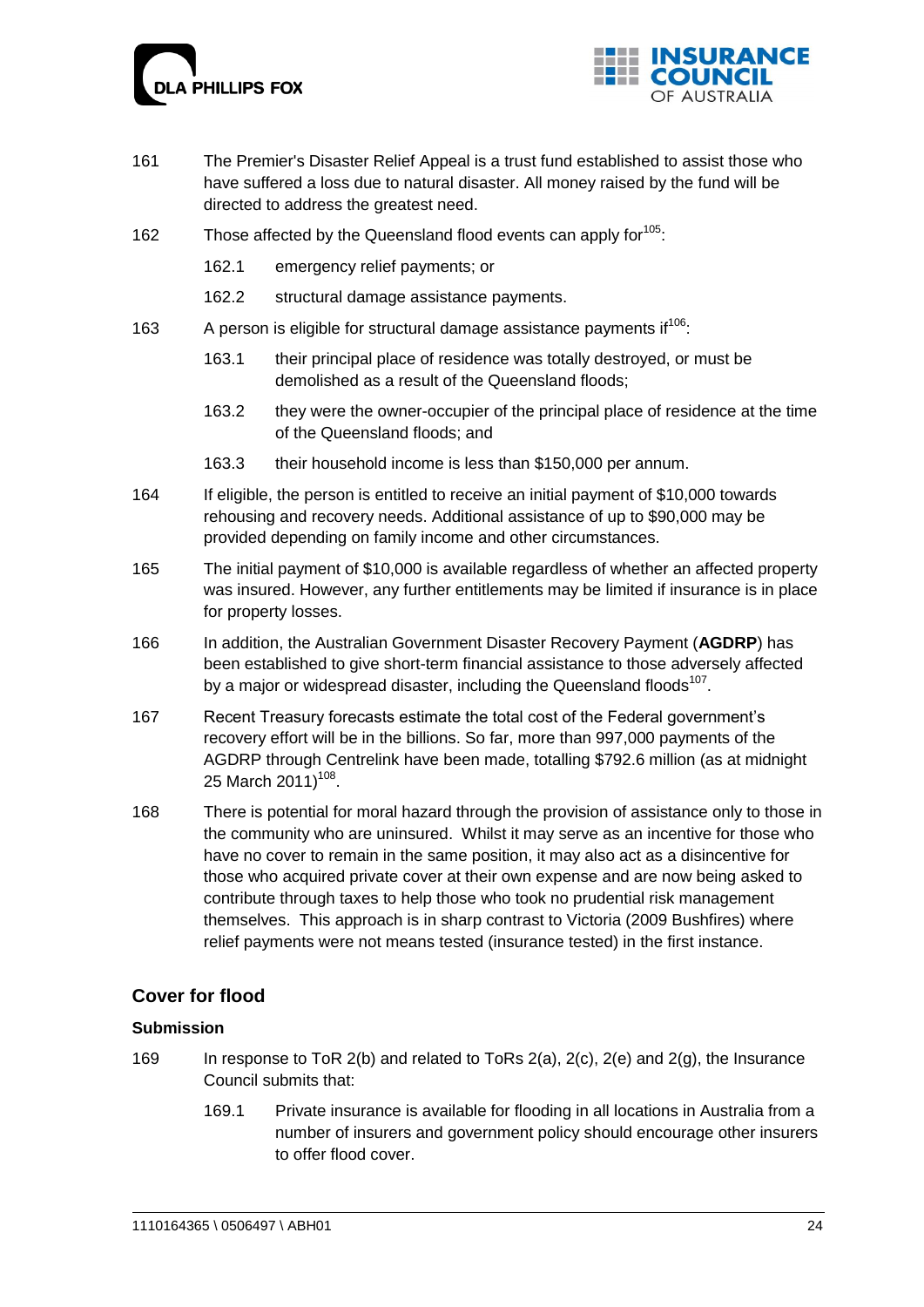



- 169.2 The availability and cost of flood cover will be a reflection of the insurance market response to flood risk is demonstrated through government flood mapping.
- 169.3 Any home and contents flood cover should be based on a standard definition for the risk.
- 169.4 Where flood cover is not offered 'as standard' in a policy, the basis of derogation should be clear and attainable, either through enhanced disclosure or access to advice, or both.

### **Support for submission**

### *Current market for flood cover*

- 170 As previously identified, flood insurance is readily available in the general insurance market.
- 171 The strong market for flood cover is vital for access to insurance by private individuals and businesses.
- 172 For a strong market to exist, insurers must have the information necessary to assess the cost of flood risk, together with access to reinsurance to manage their financial position and prudential obligations.

### *Need for a standard definition for 'flood'*

- 173 The problem of a standard definition for flood damage that arises from rivers and creeks is long standing.
- 174 Globally insurers use different terms to define 'riverine' flood risk both as an inclusion or exclusion. Internationally, many private markets do not cover the risk, giving rise to government funded solutions and hybrid schemes<sup>109</sup>.
- 175 In Australia, the private market has moved to provide cover for 'riverine' flood risk to individuals. Many insurers now offer the cover, employing definitions of the risk that suit their consumers (based upon market analysis) and the insurers/reinsurers appetite for providing cover.
- 176 Many insurers have set aside reserve capital to cover the flood risk and for the suite of products they have available in the market.
- 177 No consumer in Australia is presently in a position where a home and contents product is not available for 'riverine' flood risk from several different providers servicing their area.
- 178 However, confusion can potentially arise when a consumer makes the assumption that they are covered for 'riverine' flood risk under all home and contents policies. Some insurers use terms such as 'flash flooding', 'accidental flooding' and 'tidal flooding', to describe other types of damage that may be covered.
- 179 The problem as it relates to a standard definition for 'flood' is therefore twofold. In the first instance a form of words is required that adequately describes the 'riverine' flood risk for both consumers and insurers. Secondly, the definition for 'flood' must be quarantined to a specific usage and not be permitted to be mixed with terms for other risks which can cause confusion and risks to reserved capital.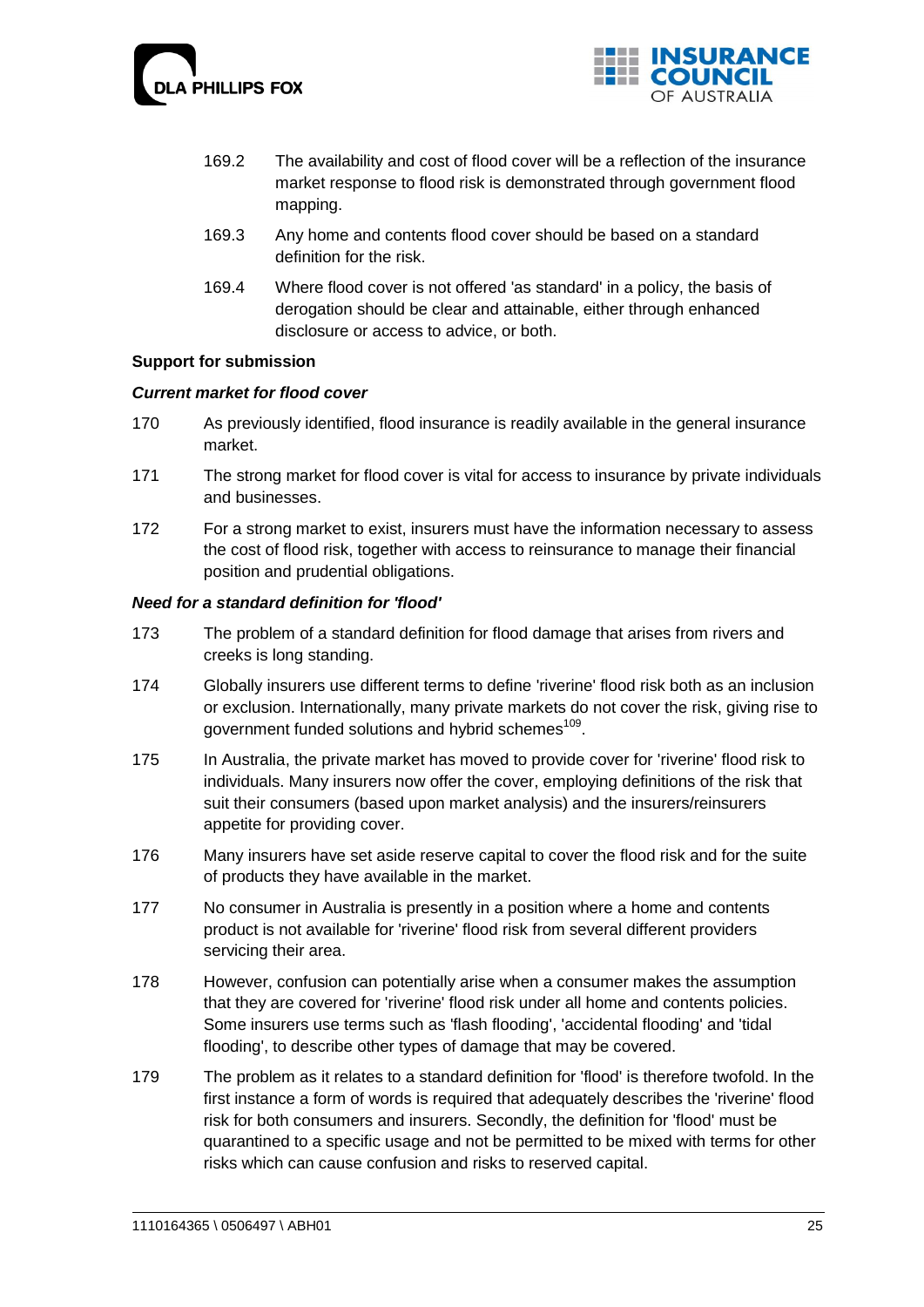



- 180 Globally, the general approach to flood insurance has been to define the risk of 'riverine' flooding and to develop underwriting solutions focusing on that issue.
- 181 Other general inundation risks arising from storm and tempest are well addressed by policies and are generally not a source of confusion for consumers.
- 182 It is critical to note that some insurers will not cover the risk of 'riverine' flooding, now or ever. In this context, it is particularly critical that this risk be defined properly in order for it to be excluded with the full comprehension of the consumer buying such a product.
- 183 It is acknowledged that a multi-faceted use of the term 'flood' and 'flooding' could contribute to some consumers, in the absence of reading the PDS for a product, making an incorrect assumption regarding the cover they have purchased.
- 184 For example, a consumer may see the term 'this policy covers accidental flood', and presume that they are covered for risks arising from rivers breaching their banks. Or a consumer may read that the policy covers them 'for the risk of flash flooding', and make a broader assumption about all types of flood.
- 185 A contemporary standard definition for flood risk must therefore:
	- 185.1 remove the potential for some consumers to misconstrue what the term 'flood' means in light of other more routine sources of natural hazard damage;
	- 185.2 provide the capacity for consumers to picture the precise sources of the 'riverine' flood risk as it relates to their location;
	- 185.3 be narrow enough to allow extraction of data from flood mapping so that the risk can be priced by insurers;
	- 185.4 be narrow enough for some insurers to use as a term for inclusion and others for a term of exclusion, without causing existing flood insurance cover to be removed or downgraded; and
	- 185.5 be meaningful for the global reinsurance market, without which there can be no flood insurance in either a private or public market.

### *Introduction of a standard definition for 'flood'*

- 186 Insurers propose that to achieve the objectives set out above:
	- 186.1 a standard definition for 'flood' in home and contents insurance policies should be employed in such a way that the terms 'flood' and 'flooding' become isolated in their use, carrying one meaning only as it relates to home and contents insurance; and
	- 186.2 all other compound terminology currently using these terms should be extinguished from policies and banned from further use.
- 187 This will provide certainty to both consumers and insurers alike. It will also assist to generate certainty in other insurance products such as those available for SME and commercial property risks.
- 188 However, in order to ensure that the definition enhances the understanding of flood insurance cover (or exclusions to cover) and the insurance market response to flood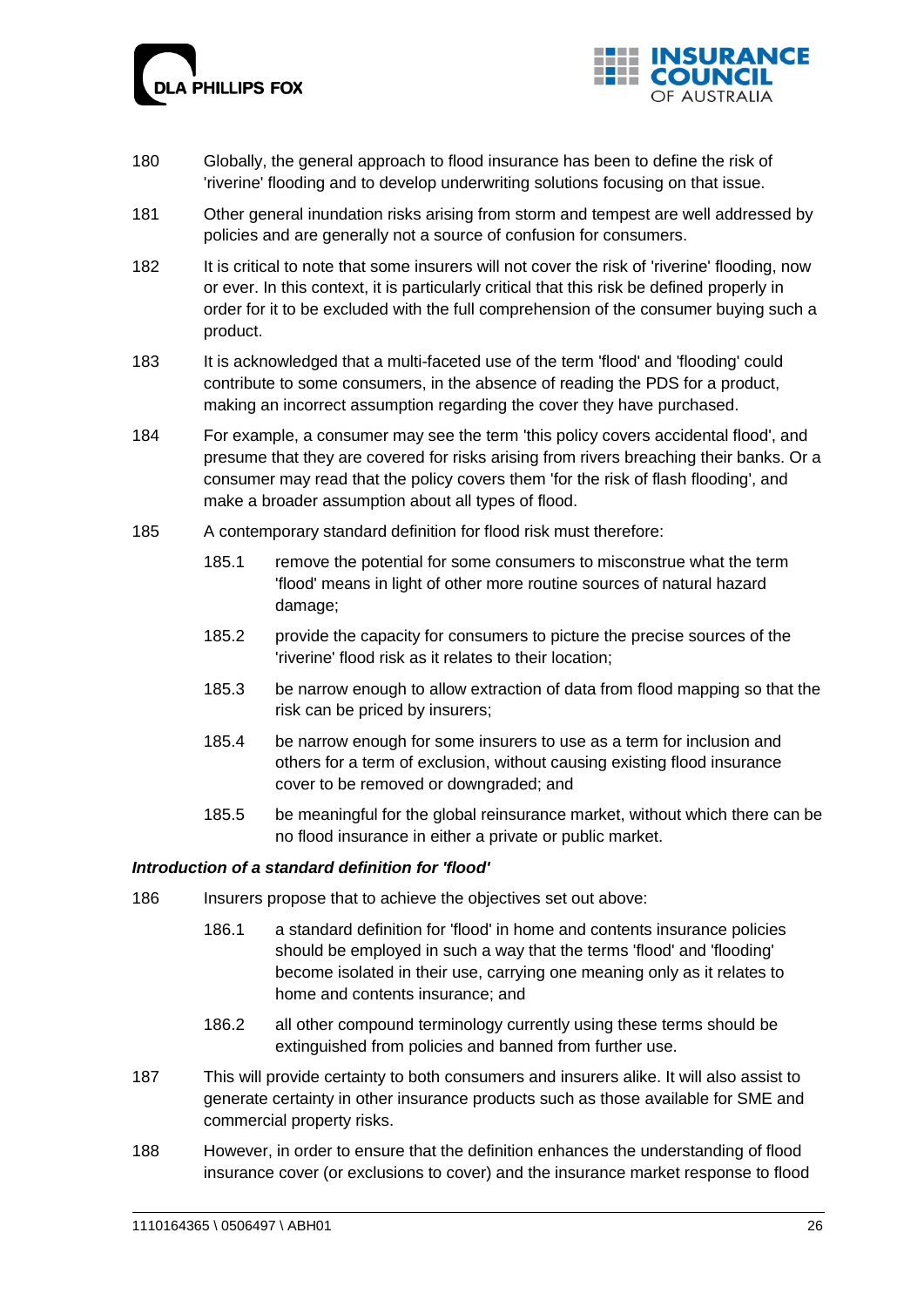



risk for home and contents cover, it will be important that the terms of the standard 'flood' definition:

- 188.1 empower consumers to orientate themselves in terms of the presence of this risk in their local environment; and
- 188.2 enable insurers to examine the risk;

based on publicly available flood mapping information.

- 189 The adoption of a standard 'flood' definition will require amendment to the IC Act and in the implementation, will result in the majority of insurers being required to:
	- 189.1 rewrite the current terms used for flood cover or exclusion in PDS and marketing material;
	- 189.2 adjust capital reserves where the change causes a material change to the risks being catered to under the policy, a complex process involving prudential considerations between APRA, the insurers and the level of reinsurance to be obtained; and
	- 189.3 adjust reinsurance treaties where the change causes a material change to the risks being catered to under the policy.
- 190 Government and industry expect to announce a standard definition of 'flood' for home and contents insurance for public consultation in April 2011.
- 191 Following public consultation and any necessary adjustments, it is anticipated that a standard definition for 'flood' will be introduced into the IC Act in the Spring session of Federal Parliament in 2011.

### *Derogation through disclosure*

- 192 Importantly, the existence of a standard definition for 'flood' would not change the fact that some insurers will continue to exclude the risk, albeit referencing a standard terminology. It also will not change the fact that sometimes expert evidence will be needed to verify whether a 'flood' or some other form of inundation has occurred, particularly when one or the other kind of cover has not been taken out by the policyholder.
- 193 However, if flood is excluded pursuant to the proposed change to the IC Act, in order for the insurer to rely on the exclusion, it will need to effectively derogate from the standard cover provisions in the IC Act.
- 194 As part of the process to change to a standard definition for flood, the Insurance Council has agreed with Assistant Treasurer Shorten that Treasury's Financial Services Disclosure Advisory panel will develop a one page key fact sheet. This additional layer of communication will provide another opportunity for consumers to read and understand the key aspects of cover offered by home and contents policies, including cover for flood. This additional layer is above and beyond what is already required for disclosure under the Act.
- 195 The Advisory Panel, which is made up of consumer, industry and regulator representatives, will consider a draft of the document on 31 March 2011. The Insurance Council is keen for the new disclosure document to be subject to wide consultation and consumer testing.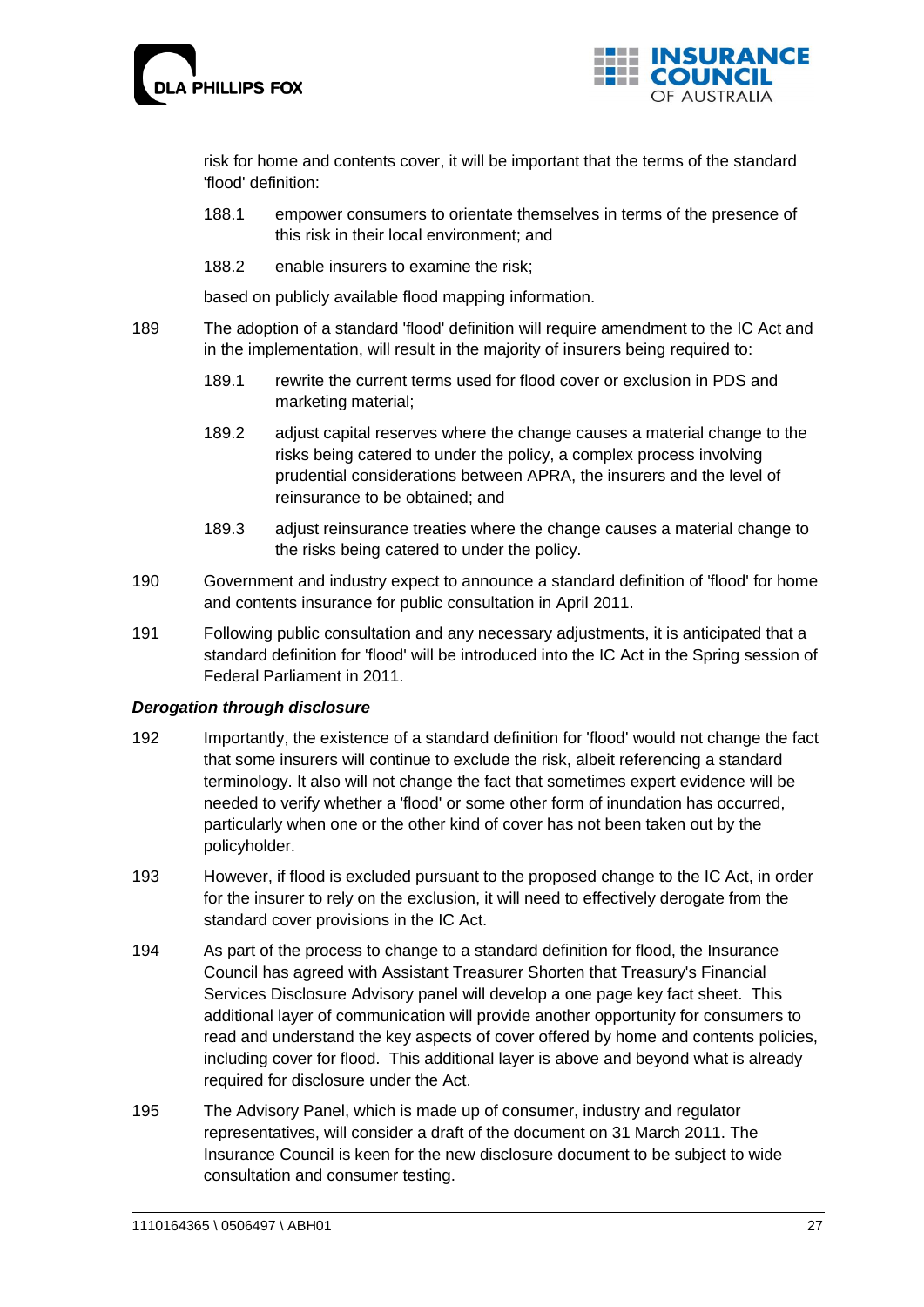



# **Reforms to ensure appropriate education, disclosure and advice about the scope of cover for flood**

### **Submission**

- 196 In response to ToR 2(a) and related to ToRs 2(a), 2(c) and 2(e), the Insurance Council submits that:
	- 196.1 Government and industry should cooperate to increase community awareness of insurers' obligations and dispute resolution arrangements.
	- 196.2 For retail clients, product disclosure statements should include a one page summary dealing with key issues under the policy, including flood cover.
	- 196.3 Regulatory barriers should be removed to encourage direct insurers to provide advice to consumers about their own products.

### **Support for submission**

### *Benefits of enhanced community awareness*

- 197 Consumers who are well informed regarding the operation and obligations of insurance are more likely to choose the correct product, provide accurate information to their insurer during the claims process and most importantly understand the limitations of the product they have selected as being appropriate for their circumstances.
- 198 With regard to the flood event (separate from cyclone Yasi), there is claims evidence emerging<sup>110</sup> that 85% of claims in flood impacted areas have been accepted by insurers, indicating that 85% of consumers have selected a product appropriate to the natural disaster circumstances they face at their location.
- 199 Enhanced community awareness regarding insurance products will assist in reducing the residual 15% who for a variety of reasons do not select the right cover in relation to flood risks.

### *Enhanced retail disclosure*

- 200 As identified, work is being conducted in consultation at federal level to mandate the production of a one page key facts document for retail policies.
- 201 Whilst such a document cannot detail all terms and conditions relating to a financial product such as insurance, it may provide an additional opportunity for some consumers to review the key components of cover offered and more importantly the key limits on cover.

### *Removal of advice barriers*

- 202 There are obligations placed on AFS licensees that mean that general insurers do not provide any, or any tailored, advice to customers about their own products.
- 203 This limits the information available to customers upon which to base a decision to acquire a general insurance policy.
- 204 The restricting obligations include:
	- 204.1 The training requirements that apply to advisory representatives;
	- 204.2 The obligations to have a reasonable basis for advice; and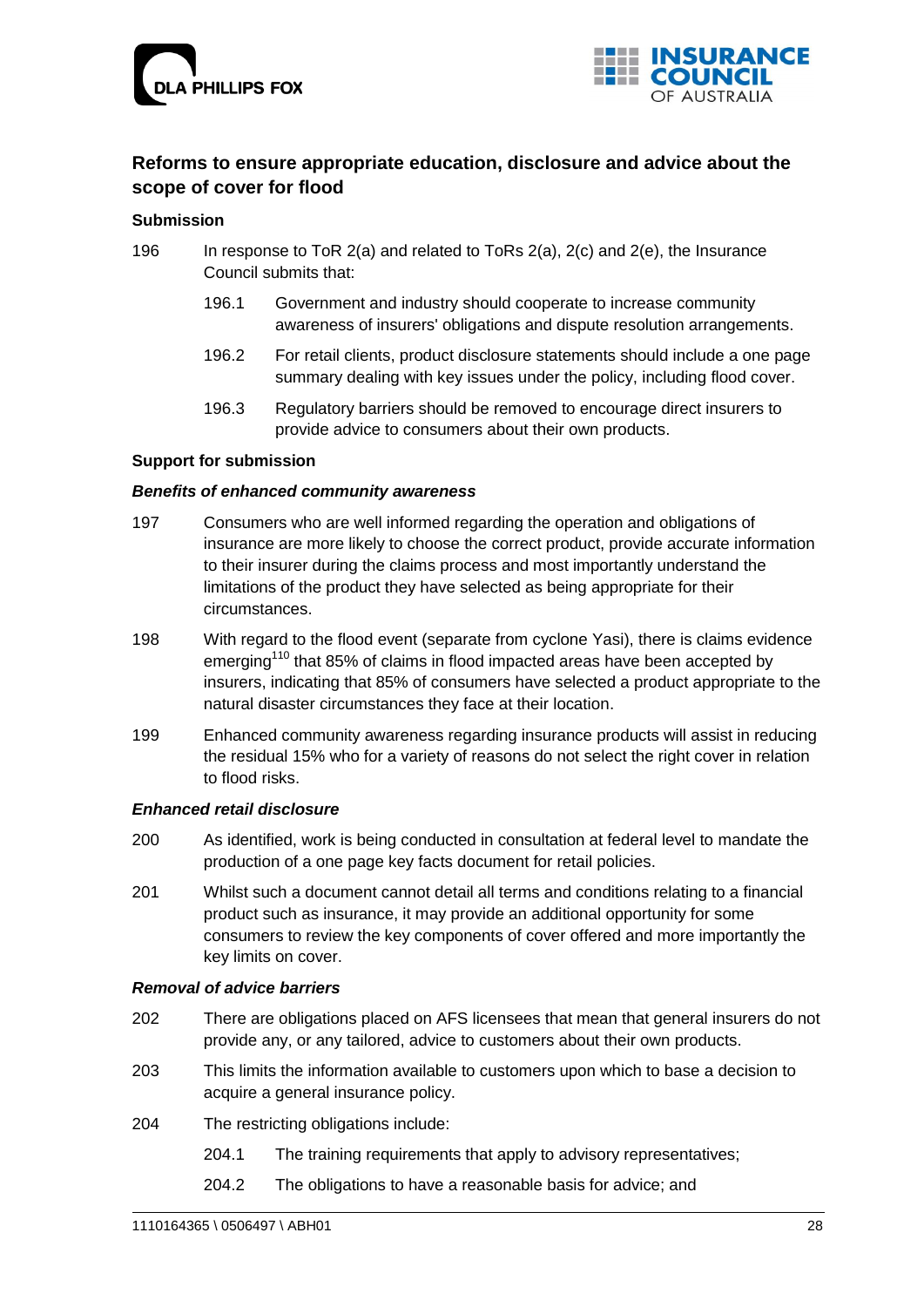



204.3 The SOA requirements<sup>111</sup>.

- 205 The protections provided to consumers by these obligations are not justified where the representative acts for the product issuer and can only offer the products offered by the issuer.
- 206 A reduction in the level of protection to a more appropriate level will allow insurers to provide advice to consumers to assist with product selection.
- 207 To achieve this, the Corporations Act should be amended to introduce a new class of representative for AFS licensees who can provide advice about the licensees own products without the application of the current training and disclosure obligations.

# **Access to flood data**

### **Submission**

- 208 In response to ToR 2(a)and as it relates to ToR 2(c), the Insurance Council submits that:
	- 208.1 A single body, with appropriate powers and responsibilities should assume a national responsibility for the collection, maintenance and publication of flood information.
	- 208.2 The Bureau of Meteorology (**BoM**) should be delegated with responsibility for, and appropriate powers in connection with, the collection, maintenance and publication of national, open source, flood information.
	- 208.3 This should be achieved by an amendment to part 7 of the *[Water Act 2007](http://www.comlaw.gov.au/ComLaw/Legislation/Act1.nsf/all/search/E511A5A262379705CA25734C001ED679) (Cth)* to:
		- 208.3.1 allow or confirm that the BoM has the power to collect existing flood data and other flood information. This will include the power to collect this information from state and local governments.
		- 208.3.2 require the BoM to:
			- (a) maintain and update this flood information to ensure it remains accurate and up to date; and
			- (b) publish this flood information to the public at no cost.
	- 208.4 Parallel to this legislative change, a flood information taskforce should be established to assist the BoM, in an initial implementation period, to examine what improvements can be made in Australia regarding flood information.

### **Support for submission**

### *Need for open source flood mapping*

- 209 The 2010/2011 floods in Queensland (and the later flood events in Victoria) devastated many families, individuals and businesses.
- 210 A critical part of being prepared for the next flood is the capacity to:
	- 210.1 understand clearly the land zones (in particular, population zones) that are most likely to be impacted by flood events;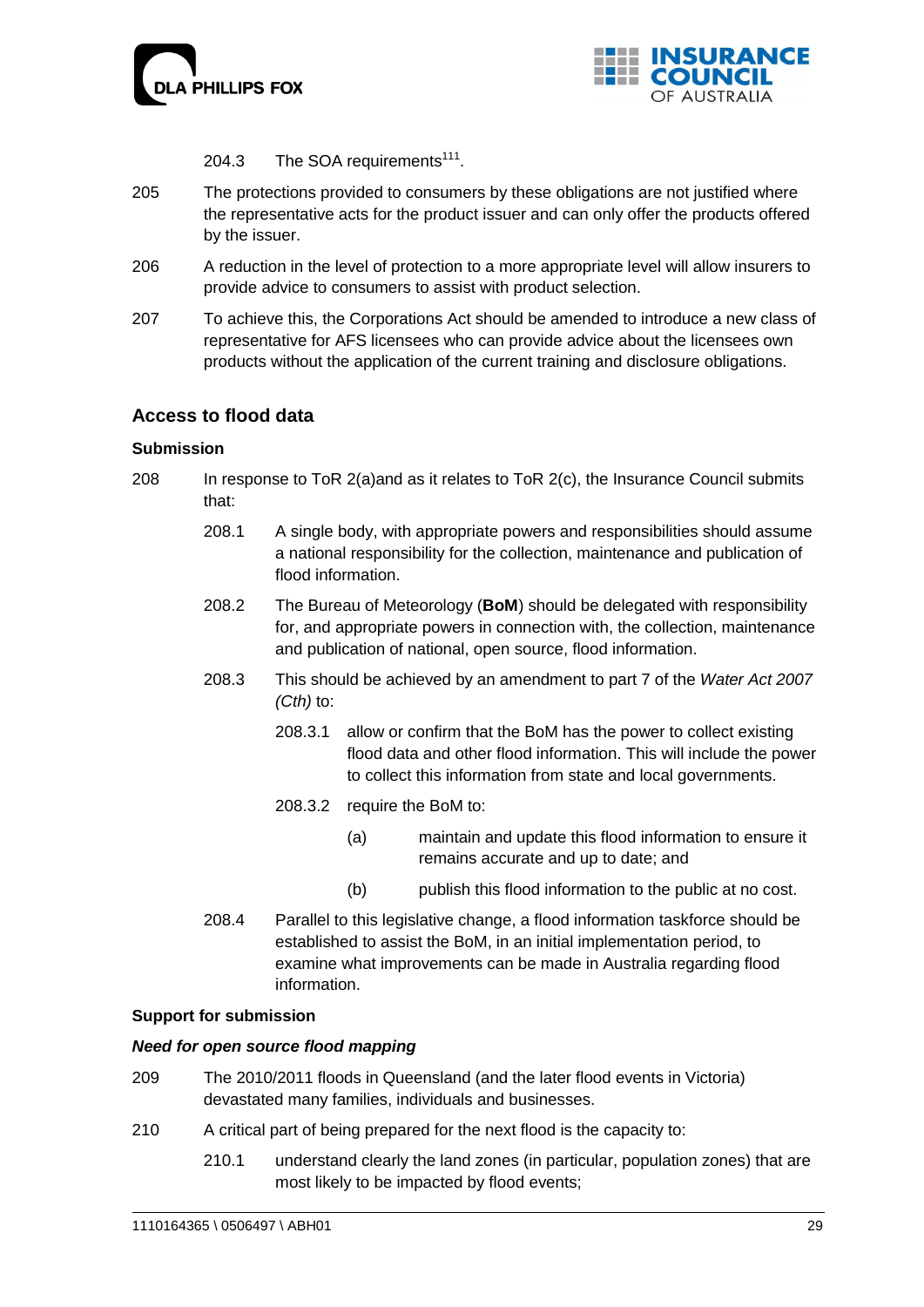



- 210.2 predict the occurrence and magnitude of flood events; and
- 210.3 deliver appropriate warnings to communities that will be impacted.
- 211 Similarly, critical factors for the insurance industry in offering affordable flood insurance are:
	- 211.1 the ability to predict the likely impact (occurrence and severity) of flood events on particular properties and infrastructure; and
	- 211.2 the minimisation of the impact of flood events on properties and infrastructure.
- 212 From the above, it can be seen that government, the community and the insurance industry have a shared interest in ensuring that everything that can be known about flooding, is known by all of those involved in its risk management.
- 213 Publically available flood mapping and other flood impact information is crucial to community understanding and risk management of flood risks and the contribution of the insurance industry to the risk management of flood events.

### *National Resilience Strategy*

- 214 On 13 February 2011, the Council of Australian Governments (**COAG**) adopted the National Strategy for Disaster Resilience<sup>112</sup>.
- 215 Better risk management for the community is central within this strategy. The strategy recognises that the collection and access to relevant information and data is a crucial plank in successful community risk management of disaster events.
- 216 On page 7, the strategy paper states that:

Underpinning a disaster resilient community is knowledge and understanding of local disaster risks. We all share responsibility to understand these risks, and how they might affect us. By understanding the nature and extent of risks, we can seek to control their impacts, and inform the way we prepare for and recover from them.

217 One of the priority outcomes of the strategy is identified<sup>113</sup> as:

Organisations, individuals and governments routinely share information and maps on risks, for the benefit of the community.

- 218 In order to achieve the requisite understanding of disaster risks, in particular the risks posed by flood, a single national body should coordinate the collection and publication of information and maps on risk. This will:
	- 218.1 avoid overlapping roles and responsibilities at local, state and national level, while not detracting from the ability of a local or state government to collect this information;
	- 218.2 enhance accountability of the collection agency; and
	- 218.3 streamline access to information for the community.

### *Role of the BoM*

219 The BoM is Australia's national weather, climate and water agency.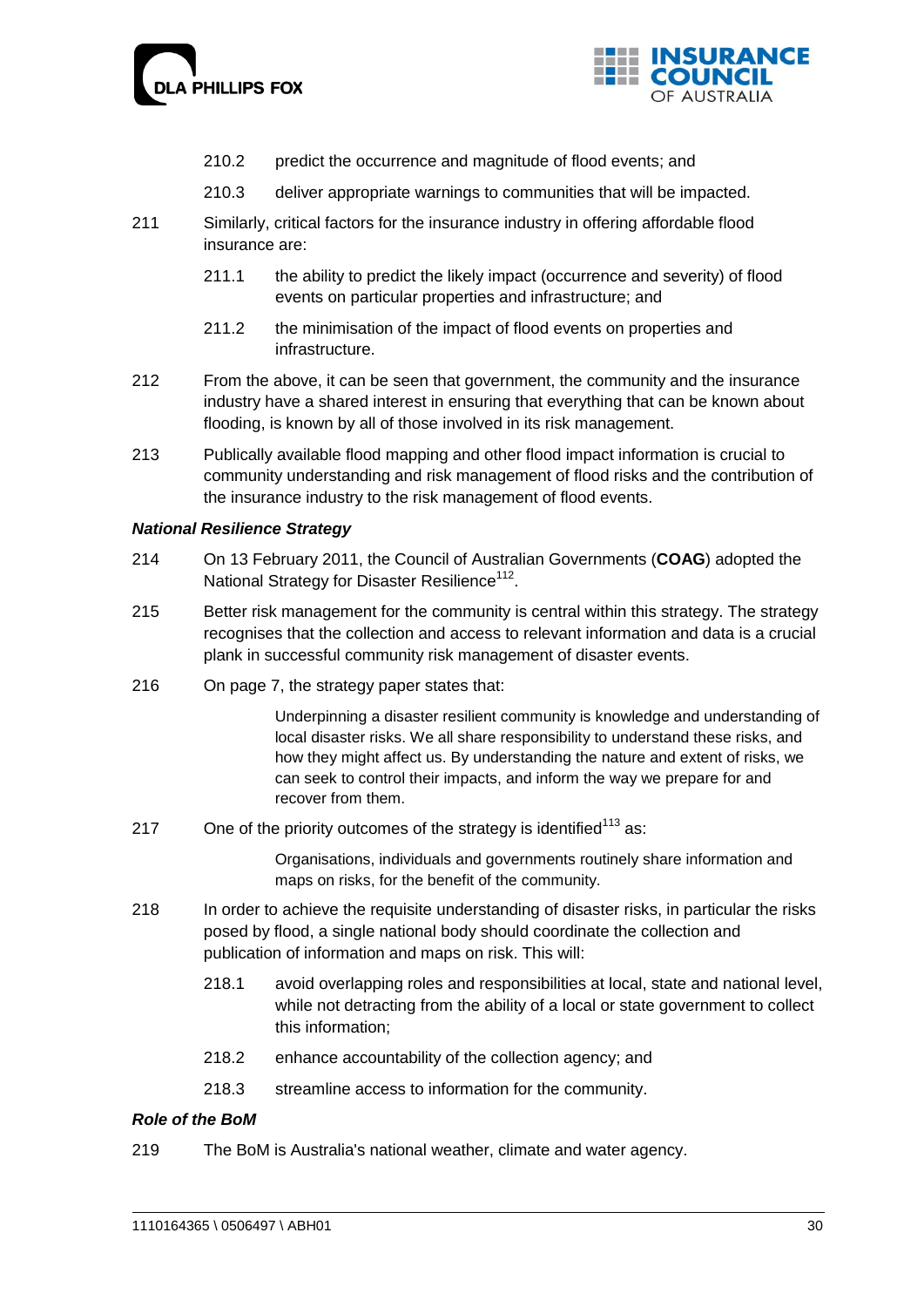



- 220 Its expertise and services include the provisions of regular weather, climate and water forecasts, warnings and monitoring for the Australian region and Antarctic territory. As many know, much of this information is publically available on the BoM website<sup>114</sup>.
- 221 The BoM operates under the *[Meteorology Act 1955](http://www.comlaw.gov.au/ComLaw/Legislation/ActCompilation1.nsf/all/search/8D55157E388803BDCA2573520003F357) (Cth*) (**Meteorology Act**) and the *[Water Act 2007](http://www.comlaw.gov.au/ComLaw/Legislation/Act1.nsf/all/search/E511A5A262379705CA25734C001ED679) (Cth)* (**Water Act**).
- 222 On 1 July 2002, the BoM became an Executive Agency under the *[Public Service Act](http://www.comlaw.gov.au/comlaw/Legislation/ActCompilation1.nsf/0/B2B52506ADE50574CA2575F400225FD4?OpenDocument)  [1999](http://www.comlaw.gov.au/comlaw/Legislation/ActCompilation1.nsf/0/B2B52506ADE50574CA2575F400225FD4?OpenDocument) (Cth)*, and, on 12 September 2002, it became a prescribed agency under the *[Financial Management and Accountability Act 1997](http://www.comlaw.gov.au/comlaw/Legislation/ActCompilation1.nsf/0/941B392689EDD64FCA25757D00817555?OpenDocument) (Cth)*.
- 223 Under the *Public Service Act*, the Director of Meteorology has the powers and responsibilities of an agency head, and under current administrative arrangements reports to the Minister for Sustainability, Environment, Water, Population and Communities<sup>115</sup>.
- 224 The BoM is responsible for, among other things:
	- 224.1 under the *Meteorology Act*, issue of warnings of gales, storms and other weather conditions likely to endanger life or property, including weather conditions likely to give rise to floods or bush fires, the supply of meteorological information, the publication of meteorological reports and bulletins and the promotion of the use of meteorological information<sup>116</sup>; and
	- 224.2 under the *Water Act*, collecting, holding, managing, interpreting and disseminating Australia's water information and providing regular reports on the status of Australia's water<sup>117</sup>.
- 225 In accordance with these responsibilities, the BoM currently provides the following services:
	- 225.1 forecasting and issuing weather warnings, including flood warnings; and
	- 225.2 monitoring, assessing and forecasting the availability, condition and use of water. This includes seasonal stream flow, water storage and flood forecasting<sup>118</sup>.
- 226 Part 7 of the *Water Act* provides the BoM with the power to collect<sup>119</sup> and report<sup>120</sup> on certain 'water information'<sup>121</sup>.
- 227 Given the scope of the current roles and responsibilities of the BoM, and its status as a Commonwealth executive agency, the BoM is the entity most appropriate to assume the overall responsibility for flood information.
- 228 To extend the BoM's current roles and responsibilities to include overall responsibility for flood information, part 7 of the *Water Act* will need to be amended to:
	- 228.1 allow or confirm that the BoM has the power to collect existing flood data and other flood information. This will include the power to collect this information from state and local governments.
	- 228.2 require the BoM to:
		- 228.2.1 maintain and update this flood information to ensure it remains accurate and up to date; and
		- 228.2.2 publish this flood information to the public at no cost.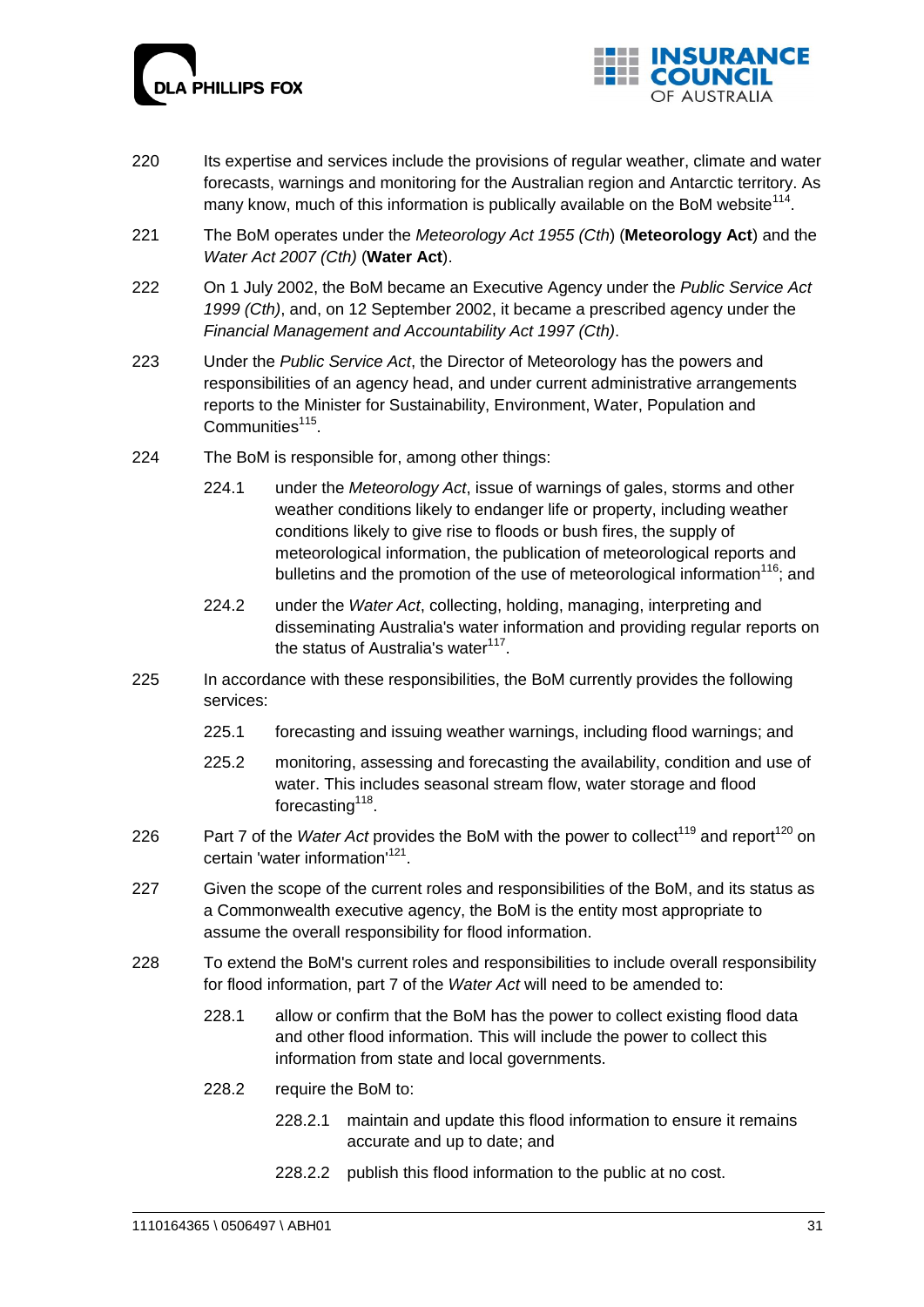



- 229 To assist in expanding the BoM's flood information responsibilities and capabilities further funding of the BoM by the Australian Government will be required.
- 230 This funding should be used, during the first year of operation, to establish enhanced flood information capability, gather all of the required flood information and, at the end of the first year of operation, make further recommendations on improvements to information relevant to flood.
- 231 Once the required legislative changes have been enacted, it is submitted that the BoM should be assisted by a flood information taskforce that will examine what improvements can be made in Australia regarding flood information.

# **Reduction of risk and impact of flood events**

### **Submission**

- 232 In response to ToR  $2(q)$  and ToR  $2(f)$  and related to ToRs  $2(a)$  and  $2(e)$ , the Insurance Council submits that:
	- 232.1 State and local governments should ensure current flood mitigation strategies such as the operation of the Wivenhoe and Somerset Dam release strategies are operated to provide reliable flood mitigation capability.
	- 232.2 State and local governments should enhance flood mitigation strategies and improve infrastructure management to minimise flood risk and resultant property losses.
	- 232.3 State and local governments should change planning and building laws to reduce the risk of property loss in flood prone areas.
	- 232.4 State and local governments should review and, where appropriate, enhance emergency prevention and response arrangements to minimise losses in flood events
	- 232.5 Local governments should include a statement of flood risk, based on a transparent categorisation of that risk, in each rates notice for flood prone properties.
	- 232.6 The *Residential Tenancies and Rooming Accommodation Act 2008 (Qld)* should be amended to require 'point of contract' disclosure of flood risk for the rental property, based on a transparent appropriate categorisation of that risk.

#### **Support for submission**

#### *Disaster statistics*

233 The table below is derived from information provided to the Insurance Council in relation large events incurring cost to the community and insurers of recent significant disaster events<sup>122</sup>.

### **CURRENT DISASTER STATISTICS**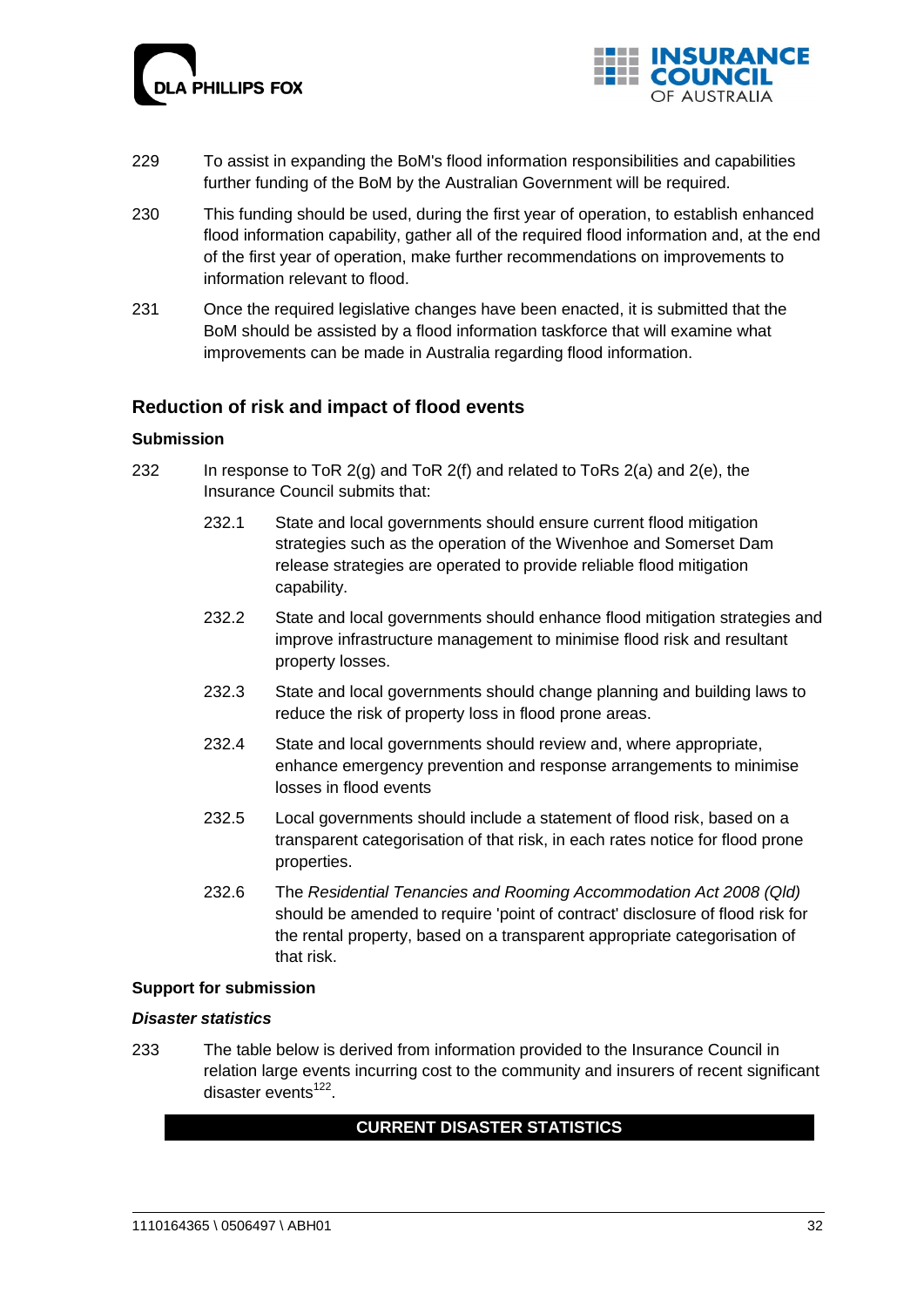



| Catastrophe<br>Number if<br>Event<br>declared |                                                  | Date                           | Location                                    | <b>State</b> | Cost (Current Claims<br>Figures)(\$mil) (Current | Number of<br>Figures) |
|-----------------------------------------------|--------------------------------------------------|--------------------------------|---------------------------------------------|--------------|--------------------------------------------------|-----------------------|
| <b>QLD</b><br>Flooding                        | Cat 105, 111<br>& 112                            | 21/12/2010<br>to<br>14/01/2011 | QLD, Rural,<br>Toowoomba,<br>Lockyer Valley | QLD          | 2,310                                            | 49,400                |
| <b>VIC</b><br>Flooding                        | <b>Cat 113</b>                                   | 13/01/2011<br>to<br>18/01/2011 | <b>VIC</b>                                  | <b>VIC</b>   | 86                                               | 6,609                 |
| <b>QLD Cyclone</b><br>YASI                    | <b>Cat 114</b>                                   | 02/02/2011<br>to<br>07/02/2011 | QLD                                         | QLD          | 868                                              | 59,990                |
| <b>VIC Severe</b><br><b>Storms</b>            | 04/02/2011<br><b>Cat 115</b><br>to<br>06/02/2011 |                                | Melbourne &<br>Suburbs                      | VIC          | 299                                              | 38,984                |
| <b>WA Perth</b><br><b>Bushfires</b>           | <b>Cat 116</b>                                   | 05/02/2011<br>to<br>07/02/2011 | Perth &<br>Surrounds                        | WA.          | 35                                               | 410                   |

234 These figures do not represent the entire cost of the event, they are only an approximation of the insured loss based upon reported data.

- 235 The final loss figure for an event can take many years to resolve. Further, events are only recorded where there is a potential for the insured loss to exceed \$10 million in total for the event.
- 236 Additionally, many large single losses occur on a day to day basis in Australia that are not part of a larger catastrophe event.

### **National Disaster Insurance Review**

- 237 As can be seen from the above statistic, Australia is a country prone to catastrophic weather events. Queensland, in particular, is prone to tropical storms and cyclones over summer months.
- 238 While insurance typically will cover most disaster events, not all of these events are covered by all policies and insurers. Flood and storm surge are examples of disaster events that are not covered 'as standard' in all retail or SME insurance policies. This is because of a combination of factors including access to risk information, reinsurance and capital management generally by private insurers.
- 239 On 4 March 2011, the Commonwealth government announced the National Disaster Insurance Review (**Review**), an independent review into disaster insurance in Australia<sup>123</sup>.
- 240 The Review will consider the arrangements for the insurance of the assets of Australian individuals, small businesses and governments for damage and loss associated with flood and other natural disasters and in particular, the following<sup>124</sup>:
	- 240.1 The extent of, and reasons for, non-insurance and underinsurance for flood and other natural disasters in Australia.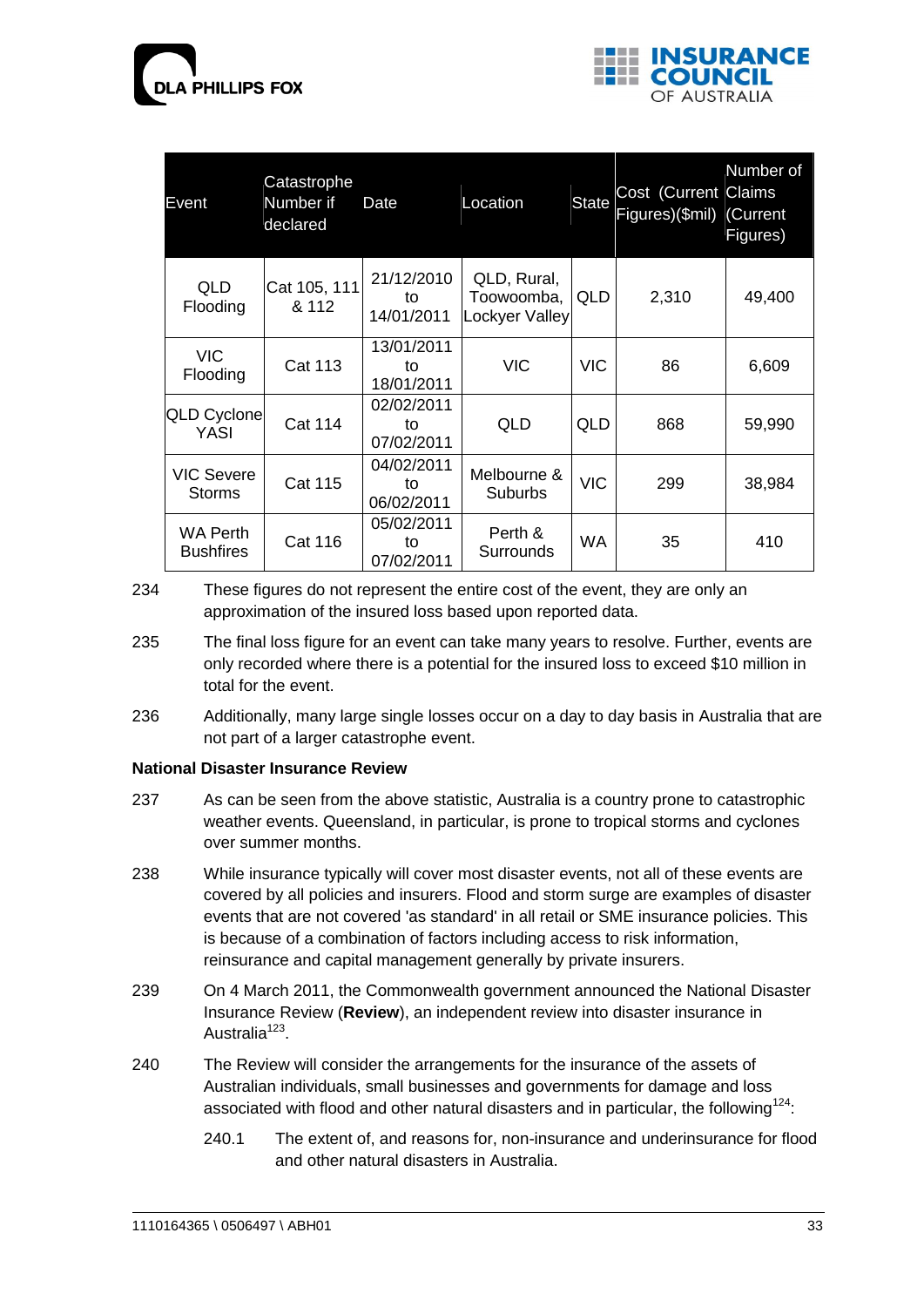



- 240.2 The ability of private insurance markets to offer adequate and affordable insurance cover for individuals, small businesses and governments for flood and other natural disasters.
- 240.3 Factors that may impede the private insurance market in offering such cover.
- 240.4 Measures that could improve the ability of the private insurance market to offer such cover and the take-up of such cover by individuals, small businesses and governments.
- 240.5 The need for any further measures to enhance:
	- 240.5.1 consumer awareness and understanding of the scope and coverage of available insurance products.
	- 240.5.2 claims management, dispute resolution and consumer assistance and advocacy services.
- 240.6 The effect or likely effect of the recent floods and other natural disasters on future insurance premiums in respect of such cover.
- 240.7 Whether there is a case for subsidising insurance premiums for individuals and small businesses in the areas of highest risk facing the highest premiums.
- 240.8 Whether there is a role for the Commonwealth government in providing disaster insurance or reinsurance to the private sector, through mechanisms such as a national disaster insurance program, and, if so, what are the best options.
- 240.9 The impact or likely impact of any Commonwealth government intervention in disaster insurance on the private insurance market.
- 240.10 The relationship between disaster mitigation measures taken by State and local governments against flood risks, and the impact of such measures, or the lack of them, on the availability and affordability of flood and other disaster insurance.
- 241 The Review will also consider whether the existing Commonwealth and State arrangements for dealing with natural disaster recovery and resilience should be supplemented by the establishment of a national disaster fund to support the rebuilding of public infrastructure in the aftermath of events such as the recent floods.
- 242 The Insurance Council has welcomed the introductions of the Review<sup>125</sup> and has, to date, played a significant role in the consultation process.
- 243 Consultation with the review is well advanced and is continuing.

### *Availability and affordability of flood insurance*

- 244 As has been identified, flood insurance is widely available in Australia. However, for flood insurance to continue to be widely available and affordable, the right balance must be struck between:
	- 244.1 community resilience through infrastructure and emergency response measures; and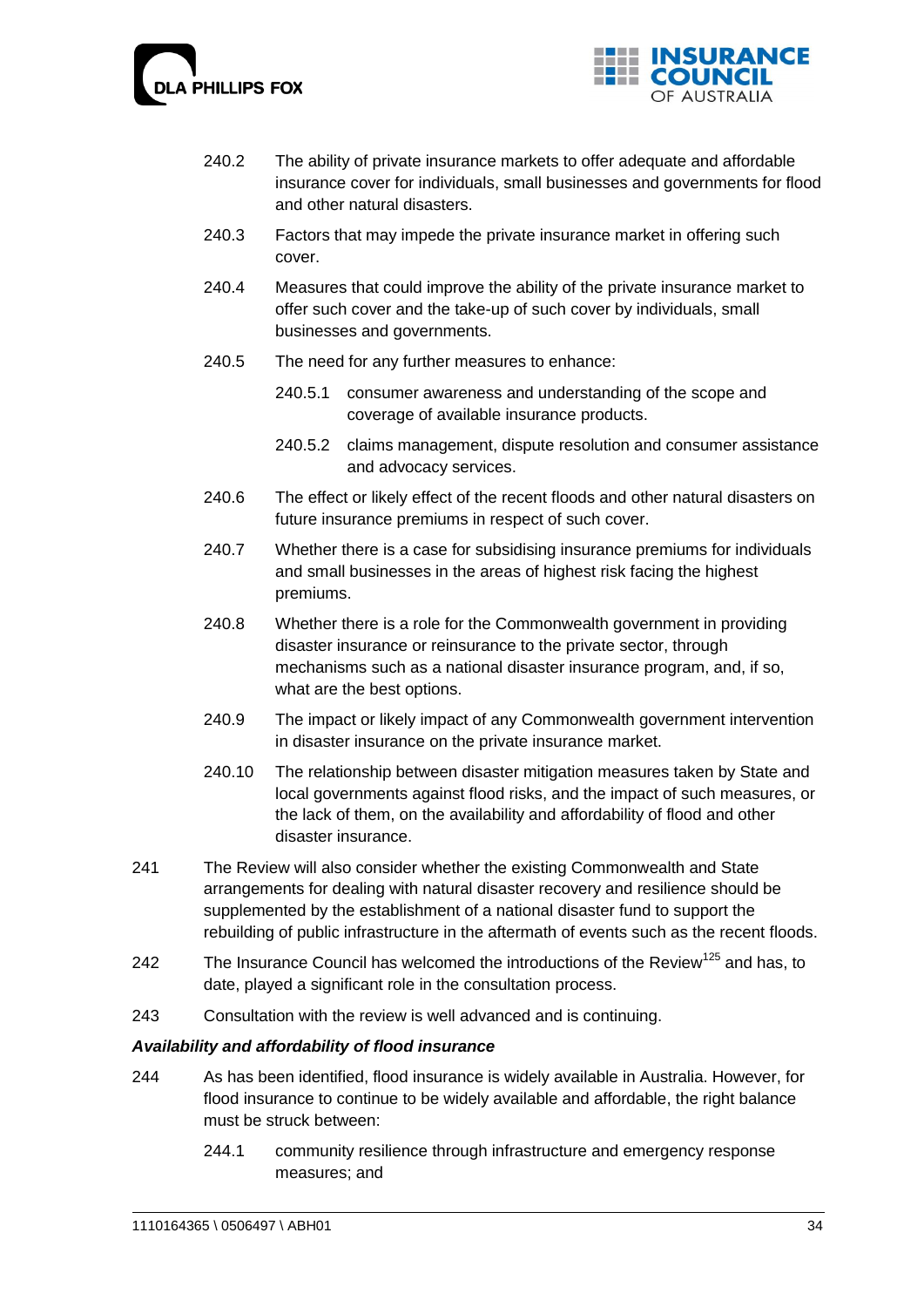



- 244.2 personal responsibility through the appropriate allocation of discretionary household spend on insurance.
- 245 Where this balance is struck correctly, flood cover will continue to be available and affordable for all through robustly regulated general insurers.
- 246 Based on the current assessment of impacts from the 2010/2011 Queensland floods and other recent disaster events, there are advances that must be made in community resilience to address this balance. State and local governments must take steps to reduce flood risk and impact (including resultant property losses) through:
	- 246.1 enhanced flood mitigation strategies and improved infrastructure management;
	- 246.2 changes to planning and building laws to reduce the risk of property loss in flood prone areas; and
	- 246.3 where appropriate, enhances to emergency prevention and response arrangements.

### *Encouraging personal responsibility*

- 247 In addition to community measures to reduce flood risk and impact of flood events, there must be personal responsibility for management of individual risk through insurance and other measures.
- 248 This is achieved by individual awareness of exposure to flood risk and making informed choices for cover while placing less reliance on any government bail-out in the event of a loss.
- 249 General awareness of flood risk will reduce as time passes after significant flood events. In addition, a true appreciation of individual flood risk will require specific information.
- 250 To ensure that specific information about flood risk is available to home owners and tenants, changes should be made to:
	- 250.1 local government rate notices to include a statement of flood risk, based on a transparent categorisation of that risk, in each rates notice for flood prone properties.
	- 250.2 the *Residential Tenancies and Rooming Accommodation Act 2008 (Qld)* to require 'point of contract' disclosure of flood risk for the rental property, based on a transparent appropriate categorisation of that risk<sup>126</sup>.
- 251 Provision of this information in a regular and effective manner, will ensure that an appreciation of individual flood risk is continually reinforced. This will encourage greater personal responsibility for this risk, including the management of that risk in the private insurance market.

# **Removal of insurance taxes**

### **Submission**

252 In response to ToR 2(c), the Insurance Council proposes that insurance taxes, including stamp duty on insurance contracts, should be abolished in order to encourage community members to access insurance cover at more affordable rates.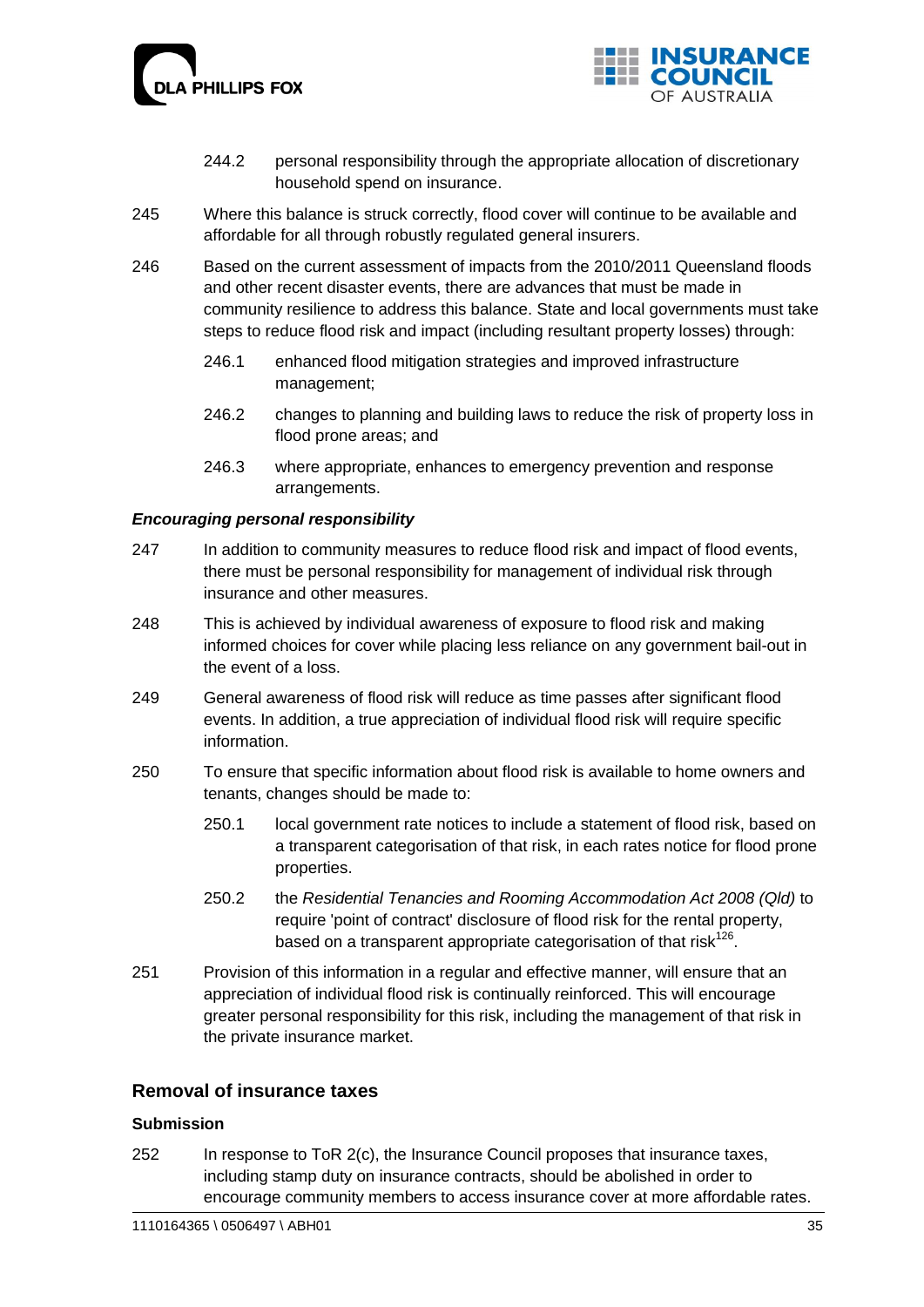



### **Support for submission**

- 253 The inefficiency of insurance taxes and their drag on insurance take-up by community members is well documented and reported.
- 254 The Henry Tax Review, the Victorian Bushfires Royal Commission and independent reports from various State government bodices such as IPART in NSW, have variously recommended the removal of these taxes.
- 255 Recommendation Number 79 of the Review of Australia"s Future Tax System states inter alia: All specific taxes on insurance products, including the fire services levy, should be abolished. Insurance products should be treated like most other services consumed within Australia and be subject to only one broad-based tax on consumption<sup>127</sup>.
- 256 In 2007, the Insurance Council commissioned Dr Richard Tooth from the ANU Centre for Law & Economics to undertake an elasticity study into the demand for house and contents insurance in Australia.<sup>128</sup>
- 257 The key findings from that report were:
	- 257.1 The number of households without contents insurance in Queensland was 441,000.
	- 257.2 The number of households without buildings insurance in Queensland was 34,000.
	- 257.3 The forecast reduction in the number of households without contents insurance in Queensland if State taxes were removed would be 24,300.
	- 257.4 The forecast reduction in the number of households without buildings insurance in Queensland if State taxes were removed would be 4,800.
- 258 Insurance is a highly price sensitive market. Insurance products are often prioritised below other discretionary household expenditure, as detailed in the table below produced by the Insurance Council drawing from data from the Australian Bureau of Statistics Household Expenditure Survey which identifies various income groups in Queensland.
- 259 From this table, it can be seen that for all income groups in Queensland, expenditure on insurance is prioritized below spending on other household goods and services such as subscription television, spending on alcohol and tobacco and spending on food purchased outside the home.

|                                                                               | Weekly expenditure as a % of total current weekly income, by Income quintile |                                              |                              |                                                        |                                      |                                       |          |                                                     |                               |                            |  |  |
|-------------------------------------------------------------------------------|------------------------------------------------------------------------------|----------------------------------------------|------------------------------|--------------------------------------------------------|--------------------------------------|---------------------------------------|----------|-----------------------------------------------------|-------------------------------|----------------------------|--|--|
| Total<br>current<br>weekly<br>HΗ<br>income<br>from all<br>sources<br>(Binned) | Spending<br>on Pav<br>TV                                                     | Spending<br>on fast-<br>food and<br>takeawav | Spending<br>on fresh<br>food | Spending<br><sub>on</sub><br>Tobacco<br>and<br>Alcohol | Spending<br><sub>on</sub><br>tobacco | Spending<br>on<br>alcohol<br>products | Gambling | Housing<br>and<br>contents<br>insurance<br>combined | Contents<br>insurance<br>only | House<br>Insurance<br>Only |  |  |
| 1st                                                                           |                                                                              |                                              |                              |                                                        |                                      |                                       |          |                                                     |                               |                            |  |  |
| quintile<br>2nd                                                               | 6.6%                                                                         | 4.1%                                         | 7.1%                         | 12.2%                                                  | 2.7%                                 | 9.5%                                  | 3.1%     | 7.4%                                                | 1.7%                          | 2.1%                       |  |  |
| quintile                                                                      | 2.3%                                                                         | 2.9%                                         | 4.0%                         | 4.5%                                                   | 2.1%                                 | 2.4%                                  | 2.5%     | 1.7%                                                | 1.0%                          | 1.6%                       |  |  |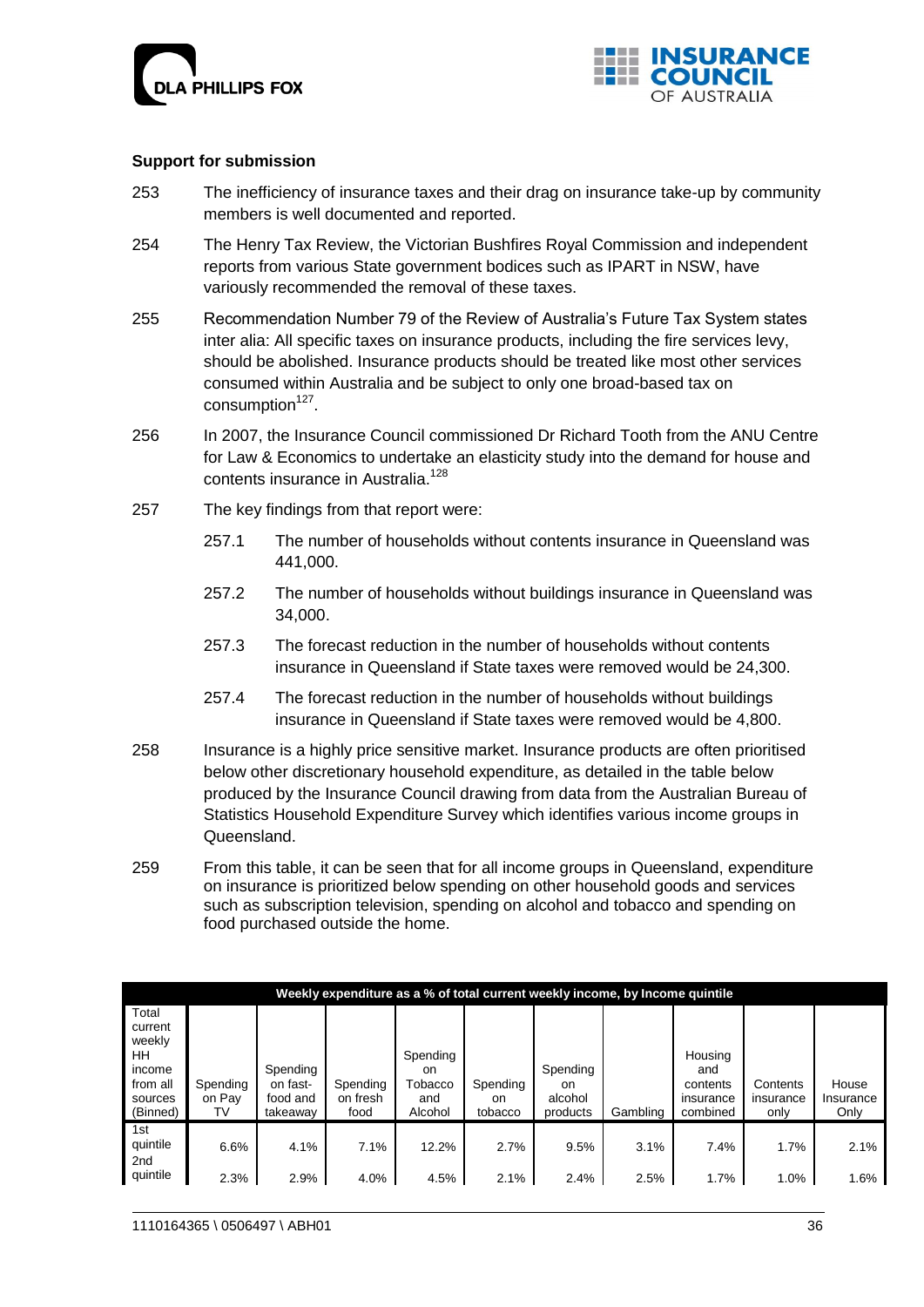



| 3rd<br>quintile<br>4th   | 1.6% | 2.8% | 2.5%   | 3.7% | 1.4% | 2.4% | 0.0% | .2%     | 0.7%    | 0.6% |
|--------------------------|------|------|--------|------|------|------|------|---------|---------|------|
| quintile                 | 1.1% | 2.6% | .9%    | 3.2% | 1.2% | 2.1% | 0.6% | 0.8%    | $0.5\%$ | 0.5% |
| 5th<br>quintile<br>Total | 0.7% | .9%  | $.4\%$ | 2.1% | 0.5% | 1.6% | .3%  | $0.6\%$ | 0.3%    | 0.3% |
|                          | 2.1% | 2.7% | 3.3%   | 5.2% | .6%  | 3.6% | . 4% | 2.0%    | 0.9%    | 1.1% |

129

END

-

 $1$  APRA Quarterly GI Performance Report December 2010 at

[http://www.apra.gov.au/Statistics/upload/gi-quarterly-performance-201012-pdf-version.pdf.](http://www.apra.gov.au/Statistics/upload/gi-quarterly-performance-201012-pdf-version.pdf)

<sup>2</sup> APRA Quarterly GI Performance Report December 2010 at

[http://www.apra.gov.au/Statistics/upload/gi-quarterly-performance-201012-pdf-version.pdf.](http://www.apra.gov.au/Statistics/upload/gi-quarterly-performance-201012-pdf-version.pdf)

 ${}^3$ See

[http://www.insurancecouncil.com.au/Portals/24/Media%20Centre/2011%20Media%20Releases/ICA](http://www.insurancecouncil.com.au/Portals/24/Media%20Centre/2011%20Media%20Releases/ICA%20Release%20-%20Ten%20Point%20Plan%2027th.pdf) [%20Release%20-%20Ten%20Point%20Plan%2027th.pdf](http://www.insurancecouncil.com.au/Portals/24/Media%20Centre/2011%20Media%20Releases/ICA%20Release%20-%20Ten%20Point%20Plan%2027th.pdf)

 $<sup>4</sup>$  In most cases, this was available from several different providers.</sup>

 $<sup>5</sup>$  For example, where accurate flood data is not freely available, this will result in restricted supply,</sup> inefficient pricing of flood insurance and a lack of awareness amongst consumer of their own flood exposure which will tend to reduce the take up of flood insurance by those most at risk. Lack of consumer awareness of the degree of their own exposure to flood risk frequently operates to distort consumers" perception of value or affordability of flood cover.

 $6$  In an efficient insurance market the optimal price for any particular property is the lowest price which can be delivered by a competitive and knowledgeable market to accurately reflect, in monetary terms, the extent of flood risk posed by that property. The concept of affordability must be understood in this context.

7 See sections 10 and 12 of the *Insurance Act 1973 (Cth)*

<sup>8</sup> For more information about APRA's roles and responsibilities see <http://www.apra.gov.au/AboutAPRA/upload/APRA-Brochure-FINAL-08Jan2010.pdf>

<sup>9</sup> See [http://www.apra.gov.au/General/General-Insurance-Prudential-Standards-and-Guidance-](http://www.apra.gov.au/General/General-Insurance-Prudential-Standards-and-Guidance-Notes.cfm)[Notes.cfm](http://www.apra.gov.au/General/General-Insurance-Prudential-Standards-and-Guidance-Notes.cfm)

<sup>10</sup> General Insurance Prudential Standard (**GPS**)

<sup>11</sup> See GPS 110 to 116 at [http://www.apra.gov.au/General/General-Insurance-Prudential-Standards](http://www.apra.gov.au/General/General-Insurance-Prudential-Standards-and-Guidance-Notes.cfm)[and-Guidance-Notes.cfm](http://www.apra.gov.au/General/General-Insurance-Prudential-Standards-and-Guidance-Notes.cfm)

 $12$  See section 8.7.2 of the HIH Royal Commission Report at <http://www.hihroyalcom.gov.au/finalreport/Chapter%208.HTML>

<sup>13</sup> ie being able to pay debts as and when they fall due. See section 95A of the *Corporations Act 2001 (Cth)*

<sup>14</sup> See section 8.7.2 of the HIH Royal Commission Report at <http://www.hihroyalcom.gov.au/finalreport/Chapter%208.HTML>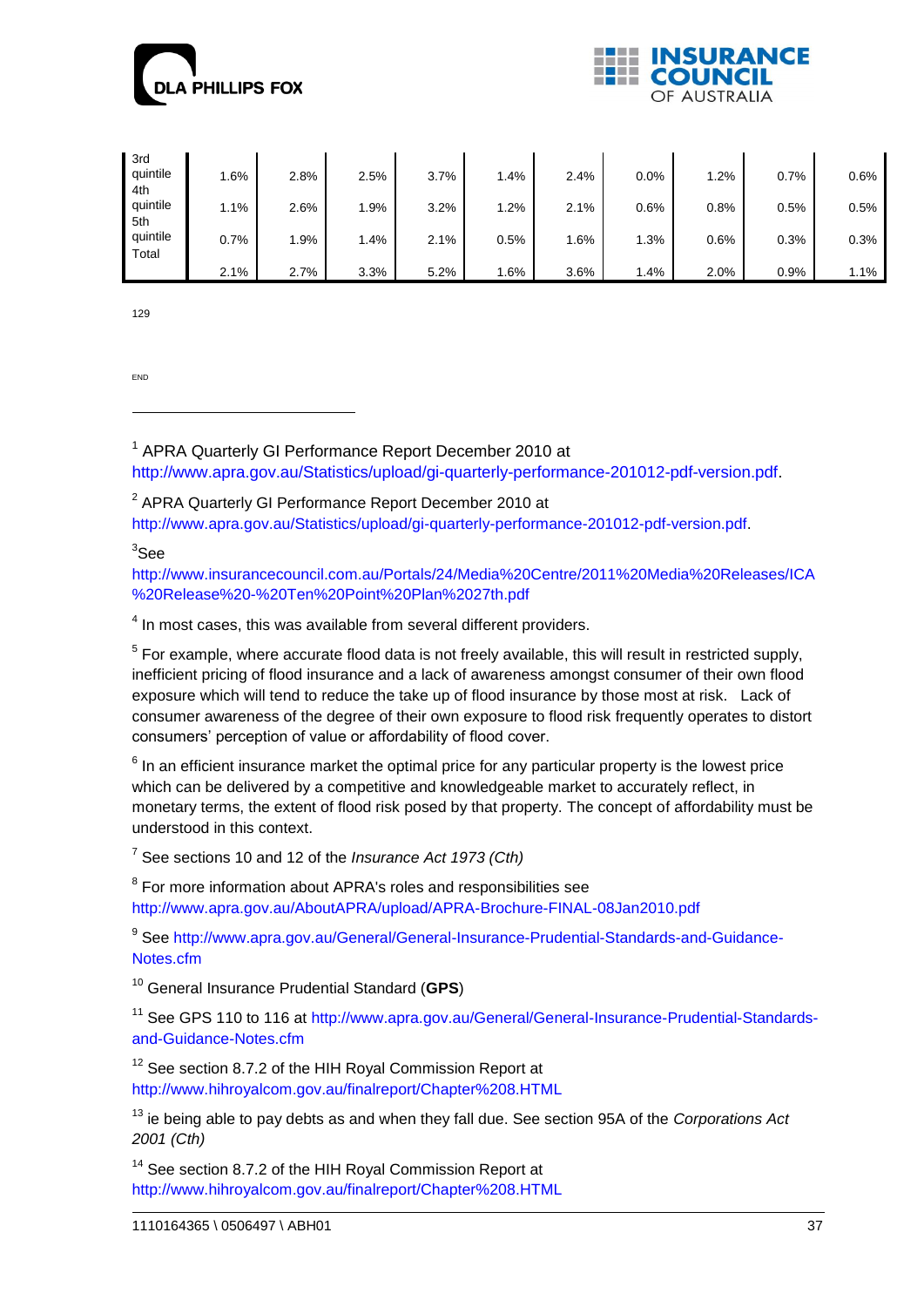



<sup>15</sup> As set out in Prudential Standard GPS 110

<sup>16</sup> For example, Prudential Standard GPS 110 was updated in July 2002, January 2005, January 2006, September 2006, July 2008 and July 2010. Likewise, Prudential Standard GPS 112 was updated in July 2008 and July 2010; GPS 113 was updated in March 2009 and July 2010; GPS 114 was updated in July 2008, May 2009 and July 2010; GPS 115 was updated in July 2008 and July 2010; and GPS 116 was updated in July 2008, May 2010 and July 2010

<sup>17</sup> HIH Royal Commission. See<http://www.hihroyalcom.gov.au/finalreport/chapter%208.html>

<sup>18</sup> See [http://www.apra.gov.au/Policy/upload/GLI\\_DP\\_RCSGILI\\_032010\\_v7.pdf](http://www.apra.gov.au/Policy/upload/GLI_DP_RCSGILI_032010_v7.pdf)

<sup>19</sup> See 'APRA Discussion Paper, Review of capital standards for general insurers and life insurers' at [http://www.apra.gov.au/Policy/upload/GLI\\_DP\\_RCSGILI\\_032010\\_v7.pdf](http://www.apra.gov.au/Policy/upload/GLI_DP_RCSGILI_032010_v7.pdf)

<sup>20</sup> See 'Executive Summary' at

[http://www.apra.gov.au/Policy/upload/GLI\\_DP\\_RCSGILI\\_032010\\_v7.pdf](http://www.apra.gov.au/Policy/upload/GLI_DP_RCSGILI_032010_v7.pdf)

<sup>21</sup> See GPS 230 at<http://www.apra.gov.au/General/upload/Final-GPS-230-July-2008.pdf>

 $22$  As per the key requirements recorded in the standard

<sup>23</sup> These rules require certain levels of documentation of reinsurance contracts, with a formal signed and stamped contract within 6 months of inception

<sup>24</sup> See GPS 310 at [http://www.apra.gov.au/Policy/upload/GPS-310-final-June-2010.pdf.](http://www.apra.gov.au/Policy/upload/GPS-310-final-June-2010.pdf)

 $25$  As per the key requirements recorded in the standard

<sup>26</sup> See PS 300 at http://www.actuaries.asn.au/library/standards/ps300finalfeb2010.pdf

<sup>27</sup> Section 911A(1) of the *Corporations Act 2001 (Cth)*

<sup>28</sup> In Part 2 of the ASIC Act

<sup>29</sup> Section 911A(2) of the *Corporations Act 2001 (Cth)* sets out the relevant legislative exemptions. Ad hoc exemptions may also exist for particular providers or circumstances through class orders and individual relief applications.

<sup>30</sup> Sections 761A, 761C, 766A and 766C of the *Corporations Act 2001 (Cth)*

<sup>31</sup> Section 764A of the *Corporations Act 2001 (Cth)*

<sup>32</sup> See<http://www.asic.gov.au/asic/asic.nsf/byheadline/Compliance?openDocument>

<sup>33</sup> See RG 175 at [http://www.asic.gov.au/asic/pdflib.nsf/LookupByFileName/rg175.pdf/\\$file/rg175.pdf](http://www.asic.gov.au/asic/pdflib.nsf/LookupByFileName/rg175.pdf/$file/rg175.pdf) and RG 168 at [http://www.asic.gov.au/asic/pdflib.nsf/LookupByFileName/rg168-September-](http://www.asic.gov.au/asic/pdflib.nsf/LookupByFileName/rg168-September-2010.pdf/$file/rg168-September-2010.pdf)[2010.pdf/\\$file/rg168-September-2010.pdf](http://www.asic.gov.au/asic/pdflib.nsf/LookupByFileName/rg168-September-2010.pdf/$file/rg168-September-2010.pdf)

<sup>34</sup> See RG 104 at [http://www.asic.gov.au/asic/pdflib.nsf/LookupByFileName/rg104.pdf/\\$file/rg104.pdf](http://www.asic.gov.au/asic/pdflib.nsf/LookupByFileName/rg104.pdf/$file/rg104.pdf)

<sup>35</sup> See RG 105 at [http://www.asic.gov.au/asic/pdflib.nsf/LookupByFileName/rg105.pdf/\\$file/rg105.pdf](http://www.asic.gov.au/asic/pdflib.nsf/LookupByFileName/rg105.pdf/$file/rg105.pdf) and RG 146 at [http://www.asic.gov.au/asic/pdflib.nsf/LookupByFileName/rg146.pdf/\\$file/rg146.pdf](http://www.asic.gov.au/asic/pdflib.nsf/LookupByFileName/rg146v1.pdf/$file/rg146v1.pdf)

<sup>36</sup> See RG 146 at [http://www.asic.gov.au/asic/pdflib.nsf/LookupByFileName/rg146.pdf/\\$file/rg146.pdf](http://www.asic.gov.au/asic/pdflib.nsf/LookupByFileName/rg146v1.pdf/$file/rg146v1.pdf)

<sup>37</sup> See RG 104 at [http://www.asic.gov.au/asic/pdflib.nsf/LookupByFileName/rg104.pdf/\\$file/rg104.pdf](http://www.asic.gov.au/asic/pdflib.nsf/LookupByFileName/rg104.pdf/$file/rg104.pdf)

 $38$  See RG 181 at

[http://www.asic.gov.au/asic/pdflib.nsf/LookupByFileName/ps181.pdf/\\$file/ps181.pdf](http://www.asic.gov.au/asic/pdflib.nsf/LookupByFileName/ps181.pdf/$file/ps181.pdf) and

 $39$  For financial requirements see RG 166 at

[http://www.asic.gov.au/asic/pdflib.nsf/LookupByFileName/RG166a.pdf/\\$file/RG166a.pdf](http://www.asic.gov.au/asic/pdflib.nsf/LookupByFileName/RG166a.pdf/$file/RG166a.pdf)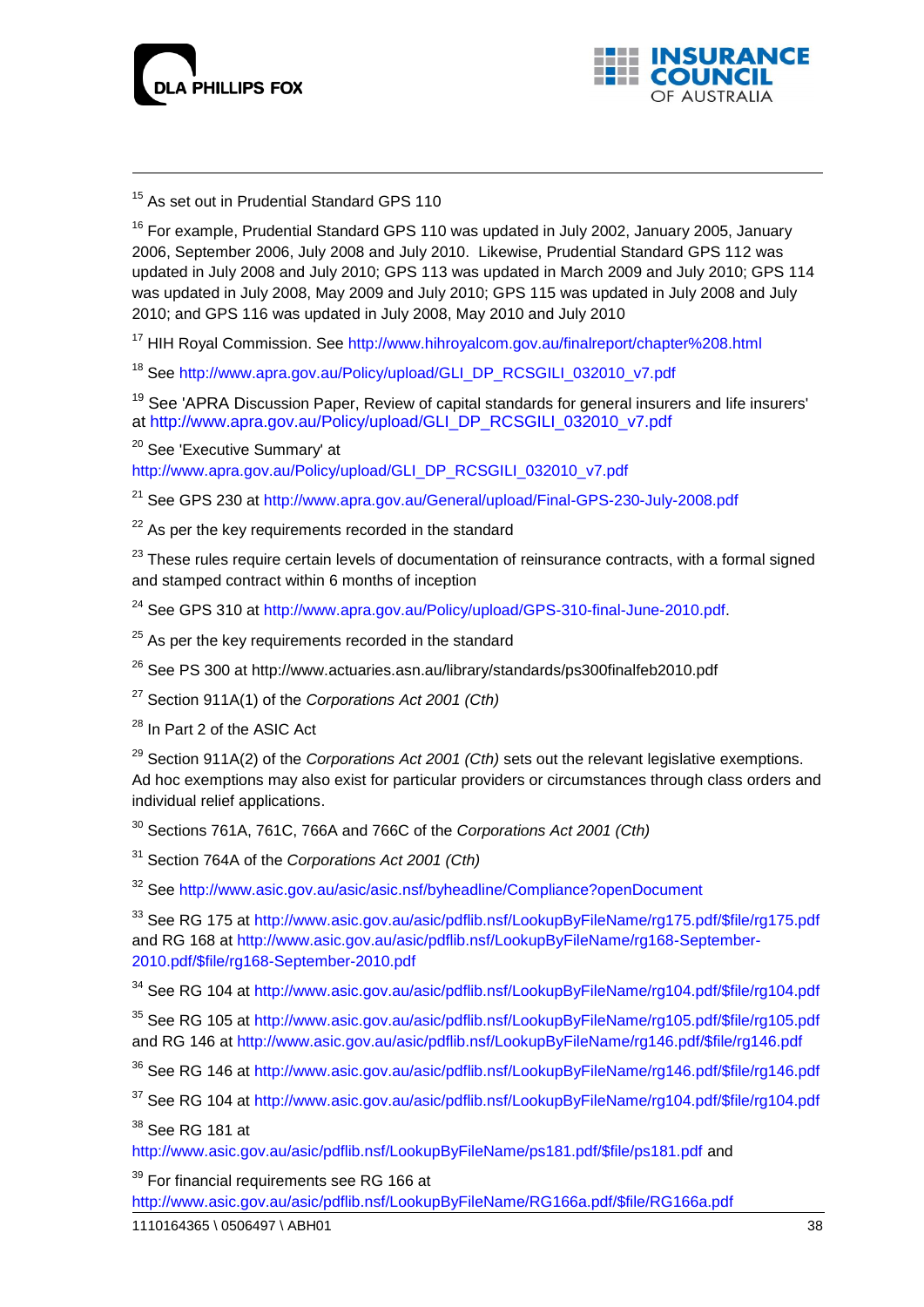



<sup>40</sup> See RG 126 at [http://www.asic.gov.au/asic/pdflib.nsf/LookupByFileName/rg126-1.pdf/\\$file/rg126-](http://www.asic.gov.au/asic/pdflib.nsf/LookupByFileName/rg126-1.pdf/$file/rg126-1.pdf) [1.pdf](http://www.asic.gov.au/asic/pdflib.nsf/LookupByFileName/rg126-1.pdf/$file/rg126-1.pdf) and [http://www.asic.gov.au/asic/pdflib.nsf/LookUpByFileName/rg165-feb2011.pdf/\\$file/RG165-](http://www.asic.gov.au/asic/asic.nsf/byheadline/Compliance?openDocument) [Feb2011.pdf](http://www.asic.gov.au/asic/asic.nsf/byheadline/Compliance?openDocument)

<sup>41</sup> Section 941A, 941B and 941D(1) of the *Corporations Act 2001 (Cth)*subject to exceptions under the Act eg section 941C

<sup>42</sup> Section 949A of the *Corporations Act 2001 (Cth)*

<sup>43</sup> Section 945A of the *Corporations Act 2001 (Cth)*

<sup>44</sup> Section 946A of the *Corporations Act 2001 (Cth*), including the SOA modification for general insurance and subject to exceptions under the Act eg sections 946AA (particularly section 946AA(1)(b)(ii)) and 946B

<sup>45</sup> Section 945B of the *Corporations Act 2001 (Cth)*

<sup>46</sup> Part 7.9 of the *Corporations Act 2001 (Cth)*

<sup>47</sup> Section 1012A of the *Corporations Act 2001 (Cth)*

<sup>48</sup> Section 1012B of the *Corporations Act 2001 (Cth)*

<sup>49</sup> Sections 761G(5) and (12) of the Corporations Act *2001 (Cth)*

 $50$  Section 761G(5)(b) (including regulations made for the purposes of that paragraph) of the Corporations Act

<sup>51</sup> See RG 175 at [http://www.asic.gov.au/asic/pdflib.nsf/LookupByFileName/rg175.pdf/\\$file/rg175.pdf](http://www.asic.gov.au/asic/pdflib.nsf/LookupByFileName/rg175.pdf/$file/rg175.pdf) and RG 168 at [http://www.asic.gov.au/asic/pdflib.nsf/LookupByFileName/rg168-September-](http://www.asic.gov.au/asic/pdflib.nsf/LookupByFileName/rg168-September-2010.pdf/$file/rg168-September-2010.pdf)[2010.pdf/\\$file/rg168-September-2010.pdf](http://www.asic.gov.au/asic/pdflib.nsf/LookupByFileName/rg168-September-2010.pdf/$file/rg168-September-2010.pdf)

<sup>52</sup> Section 1013C(3) of the Corporations A*ct 2001 (Cth)*

<sup>53</sup> Section 1013D(1)(f) of the Corporations A*ct 2001 (Cth)*

<sup>54</sup> Section 1013D of the Corporations Act *2001 (Cth)*

<sup>55</sup> See RG 146 at

[http://www.asic.gov.au/asic/pdflib.nsf/LookupByFileName/RG146.pdf/\\$file/rg146.pdf](http://www.asic.gov.au/asic/pdflib.nsf/LookupByFileName/RG146.pdf/$file/rg146.pdf)

<sup>56</sup> See section 766B(1) of the Corporations Ac*t 2001 (Cth)* for the meaning of 'financial product advice'

<sup>57</sup> See section 766B(3) of the Corporations Ac*t 2001 (Cth)* for the meaning of 'financial product advice'

<sup>58</sup> See section 766B(4) of the Corporations Ac*t 2001 (Cth)* for the meaning of 'financial product advice'

<sup>59</sup> Sections 912A(1)(g) and 912A(2) of the Corporations Ac*t 2001 (Cth)*

 $60$  For full details of requirements see RG 165 at

http://www.asic.gov.au/asic/pdflib.nsf/LookupByFileName/RG165-Feb2011.pdf/\$file/RG165- Feb2011.pdf

<sup>61</sup> Guidelines for complaints handling in organisations (ISO 10002:2004 MOD), published by SAI Global Limited on 5 April 2006 (AS ISO 10002-2006)

<sup>62</sup> Regulations 7.6.02(1) and 7.9.77(1) of the *Corporations Regulations 2001 (Cth)*. Matters ASIC considers relevant are found at ASIC RG 165.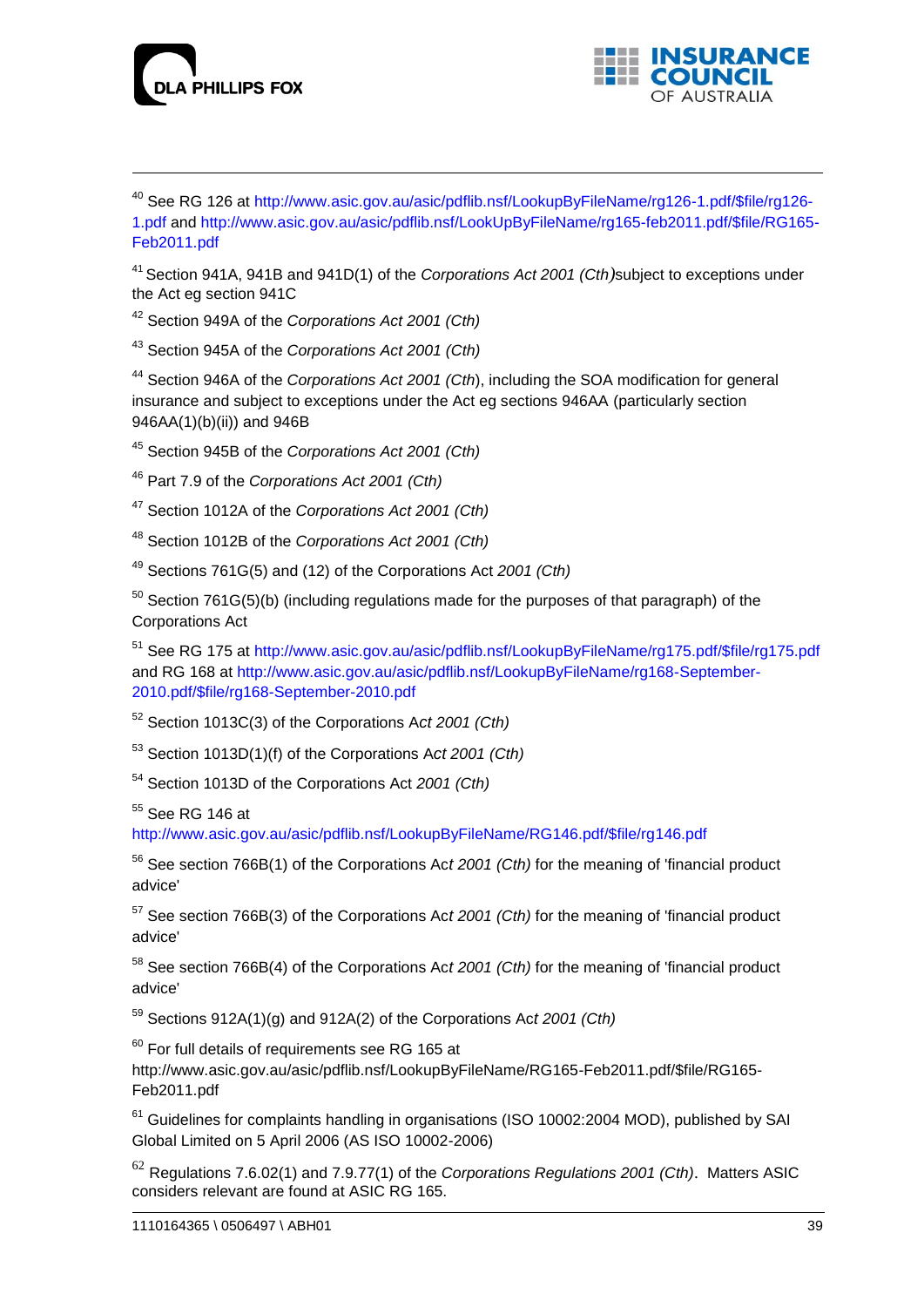



<sup>63</sup> FOS is regulated by ASIC under RG139

 $64$  See section 4.2(b)(iv) in the FOS Terms of Reference at [http://www.fos.org.au/centric/home\\_page/about\\_us/terms\\_of\\_reference\\_b.jsp](http://www.fos.org.au/centric/home_page/about_us/terms_of_reference_b.jsp)

<sup>65</sup> See at [http://www.fos.org.au/centric/home\\_page.jsp](http://www.fos.org.au/centric/home_page.jsp)

<sup>66</sup> There are certain exemptions to the operation of the *Insurance Contracts Act 1984 (Cth)* in section 9

<sup>67</sup> Preamble to the IC Act

 $68$  These include sections 37, 40, 58 and 59 of the IC Act.

<sup>69</sup> Section 34 of the IC Act and regulations 6, 10 and 14 of the *Insurance Contracts Regulations 1985 (Cth).* Prescribed events include destruction or damage to, or theft of, a motor vehicle, or destruction or damage to a home or its contents, by flood.

<sup>70</sup> Section 34 of the IC Act and regulations 5, 9 and 13 of the *Insurance Contracts Regulations 1985 (Cth).* Prescribed contracts include home building, home content and motor vehicle insurance policies.

 $71$  Section 35(2) of the IC Act

<sup>72</sup> *Hams v CGU Insurance Ltd* (2002) 12 ANZ Insurance Cases 61-525 and *Marsh v CGU Insurance Limited t/as Commercial Union Insurance* [2004] NTCA 1

<sup>73</sup> Cameron, Alan and Milne, Nancy, 'Review of the Insurance Contracts Act 1984 Final Report on second stage: Provisions other than section 54', June 2004 at (iv)

<sup>74</sup> See<http://www.comlaw.gov.au/Details/C2010B00065/Download>

<sup>75</sup> Chapter 3 in Schedule 2 of the *[Competition and Consumer Act 2010](http://www.comlaw.gov.au/ComLaw/Legislation/ActCompilation1.nsf/current/bytitle/83C2B3F207F6B920CA25780D007BE2A8?OpenDocument&mostrecent=1) (Cth)*

<sup>76</sup> Sub-division BA of the ASIC Act

<sup>77</sup> <http://www.treasury.gov.au/contentitem.asp?NavId=037&ContentID=1756>

 $78$  Clause 18 of the options paper at

[http://www.treasury.gov.au/documents/1756/PDF/Options\\_Paper\\_Unfair\\_terms\\_in\\_insurance\\_contr](http://www.treasury.gov.au/documents/1756/PDF/Options_Paper_Unfair_terms_in_insurance_contracts.pdf) [acts.pdf](http://www.treasury.gov.au/documents/1756/PDF/Options_Paper_Unfair_terms_in_insurance_contracts.pdf)

<sup>79</sup> See [http://www.treasury.gov.au/documents/1501/PDF/Insurance\\_Council\\_of\\_Australia.pdf](http://www.treasury.gov.au/documents/1501/PDF/Insurance_Council_of_Australia.pdf)

80 Part 2 of the ASIC Act

81 Section 12CB of the ASIC Act

<sup>82</sup> Section 12DA of the ASIC Act

<sup>83</sup> Limited to those offering insurance in the classes covered by the Code. See Insurance Council of Australia 2010, General Insurance Cod of Practice

84 See [http://www.codeofpractice.com.au](http://www.codeofpractice.com.au/)

 $85$  Clause 2.1(4) of the Code

86 Clause 3.4 of the Code

<sup>87</sup> See<http://www.insurancecouncil.com.au/Default.aspx?tabid=1881>

<sup>88</sup> Clause 4 of the Code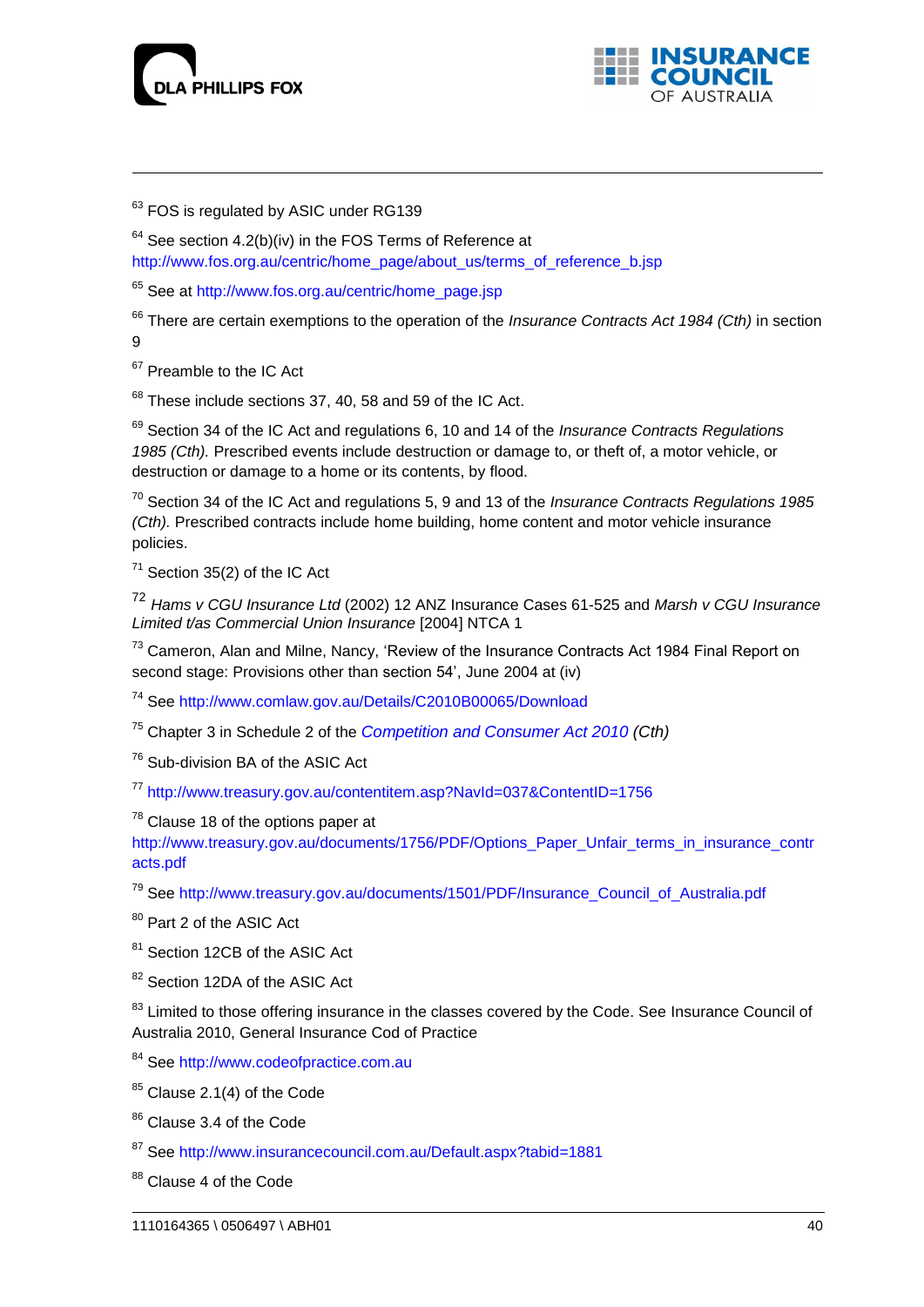



<sup>89</sup> Clause 5 of the Code

-

<sup>90</sup> Clause 9 of the Code

<sup>91</sup> Clause 7 of the Code

 $92$  See the latest annual reports at

[http://fos.org.au/centric/home\\_page/about\\_us/codes\\_of\\_practice/general\\_insurance\\_code\\_of\\_practi](http://fos.org.au/centric/home_page/about_us/codes_of_practice/general_insurance_code_of_practice.jsp) [ce.jsp](http://fos.org.au/centric/home_page/about_us/codes_of_practice/general_insurance_code_of_practice.jsp)

<sup>93</sup> [www.fos.org.au/publicdownload.jsp?id=6698](http://www.fos.org.au/publicdownload.jsp?id=6698)

<sup>94</sup> See<http://www.apra.gov.au/Statistics/upload/GI-Quarterly-Performance-201012-PDF-Version.pdf>

95 See section 8.11 Victorian Bushfires Royal Commission, Report Volume 2 at

[http://www.royalcommission.vic.gov.au/finaldocuments/volume-2/PF/VBRC\\_Vol2\\_Chapter08\\_PF.pdf](http://www.royalcommission.vic.gov.au/finaldocuments/volume-2/PF/VBRC_Vol2_Chapter08_PF.pdf)  $96$  See

[http://www.insurancecouncil.com.au/IssuesSubmissions/Issues/NonInsurance/tabid/1299/Default.as](http://www.insurancecouncil.com.au/IssuesSubmissions/Issues/NonInsurance/tabid/1299/Default.aspx) [px](http://www.insurancecouncil.com.au/IssuesSubmissions/Issues/NonInsurance/tabid/1299/Default.aspx)

#### $97$  See

[http://www.asic.gov.au/asic/pdflib.nsf/LookupByFileName/underinsurance\\_report.pdf/\\$file/underinsur](http://www.asic.gov.au/asic/pdflib.nsf/LookupByFileName/underinsurance_report.pdf/$file/underinsurance_report.pdf) [ance\\_report.pdf](http://www.asic.gov.au/asic/pdflib.nsf/LookupByFileName/underinsurance_report.pdf/$file/underinsurance_report.pdf)

98 Insurers require government flood maps from Logan City Council, Gold Coast City Council, Brisbane City Council, Townsville City Council, Burdekin Shire, Whitsunday Regional Council, Hinchinbrook Shire, Murweh Shire, Paroo Shire, Moreton Bay Regional Council, Southern Downs Regional Council, Central Highlands Regional Council, Ipswich City, Rockhampton Regional Council, Mackay Regional Council, Western Downs Regional Council, Cairns Regional Council. To date, only Brisbane City, Gold Coast City and Murweh Shire have provided up to date flood mapping.

<sup>99</sup> See<http://www.accc.gov.au/content/index.phtml/itemId/841725>

<sup>100</sup> According to Choice Magazine study (14 January 2011). See [http://www.choice.com.au/reviews](http://www.choice.com.au/reviews-and-tests/money/insurance/house-and-car/home-and-contents-insurance-review-and-compare.aspx)[and-tests/money/insurance/house-and-car/home-and-contents-insurance-review-and-compare.aspx](http://www.choice.com.au/reviews-and-tests/money/insurance/house-and-car/home-and-contents-insurance-review-and-compare.aspx)

<sup>101</sup> See further, Kirby, Michael, 'Annual Review of Insurance and Reinsurance Law: Launch of the 2004 Volume', Sydney, 23 February 2005

<sup>102</sup> published by Insurance Australia Group Limited, see <http://www.cgu.com.au/cgu/CGU%20Documents/cgu-understanding-insurance-brochure.pdf>

<sup>103</sup> See these reports at<http://www.insurancecouncil.com.au/Default.aspx?tabid=1881>

<sup>104</sup> Current as at 25 March 2011

<sup>105</sup> See<http://www.qld.gov.au/floods/form.html#section-round-2>

<sup>106</sup> Details taken from 'Apply for Premier's Disaster Relief Funds' at <http://www.qld.gov.au/floods/form.html>

<sup>107</sup> See details at [http://www.centrelink.gov.au/internet/internet.nsf/payments/disaster\\_relief.htm](http://www.centrelink.gov.au/internet/internet.nsf/payments/disaster_relief.htm)

<sup>108</sup> See<http://www.disasterassist.gov.au/www/disasterassist/disasterassist.nsf/>

<sup>109</sup> For example, the UK Flood Partnership & the US National Flood Insurance Program. See OECD,(2008) Policy Issues in Insurance: Financial Management of Large-Scale Catastrophes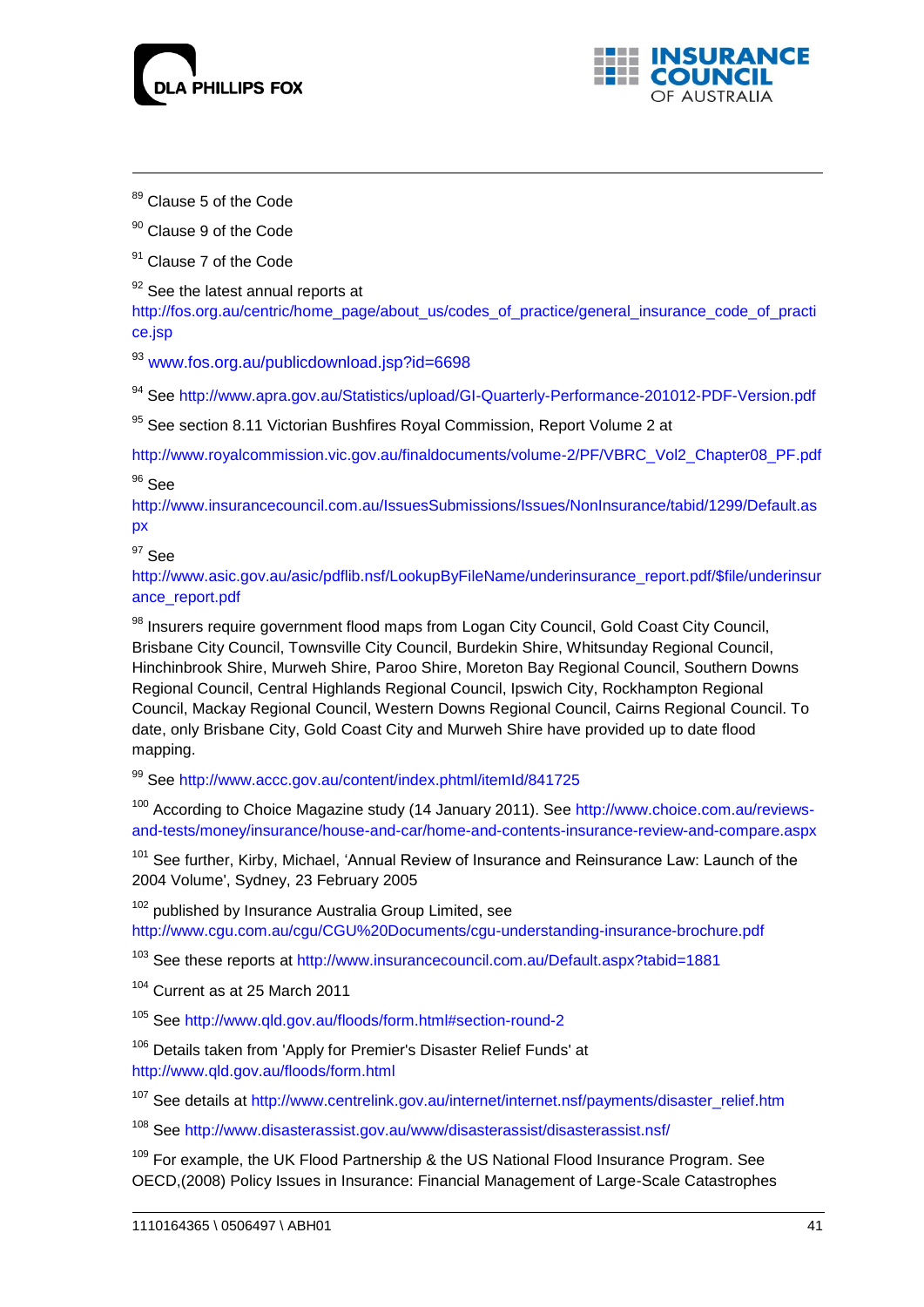



<sup>110</sup> Clams data collected for APRA 24 March 2011

<sup>111</sup> Including the modification to the SOA requirement for some general insurance products in section 946A of the Corporations Ac*t 2001 (Cth)* and exemptions referred to in endnote 44.

<sup>112</sup> See [http://www.coag.gov.au/coag\\_meeting\\_outcomes/2011-02-](http://www.coag.gov.au/coag_meeting_outcomes/2011-02-13/index.cfm?CFID=395347&CFTOKEN=20654049) [13/index.cfm?CFID=395347&CFTOKEN=20654049](http://www.coag.gov.au/coag_meeting_outcomes/2011-02-13/index.cfm?CFID=395347&CFTOKEN=20654049)

<sup>113</sup> On page 8 of the National Strategy for Disaster Resilience

<sup>114</sup> See [http://www.bom.gov.au](http://www.bom.gov.au/)

<sup>115</sup> See<http://www.bom.gov.au/inside/index.shtml>

<sup>116</sup> Section 6 of the *Meteorology Act 1955 (Cth)*

<sup>117</sup> Section 120(a) of the *[Water Act 2007](http://www.comlaw.gov.au/ComLaw/Legislation/Act1.nsf/all/search/E511A5A262379705CA25734C001ED679) (Cth)*

<sup>118</sup> See<http://www.bom.gov.au/water>

<sup>119</sup> Section 126 of the *[Water Act 2007](http://www.comlaw.gov.au/ComLaw/Legislation/Act1.nsf/all/search/E511A5A262379705CA25734C001ED679) (Cth)*

<sup>120</sup> Section 123 of the *[Water Act 2007](http://www.comlaw.gov.au/ComLaw/Legislation/Act1.nsf/all/search/E511A5A262379705CA25734C001ED679) (Cth)*

<sup>121</sup> Section 125 of the *[Water Act 2007](http://www.comlaw.gov.au/ComLaw/Legislation/Act1.nsf/all/search/E511A5A262379705CA25734C001ED679) (Cth)*

 $122$  Further data relating to less recent events is also set out at

[http://www.insurancecouncil.com.au/IndustryStatisticsData/CatastropheDisasterStatistics/tabid/1572](http://www.insurancecouncil.com.au/IndustryStatisticsData/CatastropheDisasterStatistics/tabid/1572/Default.aspx) [/Default.aspx](http://www.insurancecouncil.com.au/IndustryStatisticsData/CatastropheDisasterStatistics/tabid/1572/Default.aspx)

### $123$  See

[http://www.treasurer.gov.au/DisplayDocs.aspx?doc=pressreleases/2011/039.htm&pageID=003&min](http://www.treasurer.gov.au/DisplayDocs.aspx?doc=pressreleases/2011/039.htm&pageID=003&min=brs&Year=&DocType) [=brs&Year=&DocType=](http://www.treasurer.gov.au/DisplayDocs.aspx?doc=pressreleases/2011/039.htm&pageID=003&min=brs&Year=&DocType)

 $124$  See Review terms of reference at

[http://www.treasurer.gov.au/DisplayDocs.aspx?doc=pressreleases/2011/039.htm&pageID=003&min](http://www.treasurer.gov.au/DisplayDocs.aspx?doc=pressreleases/2011/039.htm&pageID=003&min=brs&Year=&DocType) [=brs&Year=&DocType=](http://www.treasurer.gov.au/DisplayDocs.aspx?doc=pressreleases/2011/039.htm&pageID=003&min=brs&Year=&DocType)

# $125$  See

[http://www.insurancecouncil.com.au/Portals/24/Media%20Centre/2011%20Media%20Releases/Disa](http://www.insurancecouncil.com.au/Portals/24/Media%20Centre/2011%20Media%20Releases/Disaster%20Review.pdf) [ster%20Review.pdf](http://www.insurancecouncil.com.au/Portals/24/Media%20Centre/2011%20Media%20Releases/Disaster%20Review.pdf)

 $126$  Changes of like effect should be made to legislation governing relocatable and temporary home rentals, the *Manufactured Homes (Residential Parks) Act 2003 (Qld)*

<sup>127</sup> See Australia's Future Tax System: Part One: Overview

 $128$  See Tooth, Richard (2007) "An Analysis of the Demand for House & Contents Insurance in Australia: A report for the Insurance Council of Australia" (Centre for Law & Economics)

 $129$  The following legislation and calculations are relevant:

Section 349 of the *Queensland Duties Act 2001* imposes stamp duty on general insurance premiums. Section 362 of the *Queensland Duties Act 2001* stipulates the stamp duty on insurance for buildings and contents (Class 1) to be 7.5% on premium payable. An average premium absent of taxes for building & contents in Queensland is \$407 (Source: Insurance Statistics Australia) giving a duty payable on the average building and contents policy of \$30.53 leaving a total cost to the consumer of \$437.53.

**FND**